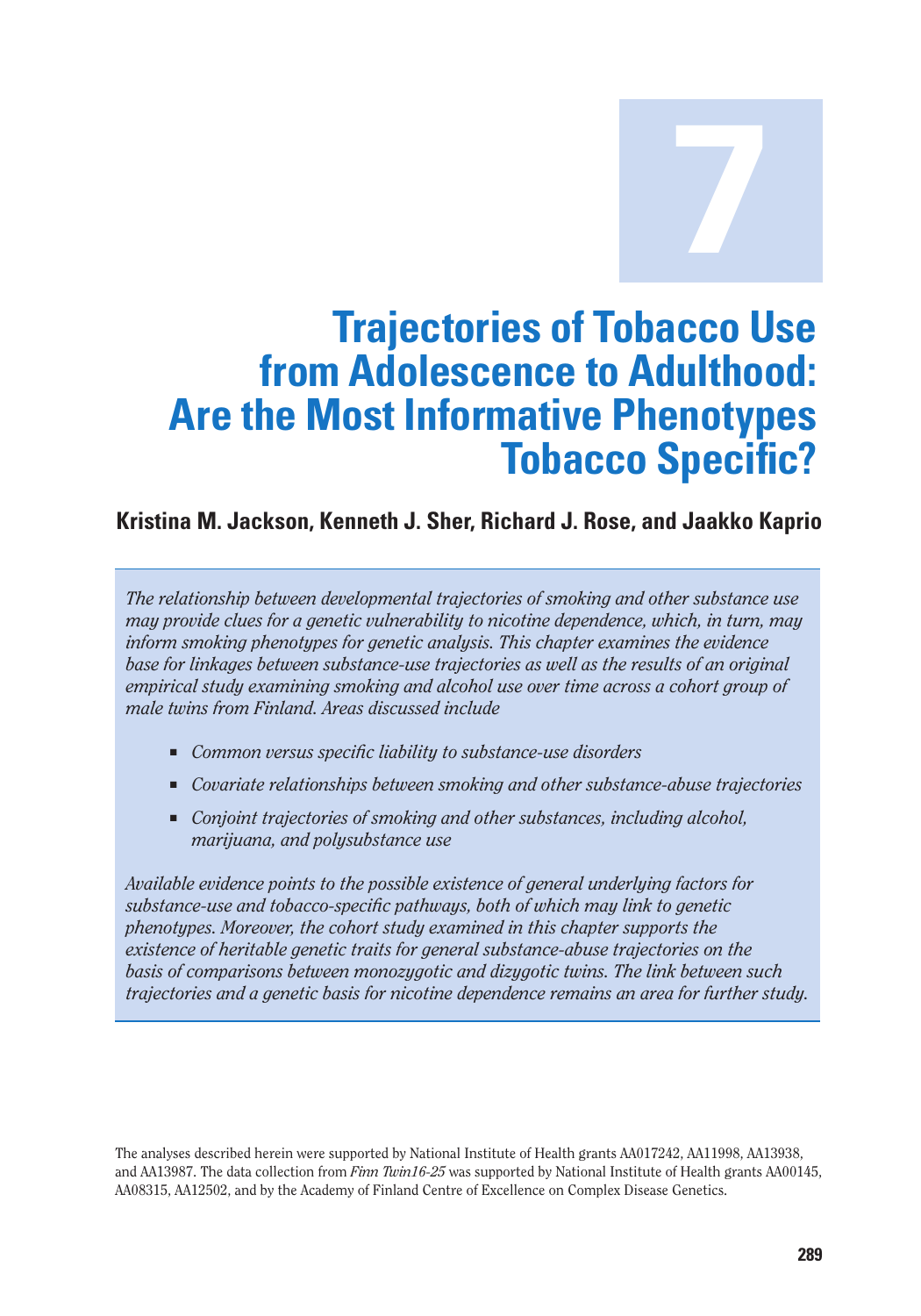## **Introduction**

As described in chapter 5 of this volume, an unresolved question is whether phenotypic information is best conceptualized as tobacco specific or as describing a broader spectrum of substance use or disinhibition. Accordingly, the goal of this chapter is to examine the utility of considering joint trajectories of tobacco and other substance use, drawing on trajectories of tobacco and alcohol use as an empirical example. Moreover, as discussed in chapters 5 and 6, almost no empirical work exists on the heritability of these trajectories. After a review of the literature, joint trajectories of alcohol and tobacco use with a genetically informative (twin) sample are characterized, and the extent to which these trajectories overlap across substance is described. Findings from the empirical example will have implications regarding the extent to which trajectories are unique to tobacco or whether they can be conceptualized as general pathways of substance use.

Resolving the question of tobacco-specific phenotypes versus general substance use is critical for identifying key etiological and maintaining processes, developing theorybased prevention programs, and allocating resources for prevention activities. Broad, substance-general phenotypes could reflect underlying shared individual vulnerability factors (e.g., affective dysregulation, impaired self-control, reward seeking, conventionality) or common environmental influences (peer affiliation, substance availability) on use. Individual and environmental factors might act alone or may operate in combination for promoting or inhibiting multiple forms of substance use. In contrast, tobaccospecific phenotypes could reflect individual differences in sensitivity to the rewarding and punishing effects of nicotine (and associated variables inherent in smoking) alone and in interaction with cultural variables and tobacco control and prevention policies.

## **Importance of Studying Substance-Use Comorbidity**

A wealth of literature supports the high concurrent use of nicotine with other substances. This is particularly true for cigarette smoking and alcohol use, $1-4$  but also for use of tobacco with marijuana and other drugs.5–7 During adolescence, smoking is highly associated with use of other substances such as alcohol, marijuana, and other drugs, $8-17$  and tobacco use often precedes both alcohol-use<sup>18</sup> and substance-use disorders, including alcohol dependence.19

By using a nationally representative sample, onset and persistence of drinking and smoking in adolescence were each predicted by prior use of the other substance.<sup>20</sup> This smoking-drinking association persists into emerging adulthood.21–23 One nationally representative college student sample revealed that over 98% of smokers reported prior-year drinking, and those who initiated regular smoking at an early age were at greatest risk for drinking. Likewise, current smoking and regular smoking were overrepresented among those who drank, particularly at high or risky levels.24 Compared with nonsmokers, young adults with tobacco dependence and nondependent smokers had increased odds of being diagnosed with an alcohol or illicit drug disorder.25

The health consequences of tobacco use in conjunction with other substance use can be severe. Concurrent use of tobacco and alcohol acts synergistically to produce greater health risks than expected from the additive effects of each substance.<sup>2</sup> including elevated rates of esophageal, $26,27$ laryngeal,<sup>28-30</sup> and oral cancers.<sup>29,31,32</sup>

Although the case for considering tobacco use in conjunction with other substance use for estimating health risks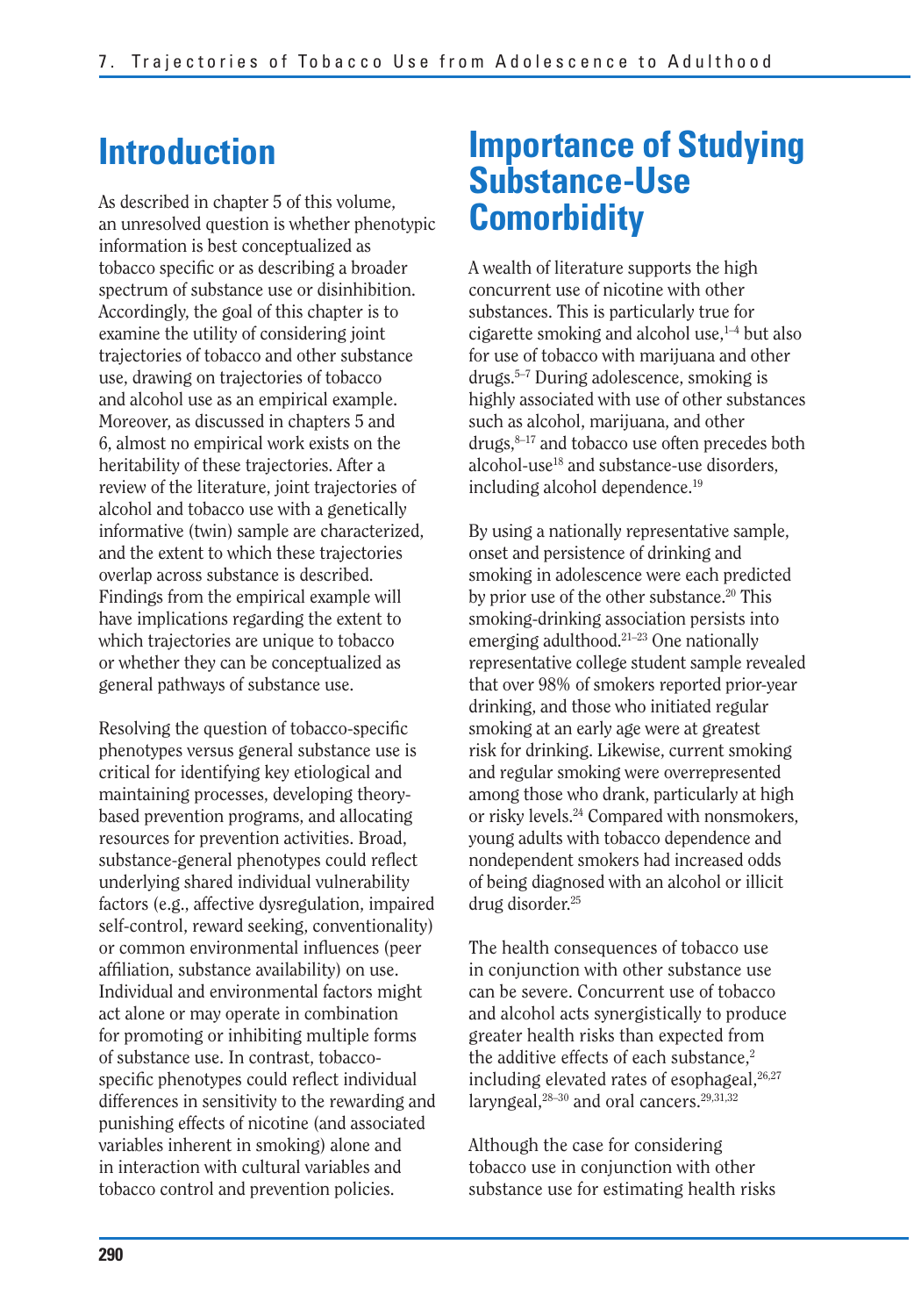(i.e., consequences) is now well established, consideration of tobacco use in the context of other substance use may be just as important for understanding etiological processes. Extant research has suggested several possible mechanisms underlying substance-use comorbidity. Directional (perhaps causal) associations include crosstolerance and cueing as well as reciprocal antagonism; for example, individuals may use nicotine to counteract alcohol's debilitating effects on cognitive skills.33,34

Alternatively, a common-vulnerability model suggests that different substances share important third-variable precursors and hence are likely to co-occur. Using prospective data, Jackson and colleagues<sup>35</sup> demonstrated that the prospective association between tobacco- and alcoholuse disorders could be explained by a general traitlike tendency to use both substances as opposed to directional associations between the two. Such underlying tendencies to use both substances appear

#### **Phenotypes Based on Comorbidity and Course**

Comorbidity has traditionally been viewed as a cross-sectional phenomenon—that is, the existence of two or more conditions occurring at a single point in time (even when sequencing information is used to classify one condition as "primary" and the comorbid condition as "secondary."a Implicit in the traditional approach is that each comorbid condition is adequately characterized as a static entity. Subsequent data (described elsewhere in this chapter), however, emphasize the importance of the course of single disorders or conditions, suggesting that comorbidity should be viewed in the context of the longitudinal course of each co-occurring condition. Despite the surge of longitudinal research on comorbidity, however, "too little attention has been given to the implications of diagnostic course...both singly and across related disorders."b(p.956)

Although the explicit diagnostic criteria sets introduced in the third edition of the *Diagnostic and Statistical Manual of Mental Disorders* and subsequent revisions<sup>c,d,e</sup> represent a major advance in psychiatric phenotype definition by rejuvenating the Kraepelinian approach to diagnosis, these criteria represent only a partial embrace of a Kraepelinian approach that equally emphasized syndrome description by using specific behavioral indicators and longitudinal course.<sup>b</sup> To a large extent, formal diagnostic nosology has not kept up with either developmental theory or data that highlight the importance of considering both longitudinal course and co-occurring comorbidity as informative phenotypes. Corresponding (e.g., parallel) courses suggest similar developmental timing of use across substances. Developmental transitions such as change in living situation or attainment of traditional roles associated with career and family may exert common influence on use of different substances. Understanding the extent to which pattern of use of different substances overlap can provide the foundation for understanding factors contributing to substance use, abuse, and dependence and can suggest the existence of particular subtypes that may benefit from targeted prevention or treatment efforts.

a Schuckit, M. A., R. M. Anthenelli, K. K. Bucholz, V. M. Hesselbrock, and J. Tipp. 1995. The time course of development of alcohol-related problems in men and women. *Journal of Studies on Alcohol* 56 (2): 218–25. b Widiger, T. A., and L. A. Clark. 2000. Toward DSM-V and the classification of psychopathology. *Psychological Bulletin* 126 (6): 946–63.

c American Psychiatric Association. 1980. *Diagnostic and Statistical Manual of Mental Disorders: DSM III.*  3rd ed. Washington, DC: American Psychiatric Association.

d American Psychiatric Association. 1987. *Diagnostic and Statistical Manual of Mental Disorders: DSM-III-R.* 3rd rev. ed. Washington, DC: American Psychiatric Association.

e American Psychiatric Association. 1994. *Diagnostic and Statistical Manual of Mental Disorders: DSM-IV.* 4th ed. Washington, DC: American Psychiatric Association.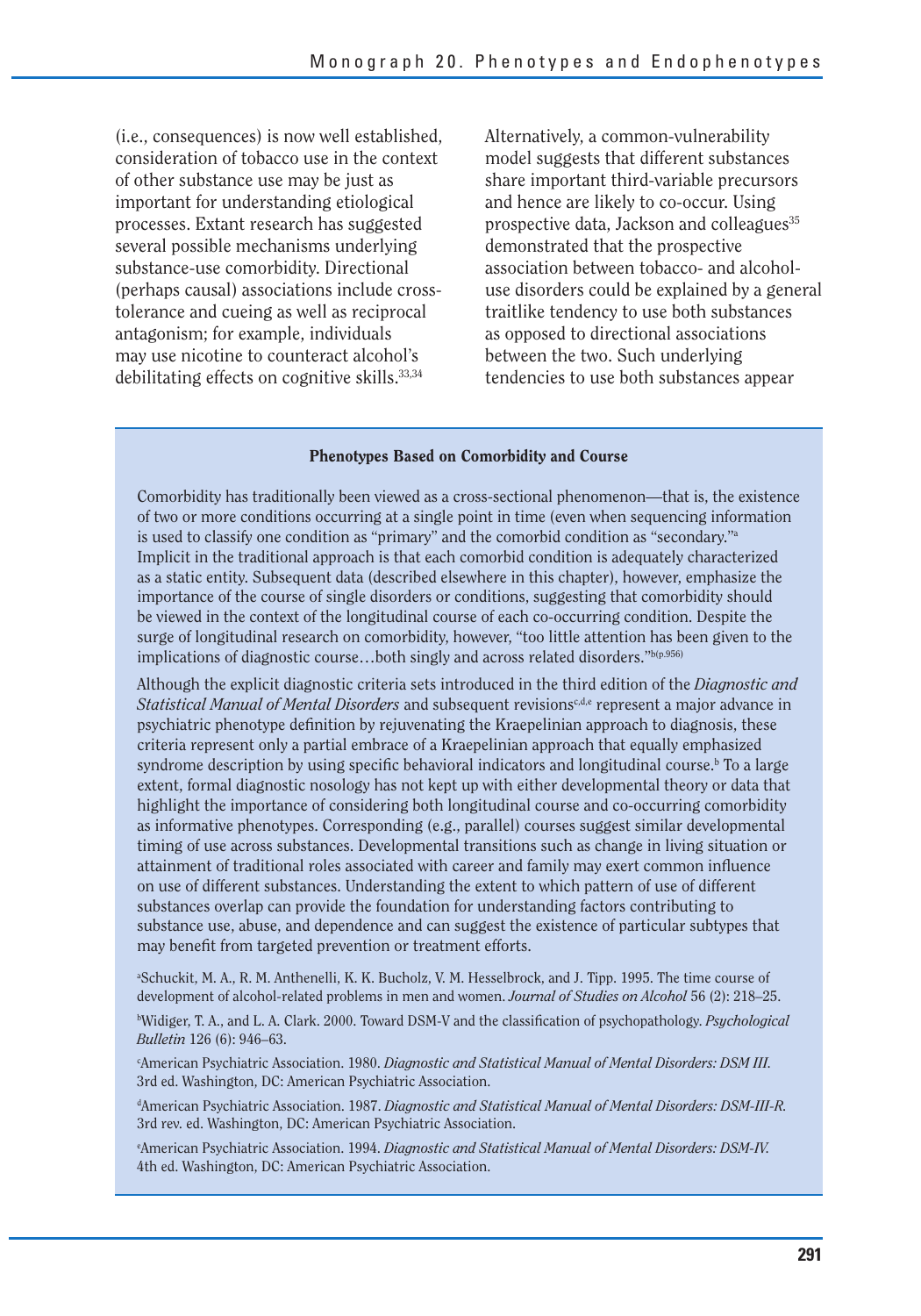to be, at least partially, genetic in origin. Given the high statistical association between tobacco and alcohol use and the finding that there appears to be a shared, genetically transmitted vulnerability to use both substances, it is possible and perhaps even likely that the most informative smoking phenotypes for genetic analysis will be those that simultaneously consider smoking and other substance use as associated features.

## **Specific Liability Common Versus to Substance-Use Disorders**

### **Models Supporting a Common Underlying Substance-Use Factor**

An influential model of substance use—the gateway theory—suggests that use of tobacco, alcohol, and drugs follows a progressive sequence of involvement from licit to illicit substances. In general, the sequence starts with use of alcohol and/or tobacco products, followed by marijuana use, proceeding to other illicit drug use (see Kandel<sup>36</sup> for a review). Thus, the idea that tobacco use is comorbid with use of other substances is refined whereby tobacco serves as a "gateway" to use of other drugs; that is, smoking is necessary but not sufficient for subsequent substance use. This sequencing is robust to gender, ethnicity/culture, and age of initiation, and has been demonstrated in numerous cross-sectional and prospective analytic approaches, including prevention trials.36 Research demonstrating that early smoking<sup>18,37-39</sup> leads to subsequent alcohol and drug use also supports the gateway theory. However, some research has led to conclusions that a common-factor model based on propensity and opportunity to use substances serves as a more parsimonious alternative.40

In contrast to the gateway theory, a body of research suggests that the associations among smoking, drinking, and marijuana and other substance use are a function of a common factor of substance-use vulnerability. This idea has received attention from various camps, initially by Jessor and Jessor in their problem behavior theory (PBT).<sup>41</sup> PBT conceptualizes substance use as one of a number of behaviors (also including delinquency and precocious sexual activity) associated with a deviant lifestyle in rejection of the conventional values of society. This theory stands up to replication using different samples $42,43$  and long-term follow-up. $44$ Applications of this theory show robust support for PBT.<sup>45,46</sup>

A number of researchers have added to the evidence that a common factor underlies substance use and other problem behaviors. A body of studies by Krueger and colleagues using both quantitative $47,48$  and behaviorgenetic48,49 approaches support a common externalizing dimension underlying substance dependence, antisocial behaviors, and a disinhibited personality. This work, however, only considers alcohol, marijuana, and other drug dependence; information regarding the degree to which smoking loads on a common externalizing factor is lacking. Consistent with the work by these authors, McGue and colleagues suggest that a common trait of disinhibition underlies use of alcohol, tobacco, and illicit drugs as well as other problem behaviors.50,51 Supporting this idea, indices of behavioral undercontrol (e.g., constraint, novelty seeking, psychoticism,52,53 as well as conduct disorder and attention deficit hyperactivity disorder [ADHD]<sup>54,55</sup> increase the risk of alcohol, tobacco, and marijuana use in adolescents. King and colleagues<sup>56</sup> demonstrated prospective relationships between childhood externalizing disorders (conduct disorder, oppositional defiant disorder, ADHD), internalizing disorders (major depressive disorder, and for girls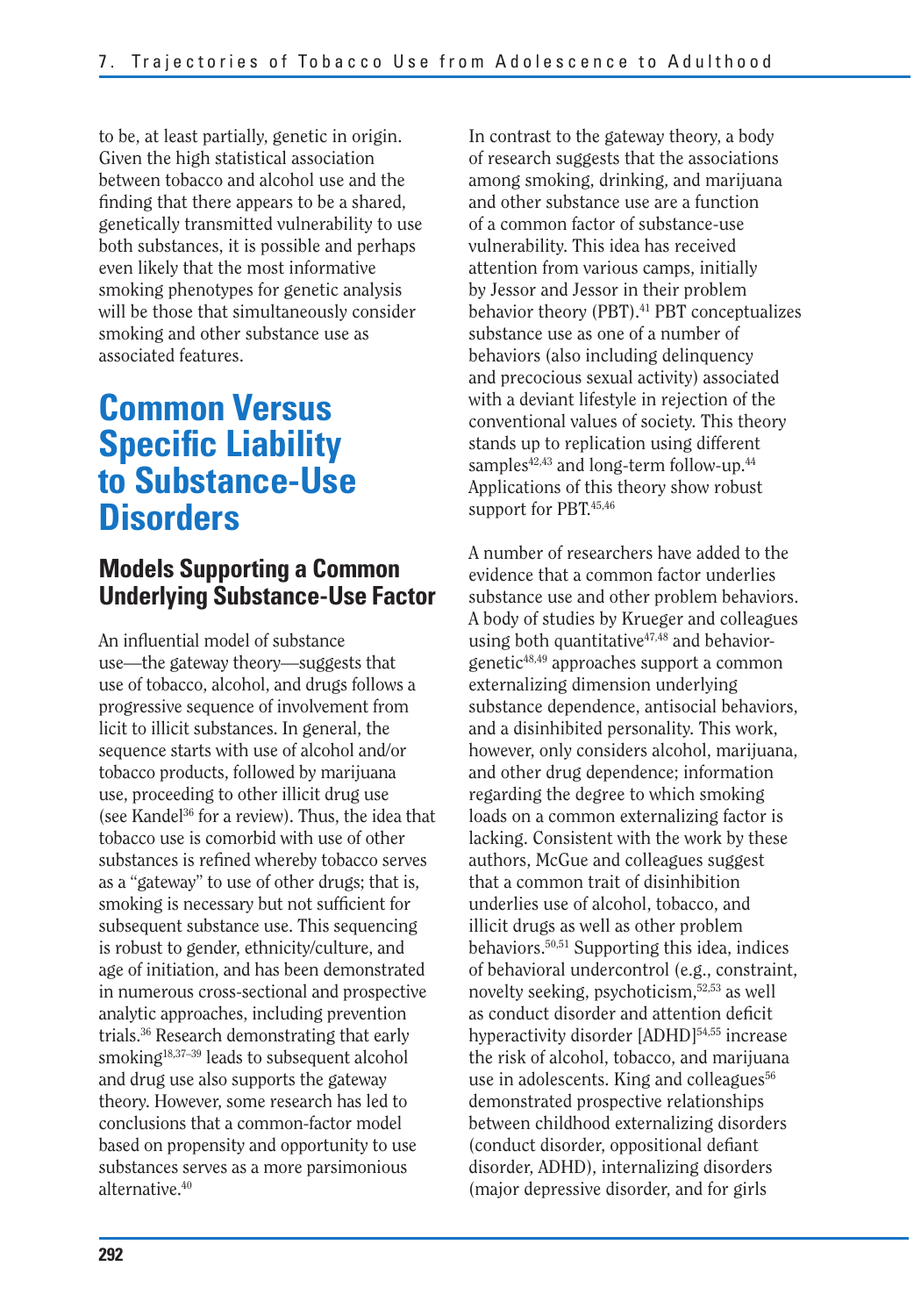only, overanxious disorder and separation anxiety disorder), and substance use in early adolescence. Externalizing psychopathology predicted having tried alcohol, nicotine, and marijuana by 14 years of age as well as regular and advanced experience with these substances. Internalizing disorders showed much weaker effects, with only major depression at 11 years of age showing a significant relationship with substance use at 14 years of age. Hence, a large and growing body of empirical literature implicates the existence of general mechanisms linking adolescent problem behavior and disinhibitory psychopathology in adulthood.

Further, Lynskey and colleagues<sup>57</sup> presented evidence that much of the association between smoking, drinking, and marijuana use in adolescence could be explained by a factor representing individual vulnerability to substance use. Newcomb and colleagues<sup>58</sup> demonstrated that alcohol, marijuana, and other drug use are indicators of a common substance-use factor, and the influence of risk factors on use of these substances is mediated through the common factor. This factor was also evident across different developmental stages.59 In addition, Vanyukov and colleagues<sup>60</sup> showed that a substantial proportion of the variance in liability to use substances is shared between substances.

Finally, the idea of a common substanceuse factor is supported by models of substance-use behavior that have been shown to generalize across different types of substances. These include Petraitis and colleagues'61 integrative theory of triadic influence (see also Flay and Petraitis<sup>62</sup>) and the social development model of Catalano, Hawkins, and colleagues $63,64$  as well as West's $65$ synthesis of different models of addiction.

However, some research has failed to identify a common factor that underlies substance use and other problem

behaviors.<sup>66,67</sup> Willoughby and colleagues<sup>68</sup> identified a substance-use factor distinct from other problem behaviors such as delinquency and aggression. Likewise, White and Labouvie<sup>69</sup> showed in a community sample that substance use (including alcohol, tobacco, and illicit drug use) and delinquency represented two dimensions of problem behavior. In addition, in contrast to work suggesting a common underlying substance-use factor, several studies suggest that use of different types of substances may be better represented by separate (but correlated) factors. These studies demonstrate that use of alcohol loads on a factor separate from smoking $70$  or drug use, $71,72$  although Zhang and colleagues $72$ demonstrated that drinking, drug use, and delinquency loaded strongly on a higherorder deviance factor. Likewise, Dembo and colleagues $73$  noted some specificity of alcohol use beyond a general deviance factor that included marijuana use (as well as delinquency).

 specificity. The finding by Resnicow and Osgood and colleagues $74$  proposed that associations between various deviant behaviors can be attributed to general deviance during adolescence at a point at which behaviors such as substance use and sexual activity are much less normative; however, as youth age, behaviors become more acceptable and show greater colleagues75 that substance use loaded on the same factor as carrying a weapon and stealing, but not more normative school problems and (low) positive behaviors, supports this notion. White<sup>76</sup> noted that certain problem behaviors cluster at different developmental periods. White suggested that youth experiment with different problem behaviors across adolescence but that many of these behaviors do not become established behavior patterns. In summary, there appears to be a strong general factor indicating susceptibility to varied forms of substance use, but there remains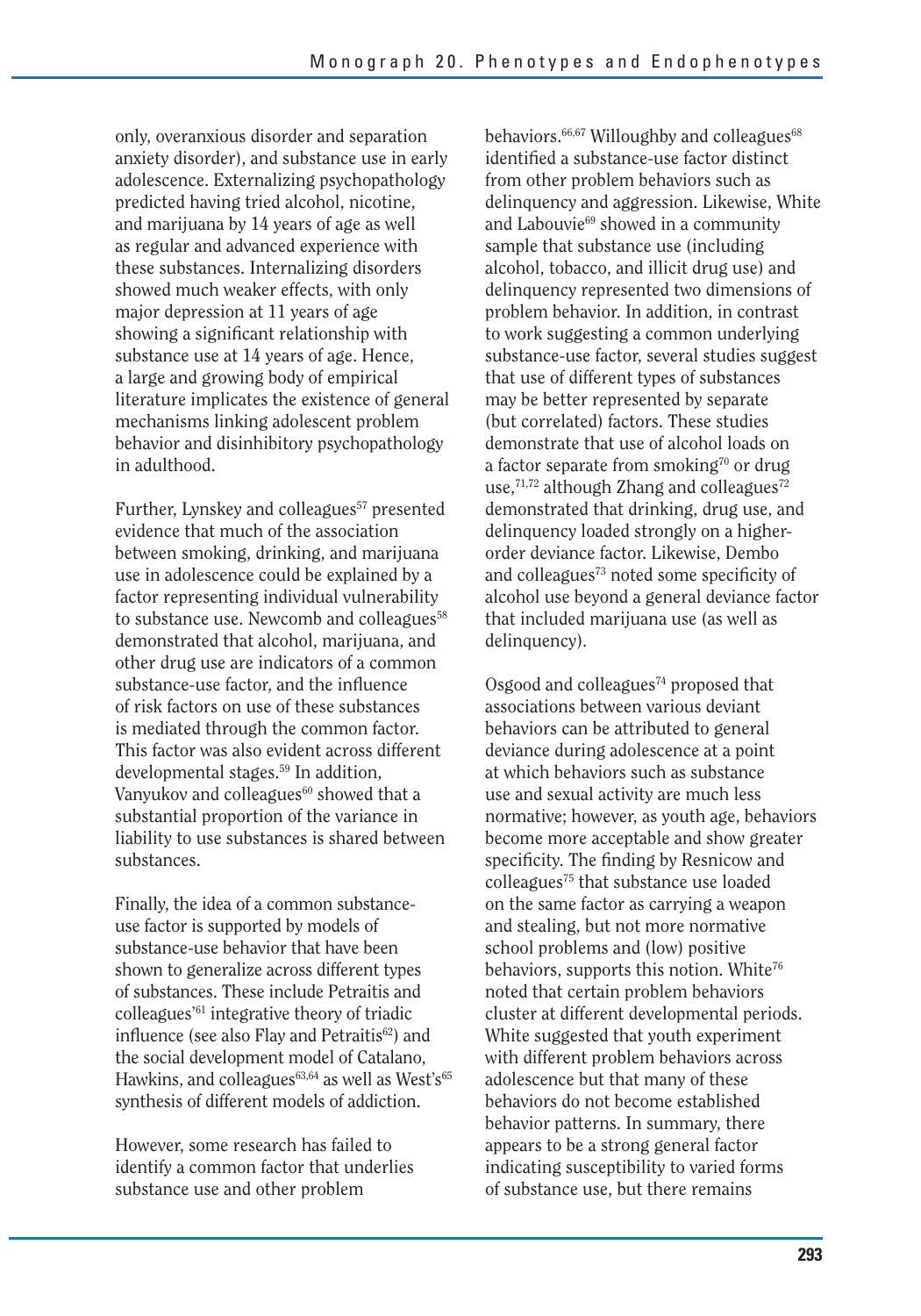considerable substance-specific residual vulnerability, and evidence for overlap with other problem behaviors is more limited.

## **Shared Genetic Risk**

Consistent with the phenotypic work supporting a common general dimension of substance use and evidence for common correlates across substances, a good portion of genetic risk for substance-use disorders is carried through one major common factor.77 Twin data provide ample evidence for a general underlying genetic risk factor that increases liability to use tobacco and alcohol, including measures of alcohol volume,<sup>78-81</sup> intoxication,<sup>82</sup> and alcohol dependence.<sup>83</sup> Comparable findings have been shown for tobacco dependence and alcohol dependence84,85 (also see Volk and colleagues<sup>86</sup> for evidence of specificity of genetic effects). Extending this work further, there is evidence for a common genetic influence mediating concurrent tobacco, alcohol, and marijuana use<sup>87</sup> and problem use,<sup>88</sup> with tobacco and marijuana showing the strongest genetic overlap. In a study by Yoon and colleagues,<sup>89</sup> P3 amplitude, shown to be highly heritable in adolescent boys, is associated with various indices of use of different substances (e.g., early use, frequency of use, maximum use across cigarettes, alcohol, and illicit drugs). This finding extends the work demonstrating that a common genetic vulnerability underlies substance use in general.

Also consistent with the problem behavior theory, although not directly relevant to understanding smoking phenotypes, some studies have documented common genetic factors underlying alcohol and drug dependence.49,90–92 In general, Hettema and colleagues79 noted that common genetic liability may be attributable to variation in genetically influenced personality traits (e.g., sensation seeking) or variation in biological substrates, which may include genetic influences on variation in the reward system.<sup>93</sup> Consistent with evidence for a common genetic influence, genetically informed family studies also show familial transmission of smoking, alcohol use, marijuana use, and illicit drug use.<sup>94-96</sup>

## **Approaches to Research on Substance-Use Prevention**

Evidence of a common externalizing factor suggests the design of relatively generic prevention strategies that target multiple problem behaviors.51 Numerous studies that have adopted a general approach in prevention of adolescent substance use show evidence of reduced use of alcohol, tobacco, and marijuana across multiple community, school-based, and highrisk populations97–103 and reduced use of illicit drugs;<sup>104</sup> however, see Brown and colleagues<sup>105</sup> for failure to detect program effects specifically for smoking.

However, it is important to note that several macro-level environmental factors can influence the availability and social acceptability of specific substances. Local and cultural social norms can differ across substances. For example, for the last several decades in the United States, the college environment has promoted heavy episodic drinking but not regular smoking as a normative behavior.106 Moreover, formal alcohol and tobacco prevention and control policies (e.g., taxation, minimum age laws, advertising bans) can be applied to both substances in a roughly equal manner or differentially, and the nature of this balance presumably has implications for overall comorbidity and the relative degree of common versus unique environmental influence across substances. Other substance-control policies for tobacco use (e.g., smoking bans; see Hopkins and colleagues<sup>107</sup>) and alcohol use (e.g., social host and dram shop liability laws, zoning of outlets; see Wagenaar and colleagues $^{108}$ ) are substance specific and presumably unique. This larger environmental context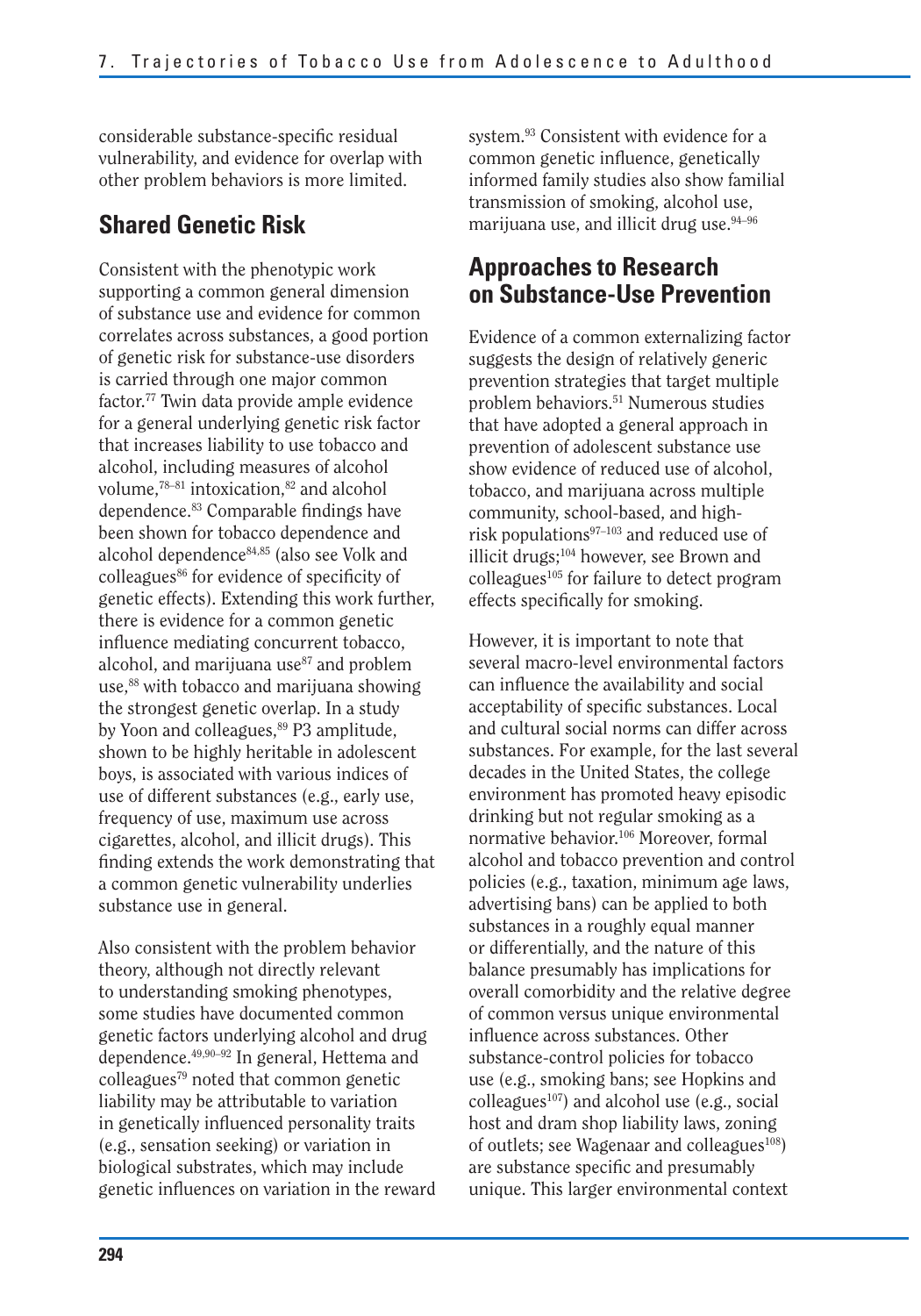highlights the importance of considering a range of environmental variables that might condition both manifest comorbidity and the relative contribution of genes, environments, and their interaction within a given population.

## **Review of Trajectory Literature**

Chapter 5 of this volume reviews the literature on smoking trajectories; consequently, this literature is summarized here only to the extent that it is relevant to this discussion. First, the large and growing literature on trajectories of alcohol and marijuana/drug use is described in greater detail. Then, literature characterizing the associations between trajectories of one substance and use of other substances is reviewed, considering associations with time-invariant substance use as well as course of co-occurring substance use.

## **Trajectories of Alcohol Involvement**

Consistent with theoretical work on course of alcohol involvement<sup>109-111</sup> and complementing a wide body of subtyping literature in the alcohol field,  $112$  a large number of studies have characterized the developmental course of drinking over adolescence and young adulthood. Although results with respect to the specific characterization of course and associated prevalences vary somewhat from study to study, investigations are consistent in identifying four broad classes that vary in age of onset, magnitude and direction of slope, and severity of use: a nonuser/stable low-user course, a chronic high-use course, a decreasing course, and an escalating course. Not unexpectedly, trajectories derived from adolescent samples tend to detect courses typified by escalation, whereas samples that include young adults

reveal decreasing courses. For example, studies that follow adolescent drinking often show two groups of escalators that differ in age of onset and slope.113–116 In contrast, studies examining drinking in young adult samples are more likely to detect a decreasing or "developmentally limited" course.117–119 Some studies assessing a sample across the developmental transition from adolescence to young adulthood also identify a "fling" or "time-limited" trajectory,  $118,120,121$  which, in studies using a younger or older sample, may manifest itself as an increasing or a developmentally limited course.

Although most of these studies have focused on a broad developmental span covering a number of years, a few studies have explored alcohol involvement over the course of a single year<sup>122–124</sup> to resolve more-fine-grained changes in drinking behavior over shorter intervals. These fine-grained studies identify patterns of use primarily characterized by slope (e.g., stable behavior versus behavior that escalates or declines over time).

Drinking course has been defined along indices of alcohol involvement such as heavy/binge drinking,113,115,116,118–121,125 quantity/frequency,114,126,127 problem drinking, $128,129$  alcohol dependence, $130$  or a composite of drinking items.131 Subsequent work examined congruence of trajectories across different indices of alcohol involvement (alcohol-use disorder, alcohol dependence, alcohol consequences, heavy drinking, and alcohol quantity/frequency<sup>117</sup>). Consistent with the existing body of literature, there was similarity in trajectory shapes (i.e., courses) across diverse indices, although predicted prevalences varied across measure.

## **Trajectories of Marijuana Involvement**

Far fewer studies have characterized developmental course for frequency of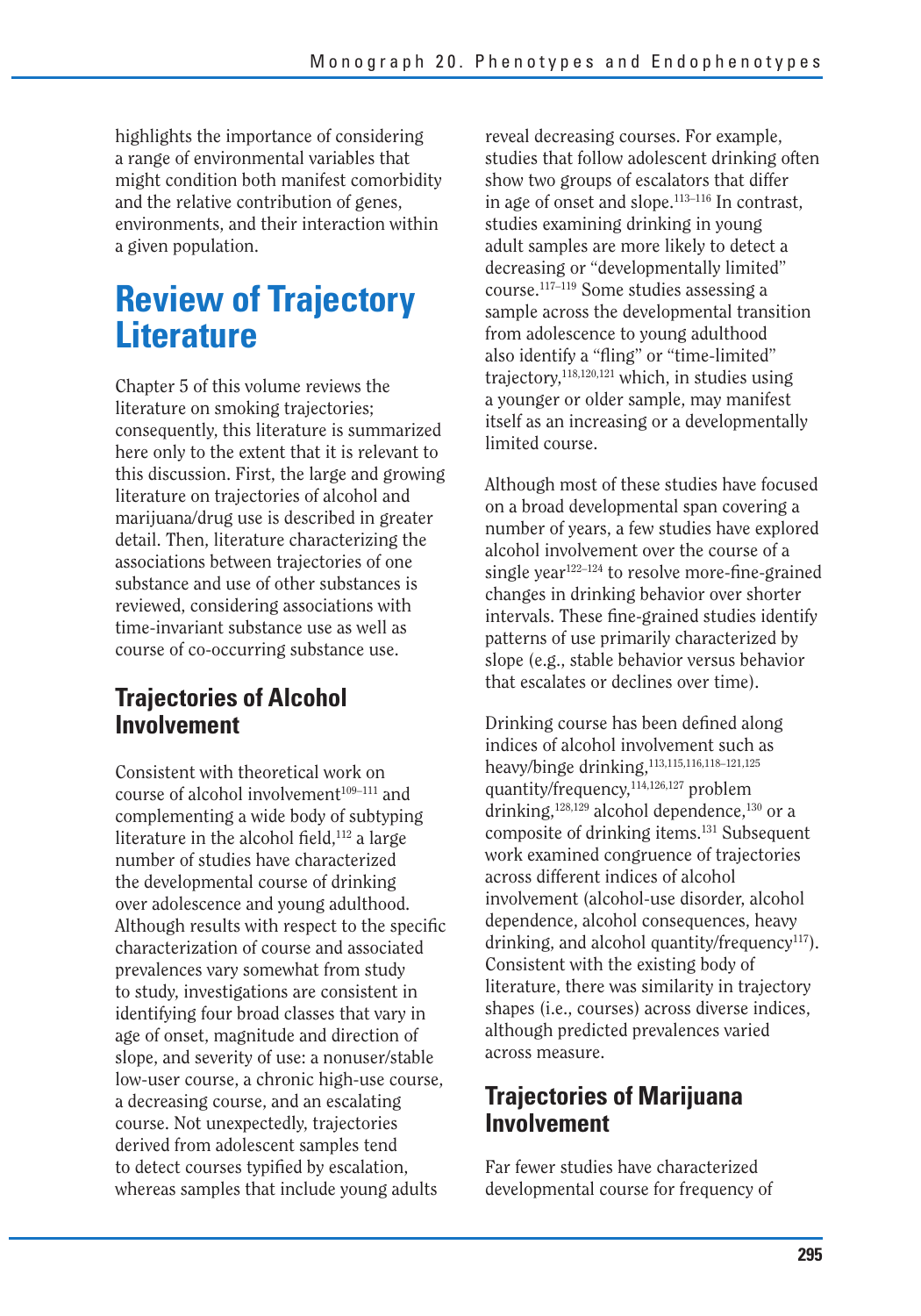marijuana use, $132-136$  but findings have generally been consistent with regard to course shape and prevalence, with the majority of individuals being classified as abstainers/nonusers (ranging from 41% to 82%, with higher rates among adolescent samples). All studies identified a chronic high group marked by early onset and heavy use. A later-onset, escalating course was observed in three of the five studies. Not surprisingly, this group was the largest in the study with the longest time frame (covering ages 13–23 years). Additional groups were marked either by moderate occasional use or by reduced use.

### **Trajectories of Polysubstance Use**

Some researchers assume but do not explicitly test comparability of substanceuse course by using indices based on a composite of multiple substances at the point of trajectory identification. Using a large adolescent sample, Wills and colleagues<sup>137</sup> classified substanceuse trajectories by using a composite of frequency of alcohol use, heavy alcohol use, tobacco use, and marijuana use. Although one-half of the sample consisted of nonusers, there were sizable subgroups characterized by experimentation and varying degrees of escalation. Clark and colleagues $138$  identified course of substance-use-disorder symptoms based on retrospective report by using a sample of young adult males diagnosed with a substance-use disorder. Trajectories of substance-use problems varied across severity and onset age, with groups ranging from early-onset, severe, to improved (decrease), to mild or minimal problems. In addition, on the basis of indices of onset and intensity, Labouvie and White<sup>139</sup> detected three substance-specific trajectories (heavy smoking, heavy alcohol use, and heavy drug use) as well as a common-substance, adolescent-limited course, suggesting both specificity and commonality across courses of different types of substance use.

## **Associations between Substance-Use Trajectories and Other Substance Involvement**

A number of studies indicate that smoking courses can be differentiated as a function of involvement with other substances (alcohol, marijuana, and other drug use) as measured at a single time point (e.g., as a baseline correlate or as an outcome), and smoking behavior (measured at a single time point) can differentiate alcohol and marijuana courses. These studies advance comorbidity research by considering the dynamic nature of at least one of the substances, but the arbitrary nature of which variable to consider as primary, and which as covariate, highlights the need for a true multivariate (i.e., multisubstance) approach to deriving trajectories.

## **Smoking Trajectories with Alcohol and Marijuana Use**

Smoking behavior that is characterized by early onset and heavy use is robustly associated with marijuana use and, to a less consistent degree, with alcohol involvement. This is true when looking at substance-use correlates at baseline, as outcomes, or as time-varying covariates that track the smoking courses. White and colleagues<sup>140</sup> demonstrated that smokers endorsed more frequent alcohol, marijuana, and other drug use at baseline than did nonsmokers, although substance use did not differentiate between heavy/ regular smoking and occasional smoking. Wills and colleagues<sup>141</sup> showed that both (heavy) drinking and marijuana use tracked smoking frequency during early- to mid-adolescence. That is, those smokers characterized by early onset showed greatest use, and nonsmokers the lowest use, with experimenters showing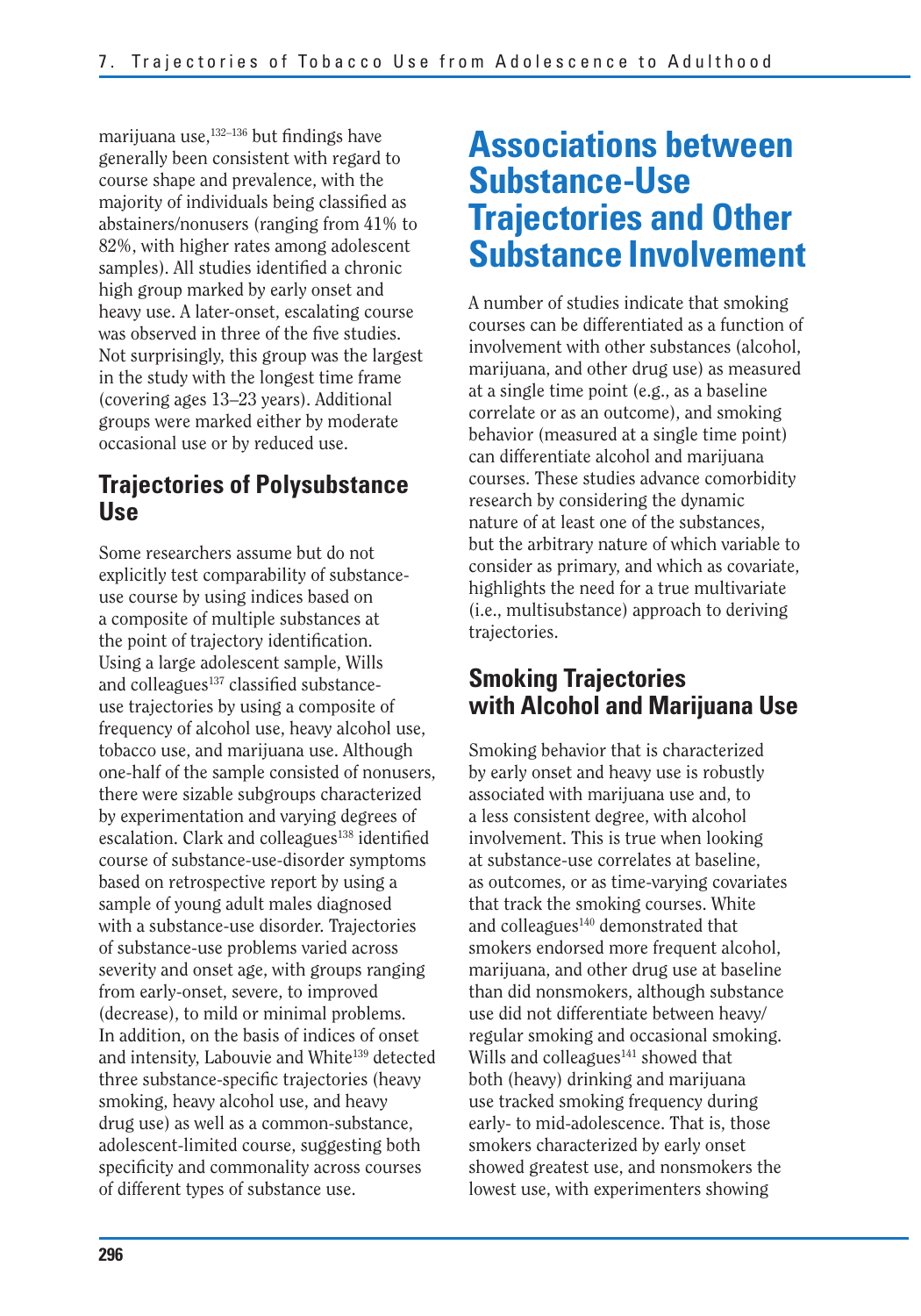low but still elevated rates compared with nonsmokers. In addition, Brook and colleagues<sup>142</sup> found that early-onset smokers with continuous use over adolescence and emerging adulthood were more likely to be diagnosed with alcohol dependence and illicit drug dependence than nonsmokers and smokers who had later onset of smoking or who showed reduced use over time. Moreover, late-starting smokers were more likely to be diagnosed with drug dependence than were nonsmokers. Finally, Juon and colleagues<sup>143</sup> showed that drug abuse/dependence during adulthood was highest for those assigned to a smoking class on the basis of reported use and age of onset and was lowest for those classified as nonsmokers.

After identifying four courses of smoking in adolescence (early adopters, late adopters, experimenters, and never smokers), Audrain-McGovern and colleagues<sup>144</sup> examined lifetime alcohol and marijuana use both as baseline predictors and as time-varying covariates. All smoking courses differed from never smokers on alcohol and marijuana use, and both early and late adopters showed greater use of marijuana (and alcohol for late adopters only) than did experimenters. For the most part, early and late adopters did not differ from one another as a function of other substance use.

Orlando and colleagues<sup>145</sup> characterized courses defined by smoking frequency over adolescence and emerging adulthood. They also tracked heavy drinking and marijuana over the study interval. No differences were observed in heavy drinking at 13 or 18 years of age, but at 15 years of age both the stable high and early, increasing courses showed greater drinking than did all other groups. Drinking rates were lowest for nonsmokers, with rates for late increasers and experimenters ("triers") falling between nonsmokers and those with declining smoking rates. A similar pattern

was observed for marijuana use, but it was more consistently associated with smoking across time (at 13, 15, and 18 years of age). Early adulthood alcohol and drug problems showed similar patterns, with those characterized by a stable high smoking course and by an early-onset, increasing course most likely to report substanceuse problems (by 23 years of age) and nonsmokers or triers least likely to report problems. Using the same data, but limiting the sample to women and extending outcomes to 29 years of age, revealed the same patterns.<sup>146</sup>

Soldz and Cui<sup>147</sup> identified the extent to which substance use tracked courses of adolescent past-month smoking quantity. They portrayed a pattern of marijuana use that very closely paralleled smoking, with similar findings for alcohol use. Continuous smokers had the highest rates of marijuana and alcohol use, and early-smoking escalators also started at low or moderate levels but escalated rapidly to high rates of drinking and marijuana use. Experimenters and late escalators were also similar, both showing escalating use of marijuana and alcohol toward the end of high school. In addition, smoking quitters showed more substance use than did nonsmokers but only minimally so (indicating a pattern of experimentation).

Finally, using data from the prospective Dunedin sample, Stanton and colleagues<sup>148</sup> showed that alcohol and marijuana use tracked smoking patterns over preadolescence and adolescence, with highest rates of substance use among rapid escalators. Again, indicators of alcohol use (past-month drinking, intention to get drunk) were less associated with smoking than was marijuana use. In sum, those with smoking trajectories characterized by early initiation or elevated use tend to report greater baseline substance use and subsequent problems or abuse/dependence.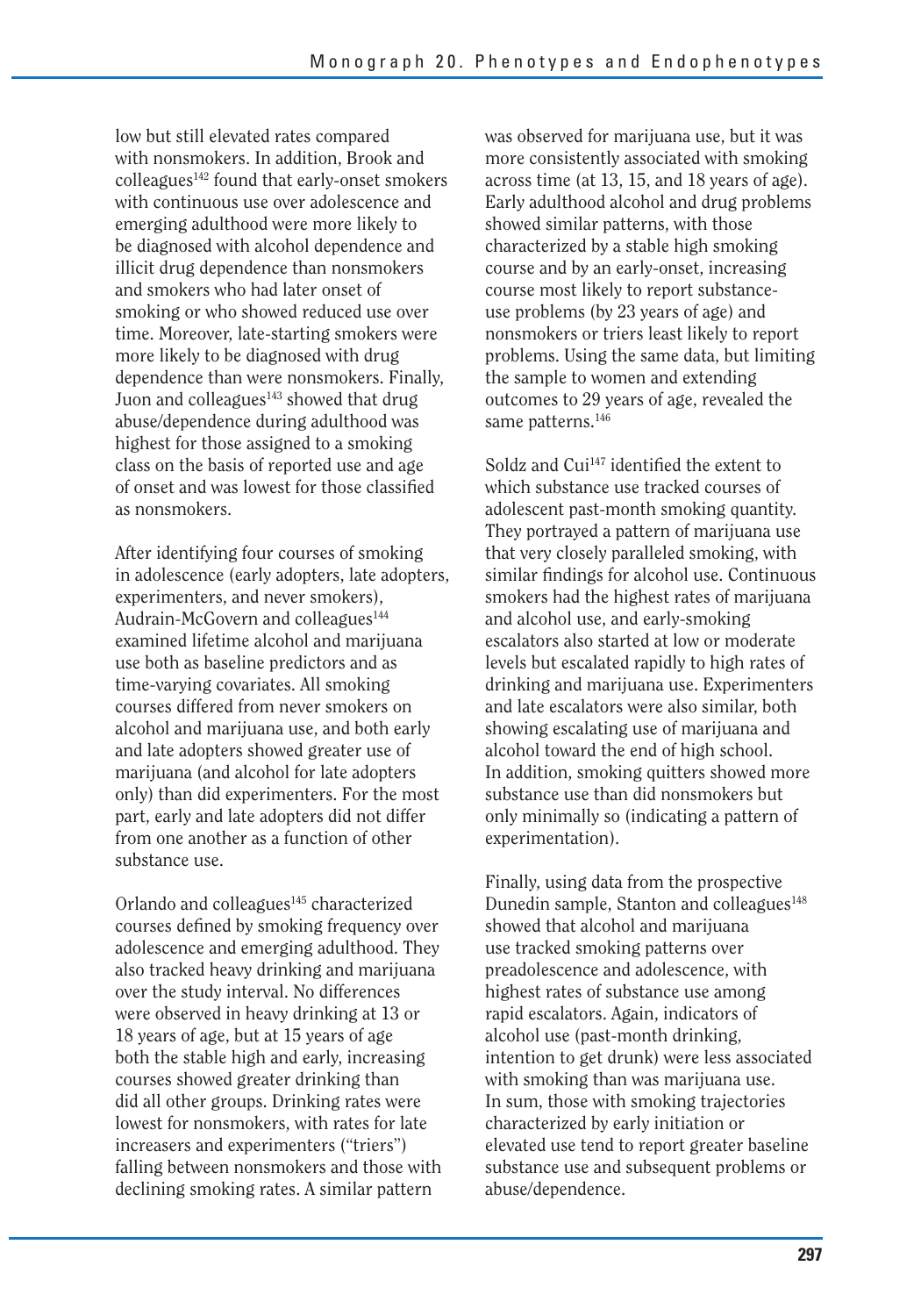## **Drinking Trajectories with Smoking and Marijuana/ Drug Use**

Few of the many studies characterizing course of alcohol involvement examine smoking or marijuana-use correlates. Windle and colleagues $121$  showed an association with heavy drinking course for men only; moderate or high heavy drinking (but not very high heavy drinking) was associated with heavier baseline smoking. Men with high or very high drinking also were more likely to report marijuana use at baseline. In contrast, women were more likely to report baseline marijuana use if they belonged to an infrequent or timelimited drinking course. D'Amico and  $\text{colle}$ agues<sup>123</sup> showed that adolescents who were consistently heavy drinkers over the course of a year reported higher rates of smoking and marijuana use and initiated smoking, regular smoking, and marijuana use at a younger age than did nonheavy drinkers or individuals whose drinking increased over the course of the year.

Hill and colleagues<sup>115</sup> demonstrated that those whose heavy drinking began early and was persistently high were more likely to use drugs in early adolescence; likewise, reported lifetime history of drug use obtained during adolescence was higher for those with courses marked by early drinking experience.113 In addition, those with increasing rates of heavy drinking were most likely to be diagnosed subsequently with drug-use disorder,<sup>115</sup> whereas non-heavydrinking individuals were less likely than any heavy drinking group to develop subsequent drug abuse.113 Finally, Schulenberg and colleagues $119$  showed that time-varying measures of illicit drug use very closely paralleled heavy drinking trajectories, and Wiesner and colleagues<sup>149</sup> found that regular drinkers (those with chronic high alcohol use) were overrepresented with regard to marijuana and other drug use.

## **Marijuana Trajectories with Smoking and Alcohol Use**

Studies characterizing marijuana trajectories suggest that those with an early onset show increased likelihood of being diagnosed with a lifetime alcoholuse disorder,<sup>136</sup> as well as increased alcohol use at study outset<sup>134,136</sup> or study end<sup>132</sup> and hard drug use at study end.132,133 These studies also were more likely to report early onset for drinking and smoking.134 Correspondingly, the low- or nonusing marijuana groups showed the lowest rates of smoking and drinking. Alcohol involvement was also high among those whose marijuana use declined over time. Occasional users tended to fall in the middle for drug use,<sup>133</sup> and those whose marijuana use increased to a high rate reported heavy drinking at study end.<sup>132</sup> Although not formally testing concordance between the two courses, Schulenberg and colleagues<sup>135</sup> demonstrated that both frequency of smoking and binge drinking closely tracked courses of marijuana during the developmental period (ages 18–24 years) under consideration.

## **Modeling Conjoint Trajectories of Substance Use**

Researchers have begun exploring the extent to which various risk behaviors or disorders "travel together" over time, with an emerging literature that uses a developmental framework to examine co-occurrence of use of different substances. The available body of work is described, with acknowledgment that this is a rapidly evolving field. Table 7.1 presents characteristics of this literature, describing for each study the nature of the sample, the developmental period under investigation, the number of waves, the measures from which trajectories were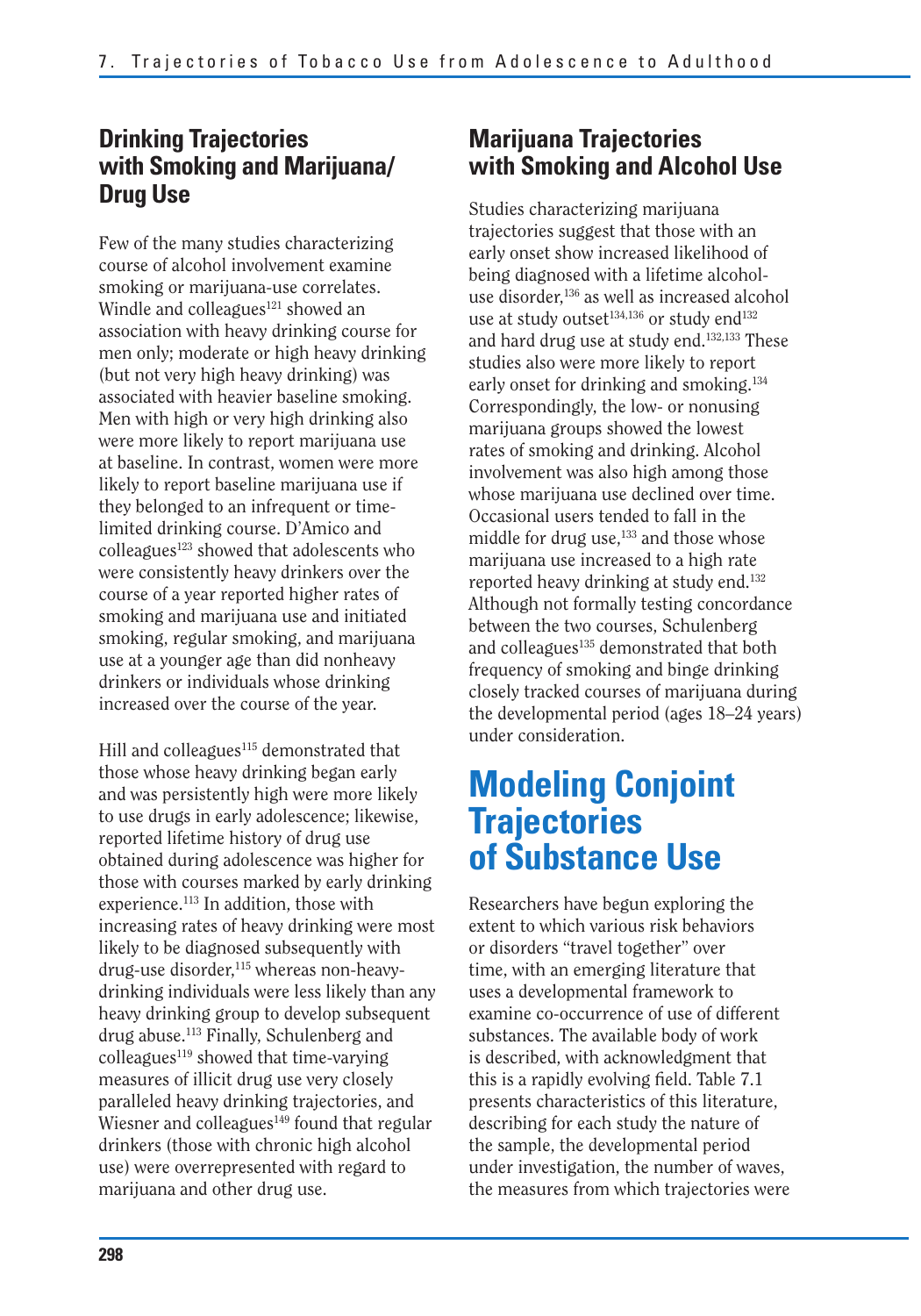derived, the trajectory group structure and prevalence, and the type of analytic model.

### **Tobacco and Alcohol**

Four studies were found that have modeled trajectories of both smoking and drinking. Orlando and colleagues<sup>155</sup> extracted five classes (and an a priori nonusing class) from indicators of drinking and smoking frequency when the two substances were modeled together in a single model. They demonstrated that, for the most part, smoking and drinking during adolescence and emerging adulthood tracked one another. A large group of normative users was observed (consisting of experimental smokers and moderate drinkers). Additional groups included those who exhibited chronic high use of both tobacco and alcohol, two groups whose substance use increased over time, and those who maintained their alcohol use but quit smoking. There was no evidence for a group of smokers whose drinking remitted, suggesting that smoking may be an indicator of a more severe form of drinking. Belonging to an early substance-use class was predicted by factors such as disrupted nuclear family, lower parental education, poor grades, and being white. In addition, nonusers and normative users revealed better overall health and life satisfaction, higher college graduation rates, fewer delinquent and violent behaviors, and fewer alcohol and drug problems.

A similar study was conducted using panel data from the Monitoring the Future project.<sup>154</sup> Group membership was identified on the basis of both smoking and (heavy) drinking. Perhaps because the large sample size  $(N > 32,000)$  permitted identification of classes with relatively low prevalence, seven groups were identified, including nonusers, chronic high users, those who smoked but did not drink, those who consumed alcohol but did not smoke, and three classes whose drinking was moderate but whose

pattern of smoking differed (moderate, late onset, or decreasing). Hence, unlike the Orlando and colleagues study,155 a group of individuals who smoked but did not drink was observed. This may be due to the age under investigation, with the Orlando study targeting individuals earlier in adolescence (13 years of age versus 18 years) and tracking behavior until 23 years of age (versus 26 years); drinking rates tend to drop off in mid-adolescence but smoking tends to be more stable. Jackson and colleagues<sup>154</sup> demonstrated that some risk factors were relatively unique to the substance being predicted (e.g., parent education, gender, and race) and may exhibit additive effects in predicting smoking and drinking. In contrast, religiosity was a risk factor common to both smoking and drinking. Perhaps of greatest interest, alcohol expectancies and delinquency showed a "masked" effect whereby their association with smoking could be attributed to smoking's association with drinking.

Using a high-risk college sample, Jackson and colleagues<sup>35</sup> identified five classes derived on the basis of both tobacco and alcohol involvement (specifically, tobacco dependence and alcohol-use disorders). Consistent with the Orlando study155 and Jackson and colleagues,<sup>154</sup> an earlier study by Jackson and colleagues<sup>35</sup> observed a chronic high class for both substances, a class characterized by alcohol involvement but not tobacco involvement, and a nondiagnosing class. In addition, as in their later study, $154$  Jackson and colleagues<sup>35</sup> observed a group diagnosed with tobacco dependence but not with alcohol-use disorder. Of note, a second class of individuals who were alcohol involved but not diagnosed with tobacco dependence was identified; however, diagnoses with alcohol-use disorders declined over time, consistent with a "maturing out" effect that has been observed in young adulthood. Predictors that were common to both substances included a family history of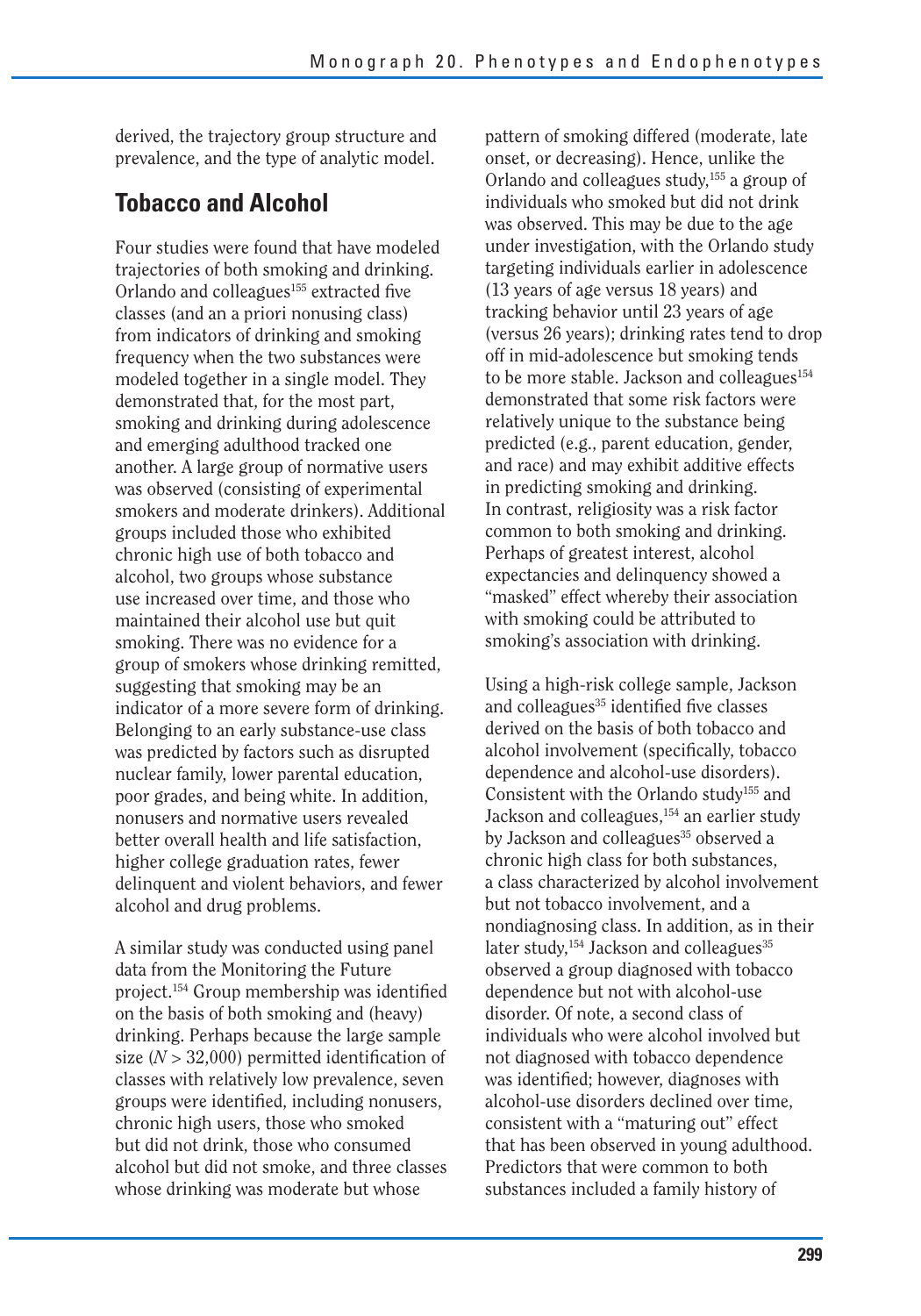| <b>Study</b>             | <b>Sample</b>                                                     | <b>Developmental</b><br>period                        | <b>Number</b><br>of waves | <b>Measures</b>                                                                                                             | <b>Number and characteristics of class</b>                                                                                                                                                                                                                                                                                                                              | How is conjoint<br>substance use<br>characterized?              |
|--------------------------|-------------------------------------------------------------------|-------------------------------------------------------|---------------------------|-----------------------------------------------------------------------------------------------------------------------------|-------------------------------------------------------------------------------------------------------------------------------------------------------------------------------------------------------------------------------------------------------------------------------------------------------------------------------------------------------------------------|-----------------------------------------------------------------|
| Jackson et al.<br>200035 | $N = 449$ college<br>student sample                               | Young adult<br>(ages 18-24 years)                     | 5                         | Tobacco dependence<br>(TD)<br>Alcohol-use disorder<br>(AUD)                                                                 | Nondiagnosers (60%)<br>Chronic AUD (6%)<br>Developmentally limited AUD (16%)<br>Chronic TD (11%)<br>Comorbid AUD and TD (7%)                                                                                                                                                                                                                                            | Dual-trajectory model                                           |
| White et al.<br>2000127  | $N = 1,380$<br>community sample                                   | Adolescence/<br>early adulthood<br>(ages 15-28 years) | 4                         | Smoking volume<br>Alcohol volume<br>(volume = frequency $\times$<br>quantity)                                               | Smoking:<br>Low (52% female/56% male)<br>Moderate (36%/37%)<br>Heavy (12%/7%)<br>Alcohol:<br>Low (18% female/17% male)<br>Late/increase (27%/25%)<br>Moderate (38%/35%)<br>Heavy (17%/23%)                                                                                                                                                                              | No explicit comparison<br>but evidence for common<br>predictors |
| Guo et al.<br>2002150    | $N = 786$ children<br>in Seattle Social<br>Development<br>Project | Adolescence/<br>early adulthood<br>(ages 10-21 years) | 5                         | Frequency of smoking<br>Frequency of binge<br>drinking<br>Frequency of<br>marijuana use<br>Frequency of<br>illicit drug use | Tobacco:<br>Chronic smokers 1%<br>Escalators 8%<br>Late onsetters 11%<br>Experimenters 7%<br>Nonsmokers 73%<br>Alcohol:<br>Chronic bingers 3%<br>Escalators 4%<br>Late onsetters 23%<br>Nonbingers 70%<br>Marijuana:<br>Early high 3%<br>Escalators 4%<br>Late onsetters 4%<br>Nonusers 89%<br>Illicit drug:<br>Early onsetters 7%<br>Late onsetters 4%<br>Nonusers 89% | No explicit comparison<br>but evidence for common<br>outcomes   |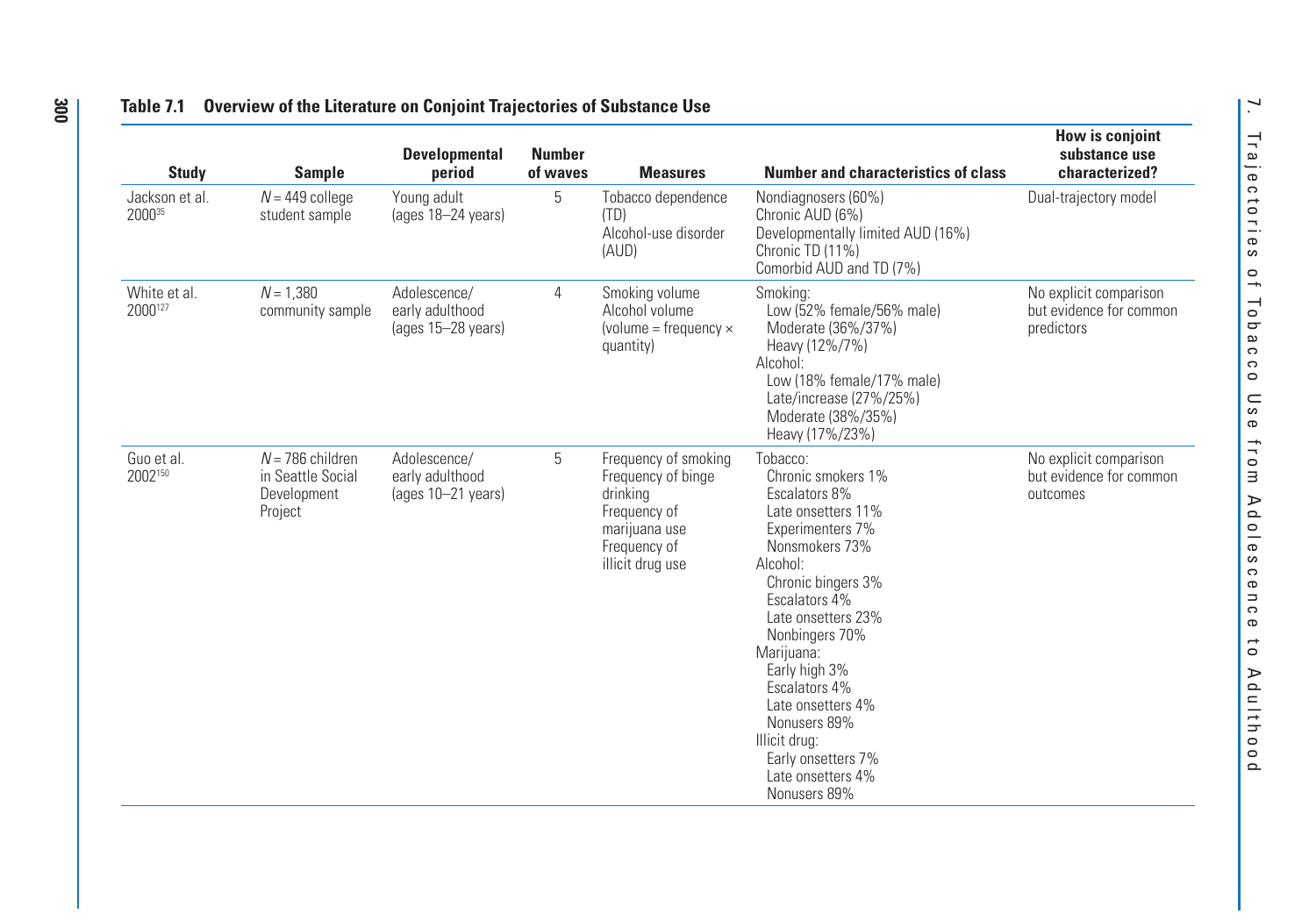| <b>Study</b>              | <b>Sample</b>                                                  | <b>Developmental</b><br>period                                                                                                     | <b>Number</b><br>of waves | <b>Measures</b>                                                                                              | <b>Number and characteristics of class</b>                                                                                                                                                                                                            | <b>How is conjoint</b><br>substance use<br>characterized?                                                                                                                   |
|---------------------------|----------------------------------------------------------------|------------------------------------------------------------------------------------------------------------------------------------|---------------------------|--------------------------------------------------------------------------------------------------------------|-------------------------------------------------------------------------------------------------------------------------------------------------------------------------------------------------------------------------------------------------------|-----------------------------------------------------------------------------------------------------------------------------------------------------------------------------|
| Chassin et al.<br>2004151 | $N = 586$ community<br>sample                                  | Adolescence/<br>early adulthood<br>(ages 13-23 years)                                                                              | 6                         | Alcohol volume<br>(volume = frequency $\times$<br>quantity)<br>Frequency of smoking<br>Frequency of drinking | Growth mixture model: 3 classes (plus a<br>priori abstainers, 11%): low (light drinking/<br>rare drug use; 24%); moderate (moderate<br>drinking/experimental drug use; 45%);<br>heavy (heavy drinking/heavy drug use; 20%)                            | Dual-trajectory model                                                                                                                                                       |
| Chung et al.<br>2004152   | $N = 110$ outpatient<br>treatment sample<br>(aged 16-25 years) | Course over a single<br>year posttreatment<br>Compute monthly<br>abstention rates<br>based on timeline<br>follow-back<br>technique | 12                        | Number of consecutive<br>abstinent days per<br>month for drinking and<br>other drug use                      | Alcohol:<br>High abstinence (53%)<br>Decreasing abstinence (10%)<br>Increasing abstinence (16%)<br>Low abstinence (21%)<br>Other drug:<br>High abstinence (59%)<br>Decreasing abstinence (12%)<br>Increasing abstinence (14%)<br>Low abstinence (15%) | Cross-classification:<br>$\chi^2(9, N = 110) = 80.74,$<br>$p < .001$ ( $\kappa = .49$ )                                                                                     |
| Flory et al.<br>2004153   | $N = 481$ Project<br><b>DARE</b>                               | Adolescence/<br>early adulthood<br>(age 12 through age<br>$19 - 21$ years)                                                         | 6                         | Frequency of drinking<br>Frequency of<br>marijuana use                                                       | Alcohol:<br>Early onset (17% men/25% women)<br>Late onset (64%/57%)<br>Nonusers (19%/18%)<br>Mariiuana:<br>Early onset (6% men/12% women)<br>Late onset (56%/42%)<br>Nonusers (39%/46%)                                                               | Cross-classification:<br>$\chi^2$ (4, N = 236) = 78.82,<br>$p < .001$ (men; 61% on<br>diagonal)<br>$\chi^2$ (4, N = 234) = 69.37,<br>$p < .001$ (women; 50%<br>on diagonal) |
| Jackson et al.<br>2005154 | $N = 32.087$<br>Monitoring the<br>Future panel data            | Late adolescence/<br>early adulthood<br>(ages 20-26 years)                                                                         | 4                         | Smoking quantity<br>Frequency of binge<br>drinking                                                           | Nondrinker/nonsmoker (56%)<br>Chronic (6%)<br>Chronic drinker (14%)<br>Chronic smoker (8%)<br>Moderate drinker/developmentally limited<br>smoker (5%)<br>Moderate drinker/late onset-smoker (5%)<br>Moderate drinker/smoker (6%)                      | Dual-trajectory model                                                                                                                                                       |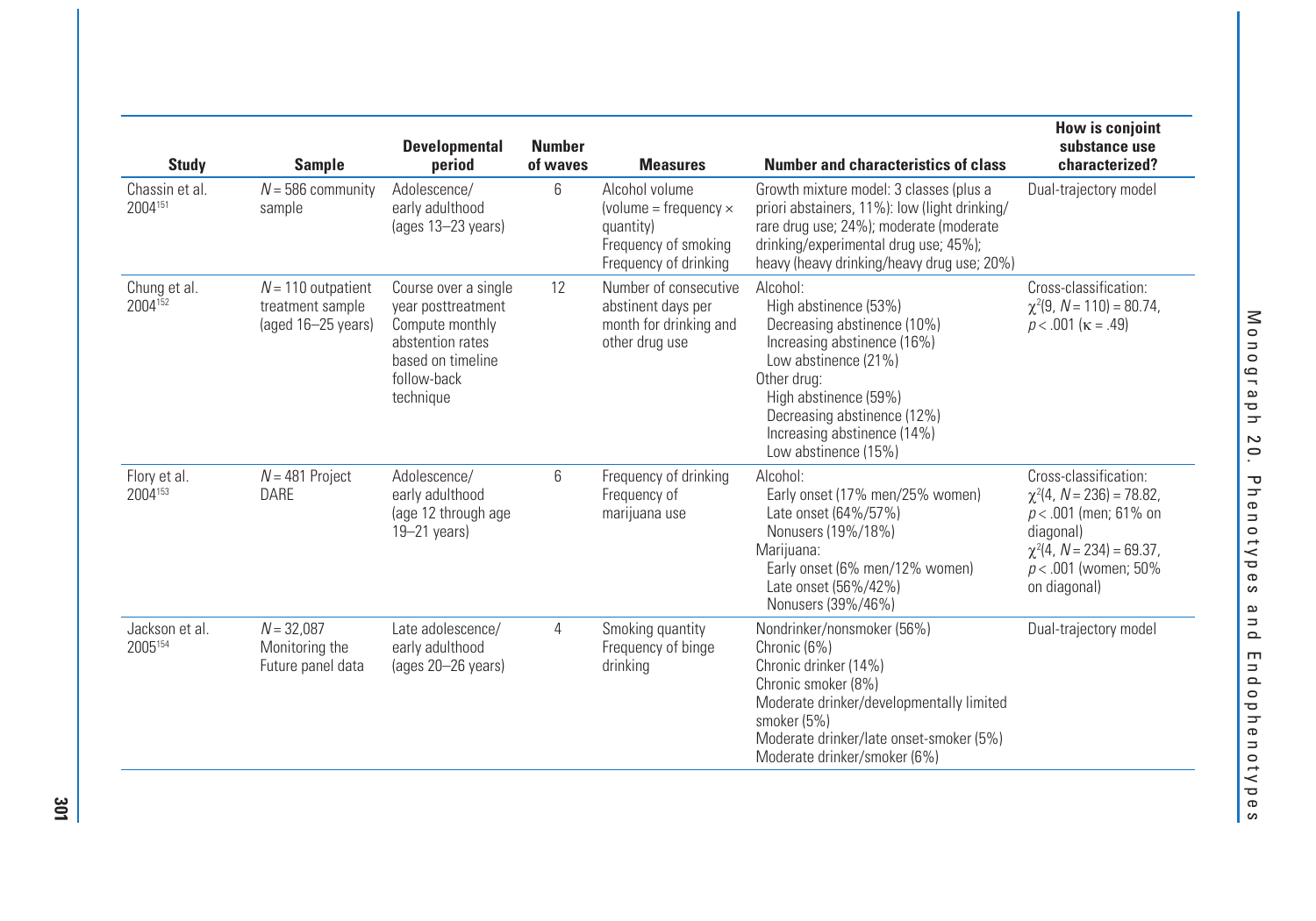| <b>Study</b>              | <b>Sample</b>                                                                                                                                 | <b>Developmental</b><br>period                        | <b>Number</b><br>of waves | <b>Measures</b>                                                                         | <b>Number and characteristics of class</b>                                                                                                                                                                                                                                                                                                                                                                                                                                | How is conjoint<br>substance use<br>characterized?            |
|---------------------------|-----------------------------------------------------------------------------------------------------------------------------------------------|-------------------------------------------------------|---------------------------|-----------------------------------------------------------------------------------------|---------------------------------------------------------------------------------------------------------------------------------------------------------------------------------------------------------------------------------------------------------------------------------------------------------------------------------------------------------------------------------------------------------------------------------------------------------------------------|---------------------------------------------------------------|
| Orlando et al.<br>2005155 | $N = 5,608$ school-<br>based substance<br>program for<br>substance abuse<br>prevention                                                        | Adolescence/<br>early adulthood<br>(ages 13-23 years) | 6                         | Frequency of smoking<br>Frequency of drinking                                           | A prior nonusing class (4%)<br>Normative users (55%)<br>Smoking quitters/drinking maintainers (6%)<br>Steady increasers (13%)<br>Early increasers (12%)<br>Early, high (9%)                                                                                                                                                                                                                                                                                               | Dual-trajectory model                                         |
| Tucker et al.<br>2005156  | $N = 4,245$ (smoking)<br>$N = 3,889$ (drinking)<br>$N = 3.185$<br>(marijuana)<br>school-based<br>program for<br>substance abuse<br>prevention | Adolescence/<br>early adulthood<br>(ages 13-23 years) | 6                         | Frequency of smoking<br>Frequency of binge<br>drinking<br>Frequency of<br>marijuana use | Tobacco:<br>Abstainers (28%)<br>Persistent light use (55%)<br>Stable high use (26%)<br>Decreasers (9%)<br>Steady increasers (14%)<br>Early increasers (9%)<br>Alcohol:<br>Abstainers (32%)<br>Persistent light use (54%)<br>Early, high (22%)<br>Steady increasers (23%)<br>Increase/decrease (bingers/fling) (13%)<br>Marijuana:<br>Abstainers (45%)<br>Persistent light use (53%)<br>Stable occasional light users (17%)<br>Early, high (5%)<br>Steady increasers (25%) | Cross-classification:<br>greatest overlap among<br>abstainers |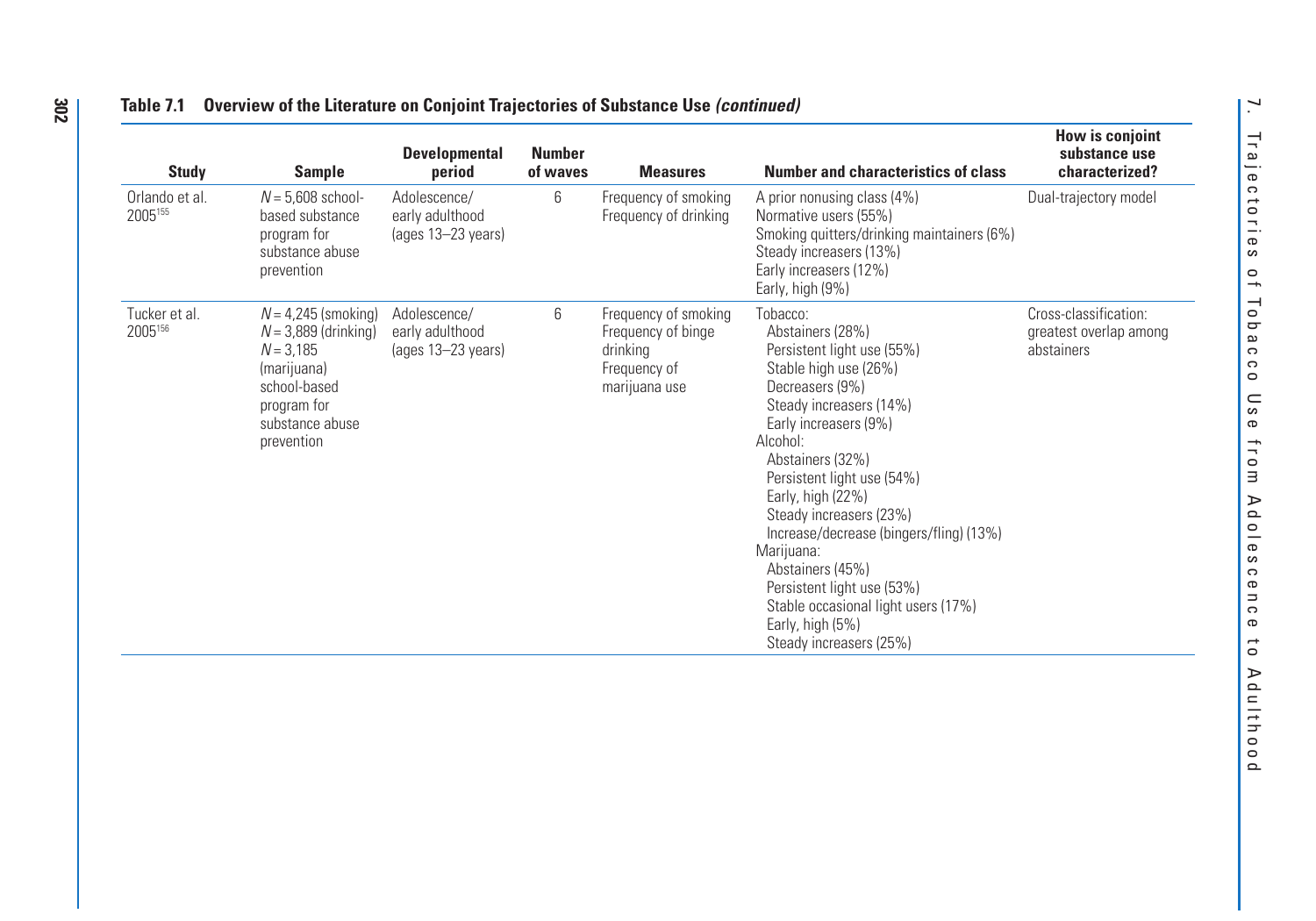| <b>Study</b>                           | <b>Sample</b>                                       | <b>Developmental</b><br>period                             | <b>Number</b><br>of waves | <b>Measures</b>                                                                             | <b>Number and characteristics of class</b>                                                                                                                                                                                                                                                                                                | How is conjoint<br>substance use<br>characterized?                                                                                                                                                                                                                                                                                                                                         |
|----------------------------------------|-----------------------------------------------------|------------------------------------------------------------|---------------------------|---------------------------------------------------------------------------------------------|-------------------------------------------------------------------------------------------------------------------------------------------------------------------------------------------------------------------------------------------------------------------------------------------------------------------------------------------|--------------------------------------------------------------------------------------------------------------------------------------------------------------------------------------------------------------------------------------------------------------------------------------------------------------------------------------------------------------------------------------------|
| Jackson et al.<br>2008157              | $N = 32,087$<br>Monitoring the<br>Future panel data | Late adolescence/<br>early adulthood<br>(ages 20-26 years) | 4                         | Smoking quantity<br>Frequency of binge<br>drinking<br>Frequency of<br>marijuana use         | Tobacco:<br>Nonheavy smoker (69%)<br>Chronic (12%)<br>Developmentally limited (6%)<br>Late onset (5%)<br>Moderate (8%)<br>Alcohol:<br>Nonheavy drinker (64%)<br>Chronic (12%)<br>Developmentally limited (16%)<br>Late onset (7%)<br>Marijuana:<br>Nonheavy user (81%)<br>Chronic (7%)<br>Developmentally limited (9%)<br>Late onset (3%) | Cross-classification:<br>Tobacco vs. alcohol:<br>$\gamma^2$ (12, N = 31,853) =<br>2,474.41, $p < .001$ , $\Phi = .28$ ,<br>Cramer's $V = .16$<br>Tobacco vs. marijuana:<br>$\chi^2$ (6, N = 31,872) =<br>3,683.51, $p < .001$ , $\Phi = .34$ ,<br>Cramer's $V = .20$<br>Alcohol vs. marijuana:<br>$\chi^2(9, N = 31,869) =$<br>4,172.32, $p < .001$ , $\Phi = .36$ ,<br>Cramer's $V = .21$ |
| Audrain-McGovern<br>et al. Forthcoming | $N = 998$ high school<br>students                   | Late adolescence<br>$(aqe 14-20 \text{ years})$            | 6                         | Smoking categories<br>(based on frequency<br>and quantity)<br>Frequency of marijuana<br>use | Regular users (11%)<br>Late escalators (8%)<br>Slow escalators (23%)<br>Fast escalators (2%)<br>Cigarettes only (21%)<br>Abstainers (33%)                                                                                                                                                                                                 | Sequential process model                                                                                                                                                                                                                                                                                                                                                                   |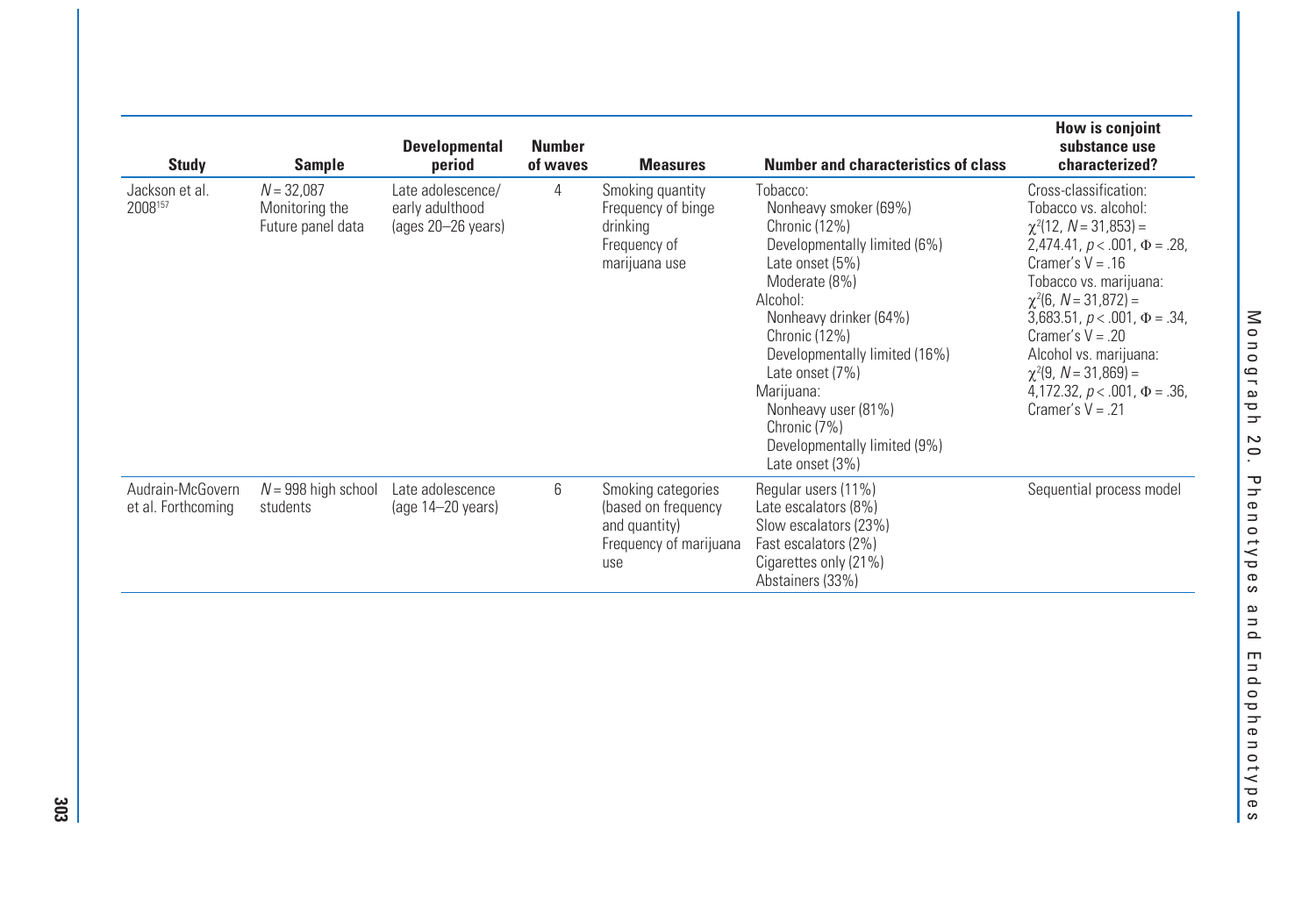alcoholism and expectancies about the effects of alcohol (suggesting the possibility of common expectancies across substance). However, being male and exhibiting behavioral undercontrol was a predictor that was specific to alcohol-use disorders, and childhood stressors only predicted comorbid tobacco dependence and alcoholuse disorder.

Muthén<sup>159</sup> reanalyzed the same data by using a different analytic technique (general growth mixture modeling versus the use of latent class analysis). Muthén identified three classes of alcohol-use disorders and three classes of tobacco dependence and estimated joint probabilities between the classes. The results of these analyses corresponded to the findings in Jackson and colleagues<sup>35</sup>: the five trajectory groups in Jackson and colleagues $35$  were represented by the five most prevalent joint probabilities in Muthén.159

Although White and colleagues<sup>127</sup> modeled the developmental course of both smoking and drinking over adolescence and young adulthood, they did not explicitly compare concordance across the two substances. Both smoking and drinking showed low, moderate, and heavy courses; in addition, for drinking, a later-onset course made up one-quarter of the sample. The authors found evidence for both common (parental warmth) and specific (parental smoking, for tobacco use; parental drinking, for alcohol use) predictors of smoking and drinking. In conclusion, these four studies show that tracking trajectories of multiple substances not only illustrates the pattern of concurrent substance use over adolescence and young adulthood but also can permit better understanding of mechanisms that are common versus unique to use of a given substance.

## **Tobacco and Marijuana Use**

Using a sequential process model, Audrain-McGovern and colleagues<sup>158</sup> characterized conjoint trajectories of smoking and

marijuana use over adolescence and emerging adulthood. With the exception of a class characterized by smoking only, courses of cigarette and marijuana use tracked one another; these were marked by abstention, regular use, or slow, fast, or late escalation. Of interest to this chapter, the regular smokers and the fast escalators tended to have greater marijuana use than did the other groups.

## **Tobacco, Alcohol, and Marijuana/Other Drugs**

Several studies have extended the analysis of conjoint substance-use course by also considering marijuana or other drug use. Unlike the work focusing on only tobacco and alcohol use, these studies have each modeled course of each substance separately and then examined concordance between substances to ascertain the extent to which patterns of substance use change together.

Again using the Monitoring the Future panel data, Jackson and colleagues<sup>157</sup> examined smoking, (heavy) drinking, and marijuana use and identified similar classes across substance that included nonusers, chronic high users, later-onset users, and decreasing users; for smoking only, there was also a class of moderate users. Smoking, drinking, and marijuana use tracked each other over time, with concordance between trajectories of marijuana and tobacco use as high as the association between tobacco and alcohol use. Early users of alcohol and marijuana were most likely to smoke moderately or heavily, even for those whose drinking decreased over young adulthood, underscoring the highly addictive nature of smoking. Delinquency and alcohol expectancies were the strongest predictors of general comorbidity; gender, race, religiosity, and parent education emerged also as significant predictors. Delinquency and alcohol expectancies both accounted for configurations of comorbid chronic high use, although expectancies failed to explain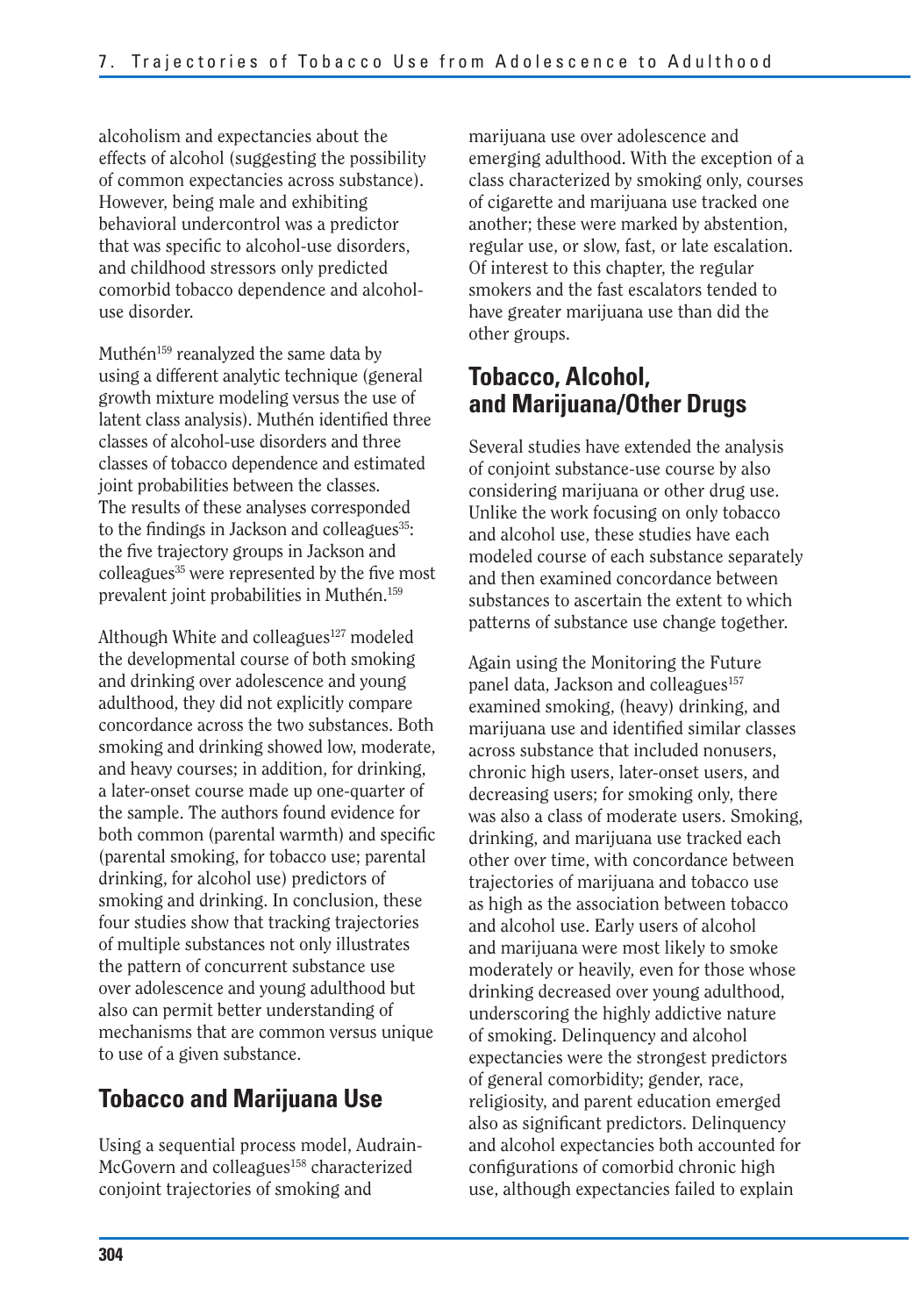combinations of smoking and marijuana use, supporting some specificity of expectancies to alcohol use. That delinquent behavior accounts for combinations of comorbidity characterized by early onset and persistently high use corroborates research suggesting common vulnerability underlying substance use.

Building on their earlier work, Tucker and colleagues<sup>156</sup> compared trajectories of smoking, (heavy) drinking, and marijuana use over adolescence and emerging adulthood. The greatest overlap was among abstainers but also among those characterized by increasing or early high use. Adult psychosocial and behavioral functioning was associated with class membership similarly across substances. Nonusers were at lowest risk for adverse outcomes (e.g., stealing, violence), and those whose substance use increased steadily to very high use were at greatest risk. However, in contrast to smoking, those who began using marijuana early but declined over time were not distinguishable from those with steady increasing use.

Using indices of cigarette smoking, (heavy) drinking, marijuana use, and illicit drug use, Guo and colleagues<sup>150</sup> tracked each substance over early to late adolescence. Each substance showed a large nonusing class and groups with onset either early or at a later point. In addition, chronic users were observed for smoking, drinking, and marijuana use, and an additional class of experimenters was observed for smoking only. Although explicit comparisons between substances were not conducted, the extent to which associations between course and sexual risk-taking behaviors at 21 years of age were common versus unique to substance was examined. Chronic and lateronset alcohol and marijuana use, but not cigarette or hard drug use, were associated with risky sexual behavior, whereas early cigarette and alcohol use, but not early marijuana or hard drug use, increased risk,

suggesting greater specificity than might be expected from theories of general adolescent problem behavior.

## **Alcohol and Marijuana/Other Drugs**

Although not directly relevant to this chapter, work examining trajectories of alcohol and marijuana/drug use provides additional evidence that longitudinal phenotypes of substance use are relatively common across substances. Chassin and colleagues<sup>151</sup> demonstrated that trajectories of alcohol/drug use in adolescence and young adulthood tracked concurrent alcohol- and drug-use disorders such that those with heavy use were most likely to be diagnosed with a substance-use disorder. Likewise, Flory and colleagues $153$ demonstrated substantial overlap among courses of alcohol and marijuana use, although a number of alcohol users were nonusers of marijuana. Etiological correlates and young adult outcomes were common to both substances, with little evidence of specificity. Finally, using retrospective reports of days abstinent in a clinical sample of adolescents and young adults, Chung and colleagues<sup>152</sup> documented moderate concordance ( $\kappa = .49$ ) between courses of alcohol and drug use in the year following treatment whereby change in alcohol use typically paralleled change in drug use, although there was evidence that some individuals abstained from one substance but not the other.

## **Review of Results**

On the basis of findings from studies that jointly model course and comorbidity, several conclusions can be advanced. First, despite the diverse course shapes and different course prevalences that were identified by each study, it is reassuring that in each case, relatively high concordance was observed between corresponding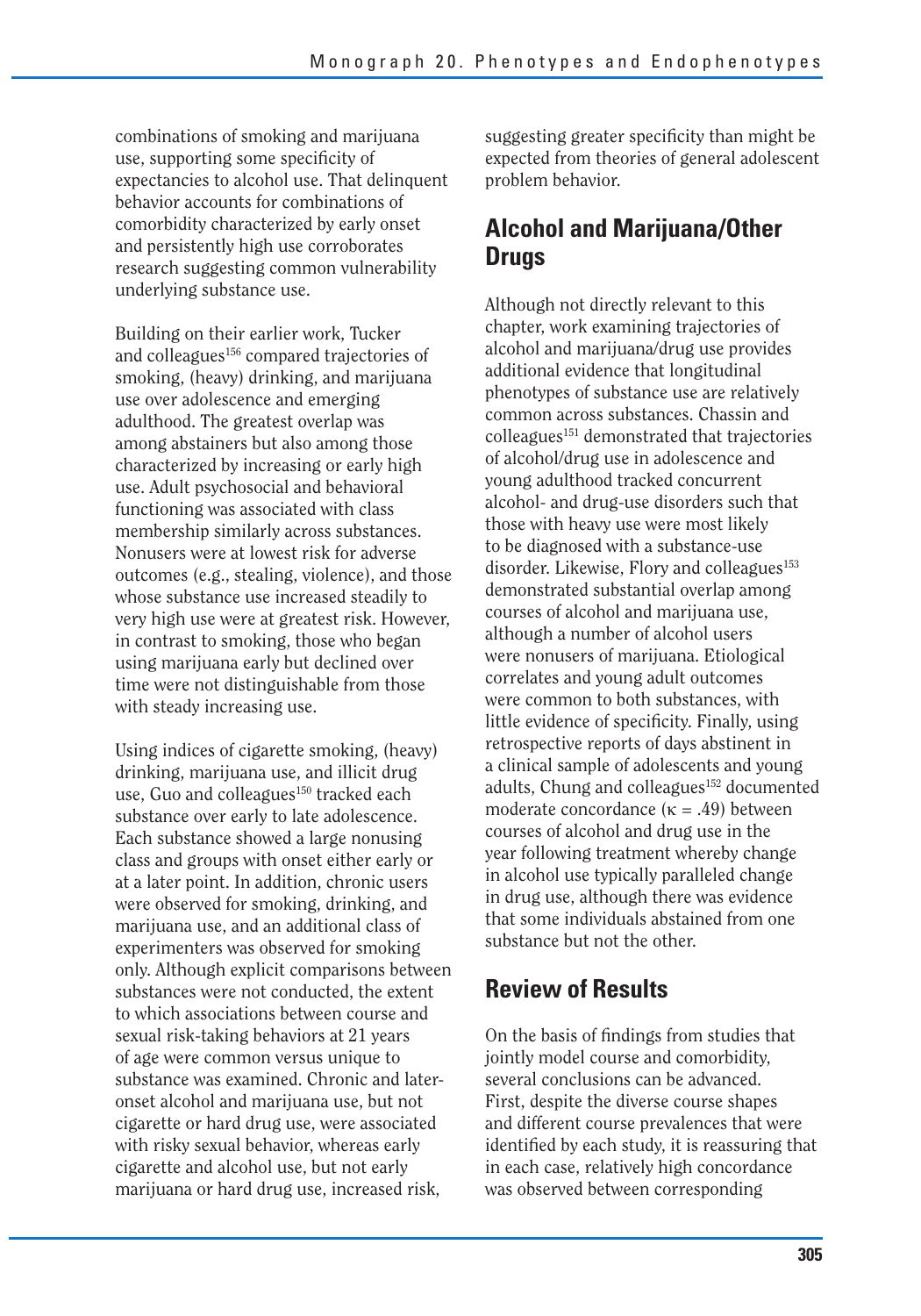trajectories (e.g., chronic high smoking with chronic high drinking), as were common correlates of course across substance.

Second, both common and specific factors that underlie concurrent substance use were observed. As noted by Jackson and colleagues,154 identifying risk factors that distinguish among courses of comorbidity can provide construct validity for the trajectories and can not only illuminate the nature of comorbidity but also can provide a better understanding of each substance. For example, one could compare risk factors for courses characterized by heavy use of one substance and low use of the co-occurring substance. Jackson and colleagues154 identified different patterns of association between risk factors and paths of co-occurring tobacco and alcohol use that suggested additive effects, synergistic effects, and masked (confounded) effects.

Third, it is apparent from this work that individuals who remit from alcohol and marijuana use frequently remain smokers. This may be, in part, because tobacco is so highly physically and psychologically

#### **Why Might It Be Useful to Use Course as a Phenotype?**

Developmental course might serve as a valuable phenotype for biometric models. Researchers have been using latent growth modeling<sup>a,b</sup> to model developmental course by using genetically informative (twin) data. Although work conducted in 1986 by McArdle<sup>c</sup> and Plomin<sup>d</sup> introduced the idea of capturing the heritability of developmental change, 20 years passed before the heritability of latent variables reflecting level (intercept) and growth was demonstrated by applying latent growth models to the study of genetic influences.<sup>e,f</sup> Carlson and Iacono<sup>e</sup> suggested that intercept and slope factors may serve as developmental phenotypes that indicate the extent of genetic vulnerability for continuity or change in a given behavior. However, although this work is informative with regard to the heritability of initial level (at a given age) and change from that level over an extended observation period, these parameters do not capture individuals who are particularly "at risk" by virtue of membership in a developmental course that is marked by both high initial level and chronic continued use. A latent variable that characterizes membership in some developmental course could be a valuable phenotype in that it classifies individuals by their level of and change in substance use as well as the timing of onset or initiation. The integration of mixture models into genetic models is under way, $\epsilon$  although thus far this work considers only a single behavior (i.e., alcohol use). Determining the degree to which these phenotypes are substance specific represents a logical next step in the genetic study of addictive behavior.

a Curran, P. J., and A. M. Hussong. 2003. The use of latent trajectory models in psychopathology research. *Journal of Abnormal Psychology* 112 (4): 526–44.

b Muthén, B. 2001. Latent variable mixture modeling. In *New developments and techniques in structural equation modeling,* ed. G. A. Marcoulides and R. E. Schumacker, 1–33. Mahway, NJ: Lawrence Erlbaum.

c McArdle, J. J. 1986. Latent variable growth within behavior genetic models. *Behavior Genetics* 16 (1): 163–200.

d Plomin, R. 1986. Multivariate analysis and development behavioral genetics: Developmental change as well as continuity. *Behavior Genetics* 16 (1): 25–43.

e Carlson, S. R., and W. G. Iacono. 2006. Heritability of P300 amplitude development from adolescence to adulthood. *Psychophysiology* 43 (5): 470–80.

f Finkel, D., C. A. Reynolds, J. J. McArdle, and N. L. Pedersen. 2005. The longitudinal relationship between processing speed and cognitive ability: Genetic and environmental influences. *Behavior Genetics* 35 (5): 535–49.

g Muthén, B., T. Asparouhov, and I. Rebollo. 2006. Advances in behavioral genetics modeling using Mplus: Applications of factor mixture modeling to twin data. *Twin Research and Human Genetics* 9 (3): 313–24.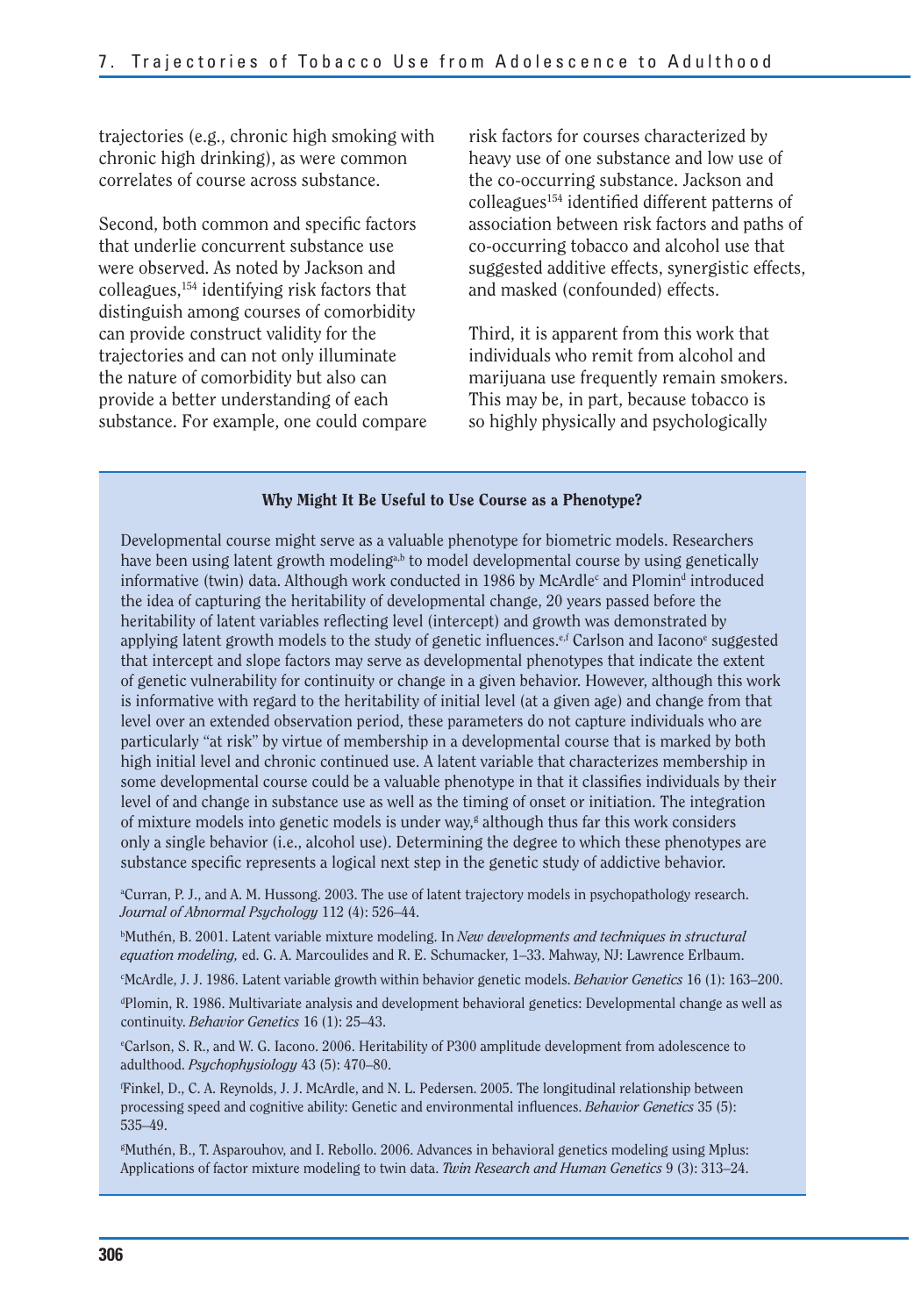addictive; it also may be that once an individual has reached adulthood, alcohol and marijuana use are much less compatible with day-to-day adult responsibilities.

Finally, although several courses for tobacco and alcohol use were not associated with risk factors or adverse outcomes (e.g., escalating and decreasing courses), it appears that membership in any course indicating marijuana use increases risk of many negative correlates of substance-use behavior, suggesting some specificity to substances, at least with regard to those that are licit versus illicit.

## **Empirical Example of Modeling Co-Occurring Courses of Substance Use**

In this section, an empirical example is presented of the modeling of conjoint use of multiple substances by using data from the Finn Twin16-25 study.<sup>160</sup> For simplification, only two substances are considered: cigarette smoking and alcohol consumption; models can be extended to consider more than two substances.<sup>150,156,157</sup>

Because this is only an illustration of the methodological approach, some simplifying decisions and assumptions were made: (1) Analysis was limited to data from twin brothers so that gender moderation was not an issue. Finnish girls mature earlier and initiate drinking at earlier ages than do boys in matched birth cohorts,161,162 and environmental contributions to individual differences in pubertal development differ across genders.163 Limiting the analysis to males attenuates the differential effects of pubertal maturation. (2) Trajectory analyses were conducted on the full sample of twins

as individuals without consideration of the twin design. As such, the standard errors of parameters are underestimated, and confidence intervals are narrower than if the sampling design were taken into account. However, the actual parameter estimates are not biased.\* Furthermore, prior studies suggest that it is reasonable to generalize from twin to nontwin samples.<sup>164,165</sup> (3) Finally, although analytic techniques permit missing data under the assumption that data are missing at random, missing data were not modeled to facilitate model convergence. Ascertainment of Finnish twins at the baseline of 16 years of age was essentially exhaustive and unbiased,166 and individual response rates were ≥ 90% through the third assessment at 18 years of age.167 But compliance declined at the fourth wave of assessment and more so among adult male twins. Consequently, it is acknowledged that generalization to the general population is constrained in this regard.

# **Method**

## **Participants and Procedure**

Finn Twin16-25 is a population-based, longitudinal twin study that includes five twin birth cohorts obtained from the Finnish national population registry and consists of all twins born in Finland between the years 1975 and 1979.<sup>166,168</sup> with both co-twins alive and resident in Finland at 16 years of age. Within 90 days of their 16th birthday, 3,065 twin pairs received mailed questionnaires. They were then followed up at the ages of 17 years, 18.5 years (age range 18–19 years), and 25 years (age range 23–27 years; response rate 83%); this final assessment generally corresponds to a period of maturing out/cessation of alcohol and tobacco use. Zygosity was

<sup>\*</sup> Although it is possible to correct for dependence in Mplus by using the complex statement, the parameters do not change, and in fact, including this statement did not change the trajectory prevalence or structure.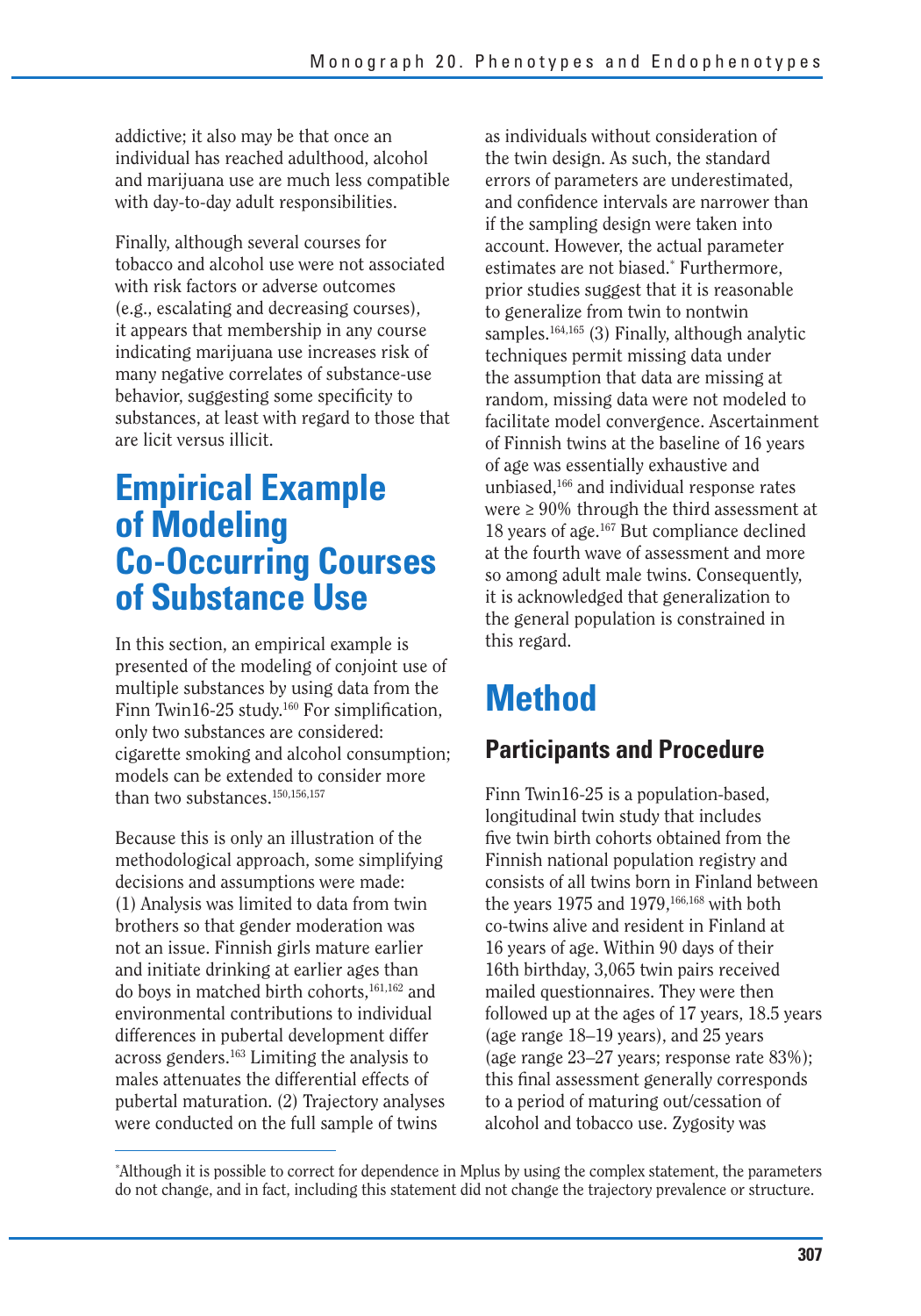determined from validated questionnaires completed by both co-twins and parents at baseline.168 Data on smoking and drinking, across all four waves of assessment, were available for 1,132 male twins from brotherbrother twin pairs of known zygosity; after deleting twins missing some data from their co-twins, 970 twins remained, forming 485 male twin pairs: 213 monozygotic and 272 dizygotic. This sample of twin brothers was used for all analyses.

## **Measures**

Baseline questionnaires assessed frequency of alcohol use and frequency of smoking as well as other measures of substance use (including age at initiation, experimentation with cigarettes, and number of cigarettes smoked so far) and other health behaviors. The measures of drinking and smoking frequency were used in the analyses reported here.

### *Smoking*

At 16 years of age, frequency of smoking was assessed with a single measure that asked, "Which of the following best describes your present smoking habits?" Response options included (1) I smoke once or more daily; (2) I smoke once or more a week, but not every day; (3) I smoke less often than once a week; (4) I am trying to or have quit smoking; and (5) I have never smoked. At the later ages, the set of five alternatives was expanded to six options (17 years of age) or seven options (ages 18 and 25 years) to better distinguish individual differences in density of smoking. To derive consistent measures over the four assessments, variables were recoded into the following four response options: (0) I have never smoked; (1) I smoke less than once a week or am trying to quit; (2) I smoke once or more a week but not daily; and (3) I smoke once or more daily. Items were rescored so that high scores indicate frequent smoking. Figure 7.1 (top) shows smoking prevalence over the four waves.

### *Alcohol Use*

Frequency of drinking was assessed at all waves using a single measure asking how often the respondents use alcohol. Response options included (1) daily, (2) couple of times a week, (3) once a week, (4) a couple of times a month, (5) about once a month, (6) about once every two months, (7) 3–4 times a year, (8) once a year or less, and (9) I don't drink any alcohol. For consistency with the smoking items, variables were recoded into four response options: (0) I do not use alcohol at all, (1) drink less than once a month, (2) drink at least once a month but less than weekly, and (3) drink at least once a week. Items were rescored so that high scores indicate frequent drinking. Figure 7.1 (bottom) shows the prevalence of drinking over the four waves.

## **Analytic Procedure**

To identify trajectories, a mixture modeling procedure—general growth mixture modeling/models (GGMM) was used.15,159,169,170 GGMM is a form of latent growth modeling, but it includes an unobserved categorical variable that models variability around the latent growth factors via discrete homogeneous classes of individuals (versus representing variability with a parameter, as in growth modeling). Basically, these models combine the continuous nature of a latent growth curve model with the categorical nature of group membership in a single estimation procedure. Rather than obtaining a trajectory of drinking for each individual in the study, as might be observed via latent growth modeling, multilevel modeling, or generalized estimating equations, GGMM groups individuals into meaningful "clusters" or "classes."

Typical latent growth curve models assume that respondents come from the same population, with the same basic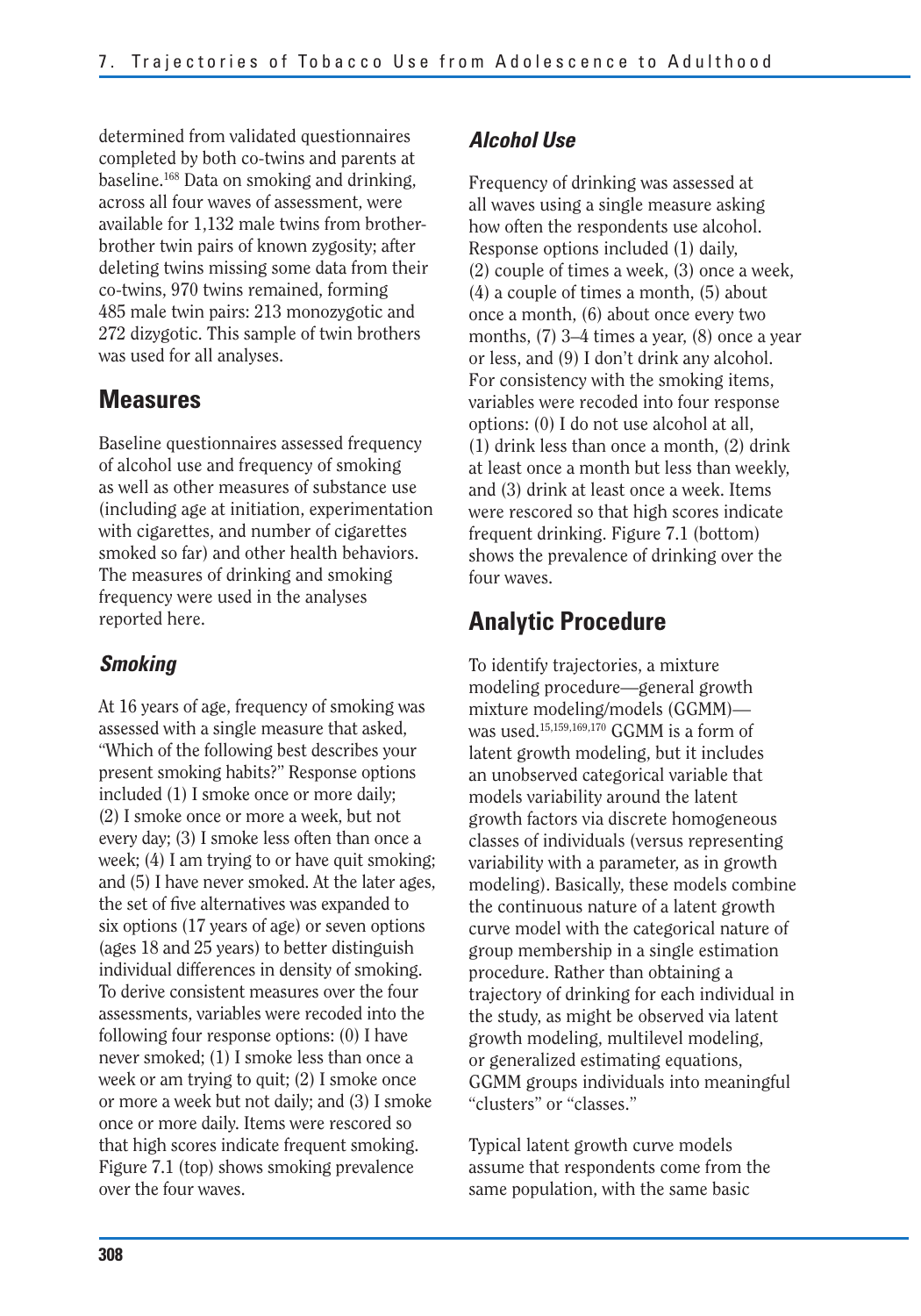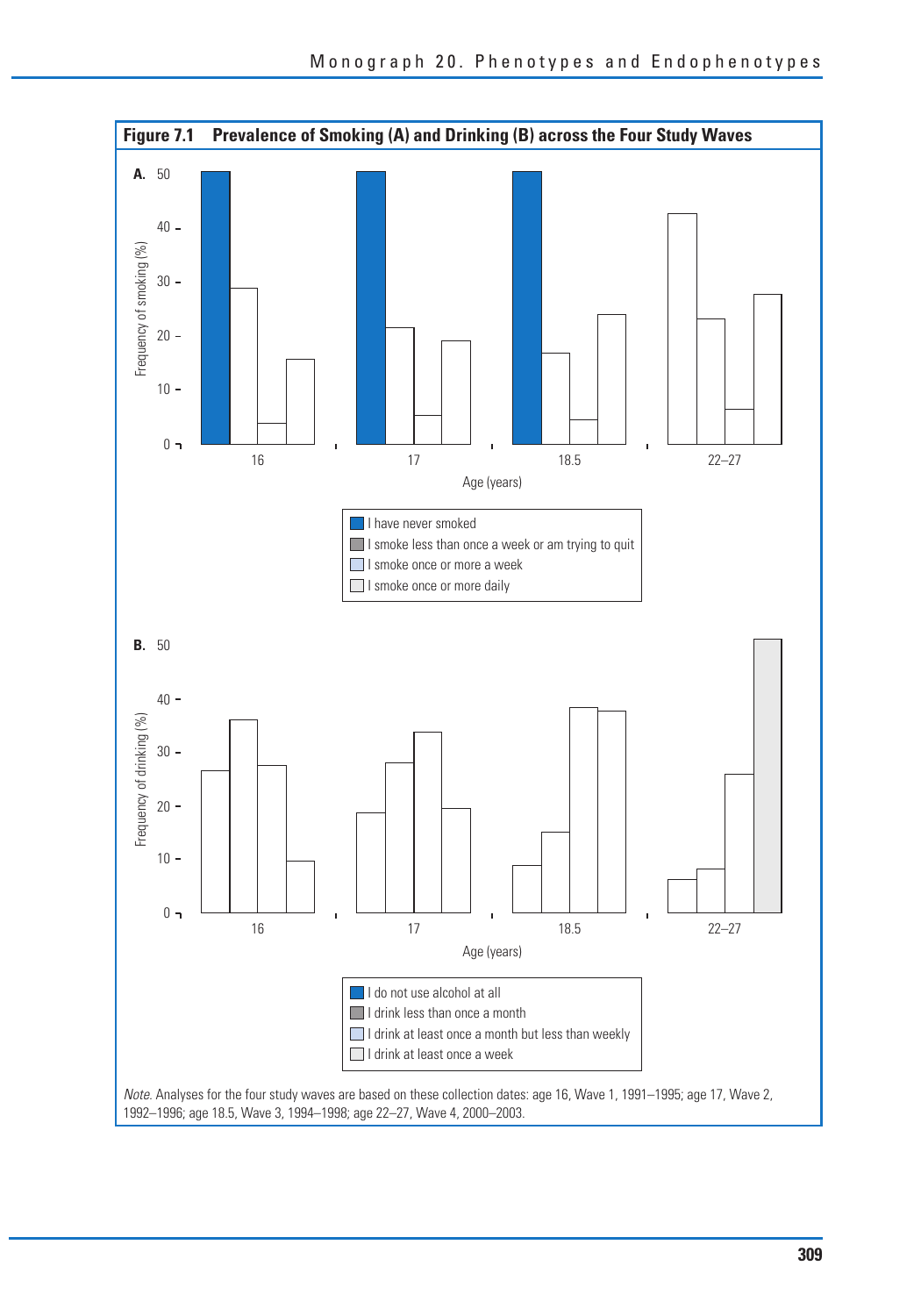growth function with respect to starting point (intercept) and growth (slope; with individual variation represented by the intercept and slope factor variances). GGMMs, however, allow for different populations to have unique intercepts and slopes. In essence, GGMM estimates a unique latent growth curve (with individual variability) for each underlying population. This technique has some important advantages over other techniques used to derive developmental courses of substance use (e.g., cluster analysis, latent class analysis) in that it treats group membership as a latent (error free) variable (unlike cluster analysis) and accounts for the temporal ordering of prospective data (unlike traditional latent class analysis). Although GGMM is the model used here, other techniques can model change (e.g., regime switching<sup>171</sup> and latent transition analysis).<sup>172</sup> For example, in regime switching, individuals transition (or "switch") among groups. For the purposes of this example, the more frequently applied trajectory-analysis technique of GGMM is used.

The GGMMs were based on a basic latent growth model. The base model included intercept and both linear and quadratic slopes. The intercept was centered at time 1 (by virtue of a zero loading on the slope factors at time 1). Linear and quadratic slope factor loadings were set according to the interval between assessments (roughly 0, 1, 2.5, and 8.8). For the sake of a simplified example, no within-class variability was permitted.\* The smoking and drinking variables were treated as four-level ordinal variables. Models were estimated with automatically generated random start values with 100 initial-stage random sets of starting values and 10 final stage optimizations. All models were estimated using Mplus  $4.10^{173}$ 

Two sets of analyses were conducted. The first was to model smoking and drinking independently. That is, a GGMM was estimated for smoking and, in a separate analysis, a GGMM was estimated for drinking. Then, the association between the trajectories of smoking and drinking was examined. In the second set of analyses, smoking and drinking were modeled simultaneously in a multivariate procedure. Figure 7.2 portrays the underlying GGMM for the two sets of analyses. The top panel shows two GGMMs for drinking and smoking; the bottom panel shows the multivariate procedure.

## **Results**

First, associations between drinking and smoking at each of the assessments were examined. As table 7.2 indicates, smoking and drinking are highly intercorrelated, particularly during the adolescent years. In addition, smoking and drinking are highly associated across twins, with twin 1 smoking moderately associated with twin 2 drinking at the ages of 16, 17, and 18 years (*r* = .37, .33, and .27, respectively) but less so at 25 years of age  $(r = .06)$ ; note that correlations for twin 1 drinking and twin 2 smoking were comparable). Not unexpectedly, the associations were stronger for monozygotic twins (*r* = .42, .41, .36, and .17 at ages 16, 17, 18, and 25 years, respectively) than for dizygotic twins  $(r = .34, .26, .20, \text{ and } -.04, )$ respectively).

## **Identification of Trajectories**

As recommended by Muthén,<sup>174</sup> model fit was evaluated using a likelihood ratio test for relative improvement in fit—namely, the Vuong-Lo-Mendell-Rubin likelihood ratio (VLMR LR) test.175,176 An information criteria fit index was also considered (Bayesian

<sup>\*</sup> Although it would have been preferable to estimate within-class variability, model convergence was greatly facilitated by constraining within-class variances to zero.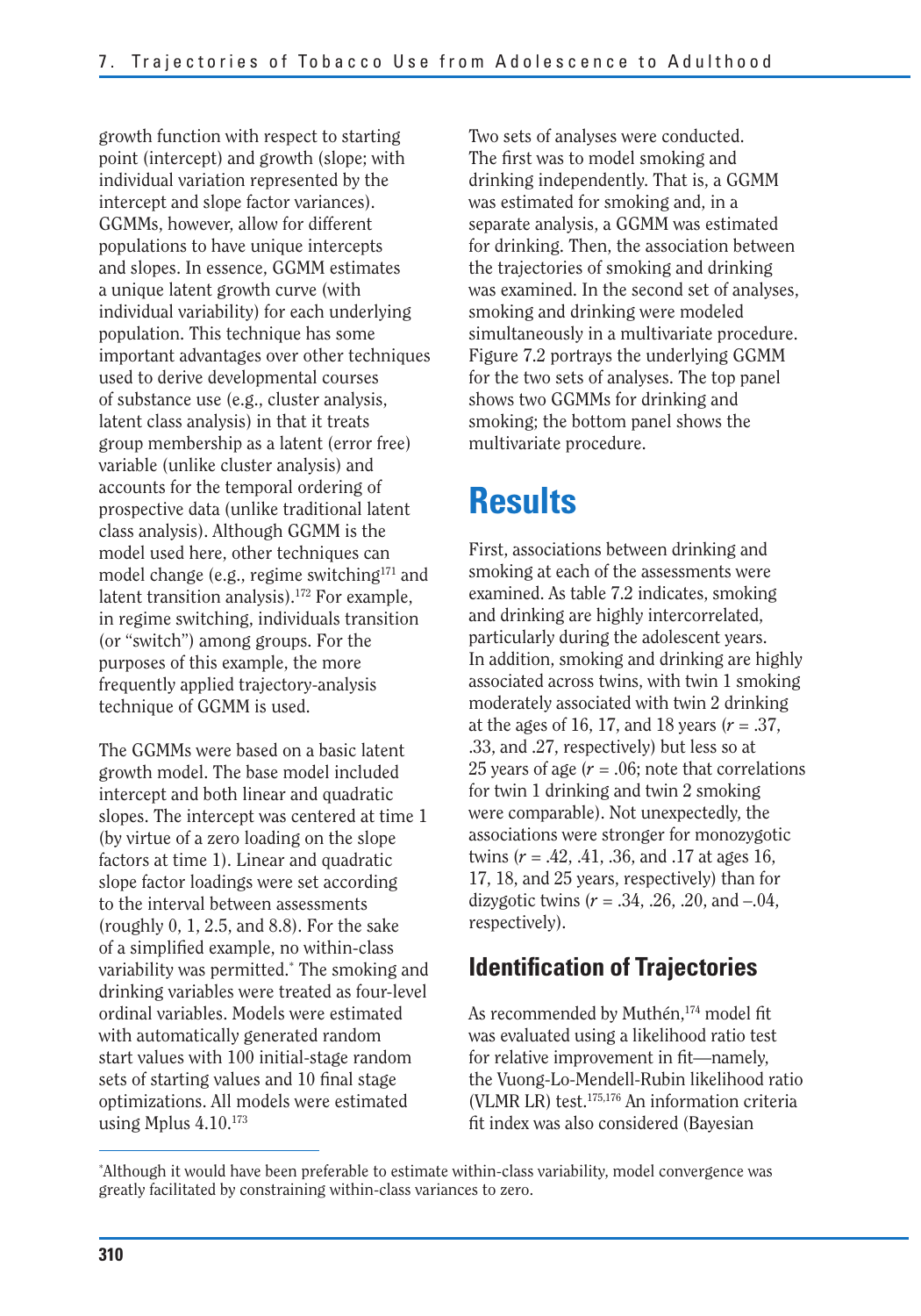**Figure 7.2 Underlying General Growth Mixture Model for Characterizing Trajectories of Smoking and Trajectories of Drinking (A) and for Characterizing Conjoint Trajectories of Smoking and Drinking (B)** 



are shown for each growth factor. Correlations between intercept and slope factors were estimated but are not presented in the figure. For the dual-trajectory model, correlations were estimated between corresponding slope factors across substance.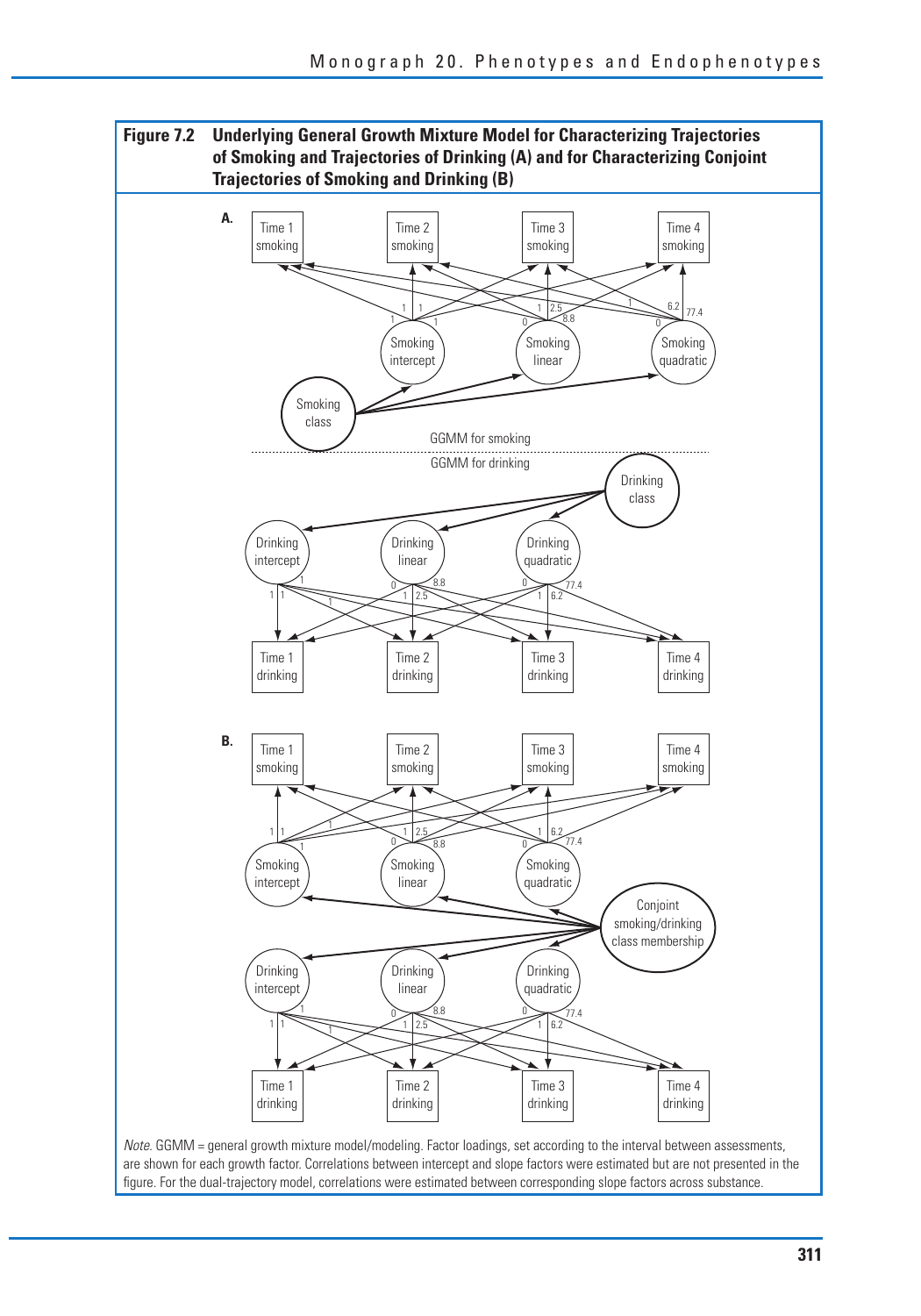| .  vup.v            |               |               |                |               |                 |               |               |               |  |  |
|---------------------|---------------|---------------|----------------|---------------|-----------------|---------------|---------------|---------------|--|--|
|                     |               |               | <b>Smoking</b> |               | <b>Drinking</b> |               |               |               |  |  |
| <b>Behavior/age</b> | <b>Age 16</b> | <b>Age 17</b> | Age 18         | <b>Age 25</b> | Age 16          | <b>Age 17</b> | <b>Age 18</b> | <b>Age 25</b> |  |  |
| Smoking-age 16      |               |               |                |               |                 |               |               |               |  |  |
| Smoking-age 17      | .80           |               |                |               |                 |               |               |               |  |  |
| Smoking-age 18      | .76           | .82           |                |               |                 |               |               |               |  |  |
| Smoking-age 25      | .59           | .64           | .70            |               |                 |               |               |               |  |  |
| Drinking-age 16     | .46           | .41           | .38            | .30           |                 |               |               |               |  |  |
| Drinking-age 17     | .39           | .44           | .39            | .34           | .69             |               |               |               |  |  |
| Drinking-age 18     | .31           | .34           | .34            | .32           | .54             | .66           |               |               |  |  |
| Drinking-age 25     | .13           | .15           | .13            | .20           | .41             | .46           | .55           |               |  |  |

| Table 7.2 Correlations across Smoking and Drinking at Each of the Four Waves for the |
|--------------------------------------------------------------------------------------|
| <b>Full Sample</b>                                                                   |

Information Criterion [BIC])<sup>177</sup> as well as class interpretability (the extent to which an additional class provided unique information) when determining number of classes.

### *Extracting Courses for Alcohol Use and for Tobacco Use*

The first approach was to characterize course of smoking and course of drinking in two separate analyses. For each substance, one- through six-class models were tested (see table 7.3 for fit indices). For smoking, the VLMR LR test suggested that four classes were sufficient, although the Akaike Information Criterion (AIC) and the BIC supported a six-class model. The four-class solution was selected for its interpretability and parsimony; the fifth class divided the moderate class into two moderate classes that primarily differed on intercept; and the sixth class was characterized by a very sharp escalation, but only contained 1% of the sample. For drinking, the six-class model showed the best fit in terms of the AIC, BIC, and VLMR LR. However, the sixth class did not offer much additional information, essentially splitting the earlyonset, chronic heavy-drinking group and the moderate adolescent/heavy adult group into three groups that primarily differed on intercept. As a result, the five-class model was selected.

For courses of smoking, group membership for each was characterized by the following trajectories: (1) nonsmokers and lowfrequency smokers (50%); (2) stable moderate smokers (23%); (3) delayed-onset smokers (7%); and (4) early-onset, chronic heavy smokers (20%). Figure 7.3 (top) shows frequency of smoking as a function of class membership. For courses of drinking, group membership for each was characterized by the following trajectories: (1) nondrinkers and low-frequency drinkers (6%); (2) stable moderate drinkers (8%); (3) delayed-onset drinkers (10%); (4) moderate adolescent/ heavy adult drinkers (47%), and (5) earlyonset, chronic heavy drinkers (29%). Figure 7.3 (bottom) shows frequency of drinking as a function of class membership.

To evaluate concordance between courses of tobacco and alcohol use, a cross-tabulation of group membership for smoking and drinking was created (i.e., a  $4 \times 5$  table) and measures of association were calculated. Given the lack of independence with twin pairs, the *p*-value is reported for the design-based  $\chi^{2.178}$ For this analysis, group membership was assigned using posterior probabilities—that is, assigning an individual to the class to which he or she was most likely to belong. As shown in table 7.4, smoking and drinking were associated:  $\chi^2(12, N = 970) = 221.85$ ,  $p < .001$ ;  $\Phi = .48$ ; Cramer's V = .28.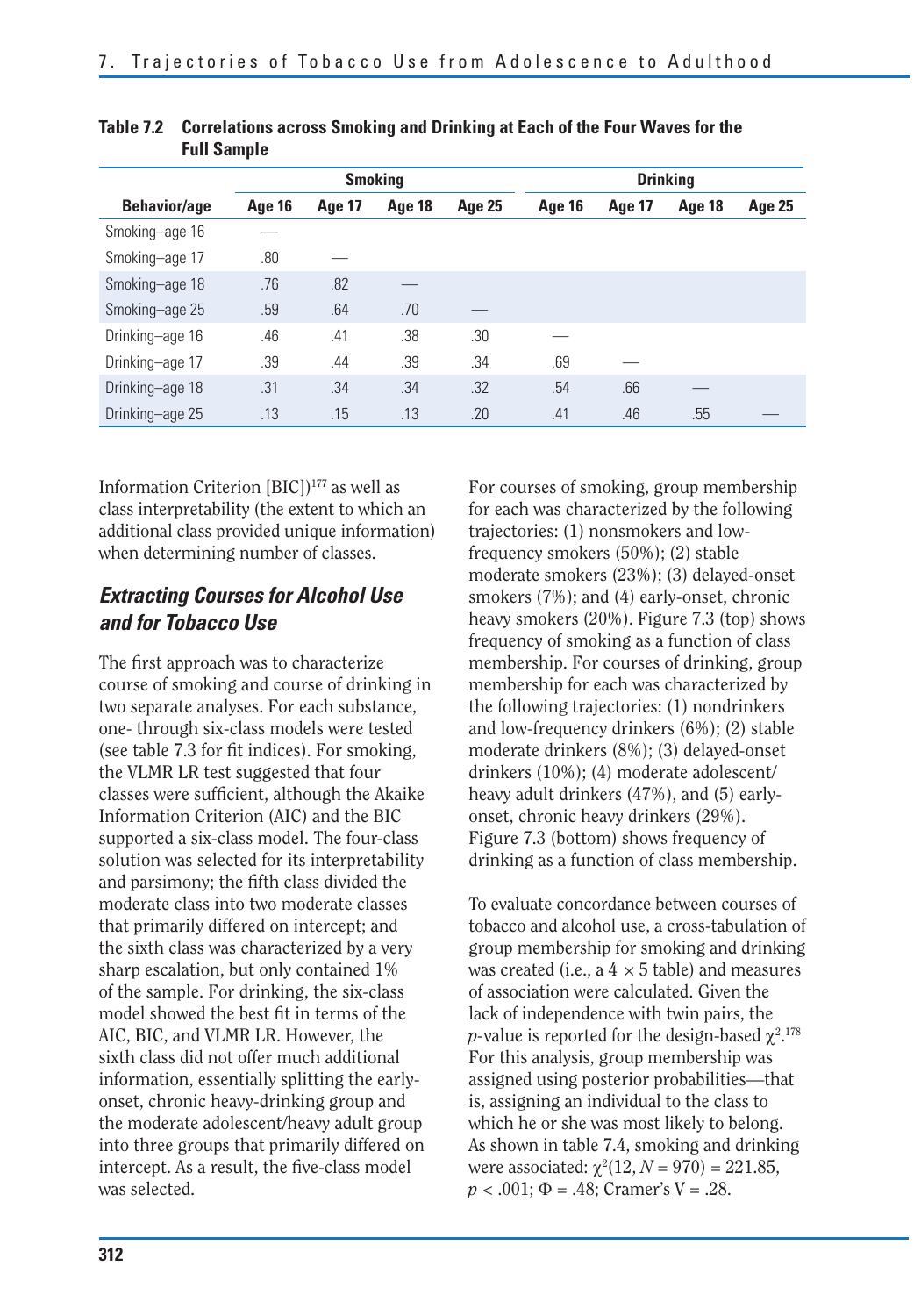| <b>Number of</b><br>classes | <b>Test of model fit</b>                             | <b>Smoking</b> | <b>Drinking</b> | <b>Smoking and</b><br>drinking                  |
|-----------------------------|------------------------------------------------------|----------------|-----------------|-------------------------------------------------|
| 1                           | AIC                                                  | 8973.74        | 9607.94         | 18581.69                                        |
|                             | <b>BIC</b>                                           | 8998.13        | 9632.33         | 18630.46                                        |
|                             | <b>VLMRLR</b>                                        | N/A            | N/A             | N/A                                             |
|                             | Entropy                                              | N/A            | N/A             | N/A                                             |
| $\overline{2}$              | <b>AIC</b>                                           | 7068.13        | 8661.23         | 16091.76                                        |
|                             | <b>BIC</b>                                           | 7112.02        | 8705.13         | 16174.68                                        |
|                             | <b>VLMRLR</b>                                        | p < .0001      | p < .0001       | p < .0001                                       |
|                             | Entropy                                              | .92            | .82             | .91                                             |
| 3                           | AIC                                                  | 6645.32        | 8251.50         | 15541.20                                        |
|                             | <b>BIC</b>                                           | 6708.72        | 8314.91         | 15658.26                                        |
|                             | <b>VLMRLR</b>                                        | p < .0001      | p < .0001       | $p = .2986$                                     |
|                             | Entropy                                              | .88            | .80             | .90                                             |
| $\overline{4}$              | <b>AIC</b>                                           | 6563.85        | 8141.28         | 15137.59                                        |
|                             | <b>BIC</b>                                           | 6646.77        | 8224.19         | 15288.78                                        |
|                             | <b>VLMRLR</b>                                        | p < .0001      | $p = .0062$     | $p = .0008$                                     |
|                             | Entropy                                              | .87            | .74             | .88                                             |
| 5                           | <b>AIC</b>                                           | 6522.93        | 8095.42         | 14837.60                                        |
|                             | <b>BIC</b>                                           | 6625.36        | 8197.84         | 15022.94                                        |
|                             | <b>VLMRLR</b>                                        | $p = .1355$    | $p = .0089$     | $p = .0003$                                     |
|                             | Entropy                                              | .82            | .76             | .88                                             |
| $6\,$                       | <b>AIC</b>                                           | 6503.06        | 8054.69         | 14696.31                                        |
|                             | <b>BIC</b>                                           | 6624.99        | 8176.62         | 14915.79                                        |
|                             | <b>VLMRLR</b>                                        | $p = .2774$    | $p = .0011$     | $p = .3274$                                     |
|                             | Entropy                                              | .84            | .74             | .85                                             |
| $\overline{7}$              | AIC<br><b>BIC</b><br><b>VLMRLR</b><br>Entropy        |                |                 | 14583.52<br>14837.15<br>$-$ <sup>a</sup><br>.84 |
| 8                           | <b>AIC</b><br><b>BIC</b><br><b>VLMRLR</b><br>Entropy |                |                 | 14505.21<br>14792.97<br>$-$ <sup>a</sup><br>.83 |

| Table 7.3 Fit Indices and Likelihood Ratio Tests for Relative Improvement in Fit for Smoking, |
|-----------------------------------------------------------------------------------------------|
| <b>Drinking, and Dual Smoking and Drinking</b>                                                |

Note. N = 970. AIC = Akaike Information Criterion; BIC = Bayesian Information Criterion; VLMR LR = Vuong-Lo-Mendell-Rubin likelihood ratio test for k versus  $k+1$  classes;  $N/A =$  not applicable;  $-$  = model could not be estimated.

<sup>a</sup>Likelihood ratio test would not converge properly.

To identify specific patterns of comorbidity that accounted for the concordance between courses of tobacco and alcohol use, a first-order configural frequency analysis technique was used.179 Although there were  $20 (4 \times 5)$  different potential trajectories of smoking and drinking, some of these particular combinations of smoking and drinking were more likely to occur than chance ("types") and some were less likely to occur than chance ("antitypes"). This was

done by testing observed versus expected cell frequencies in the smoking-drinking contingency table shown in table 7.4. Using Lehmacher's approximation to the binomial probability (with Küchenhoff's correction for continuity),179 significant types and antitypes were identified on the basis of a cell  $\chi^2$  value 6.64, which indicates significance at  $p < .01$ for a single degree of freedom. From these types and antitypes (denoted in table 7.4 by up and down arrows, respectively), several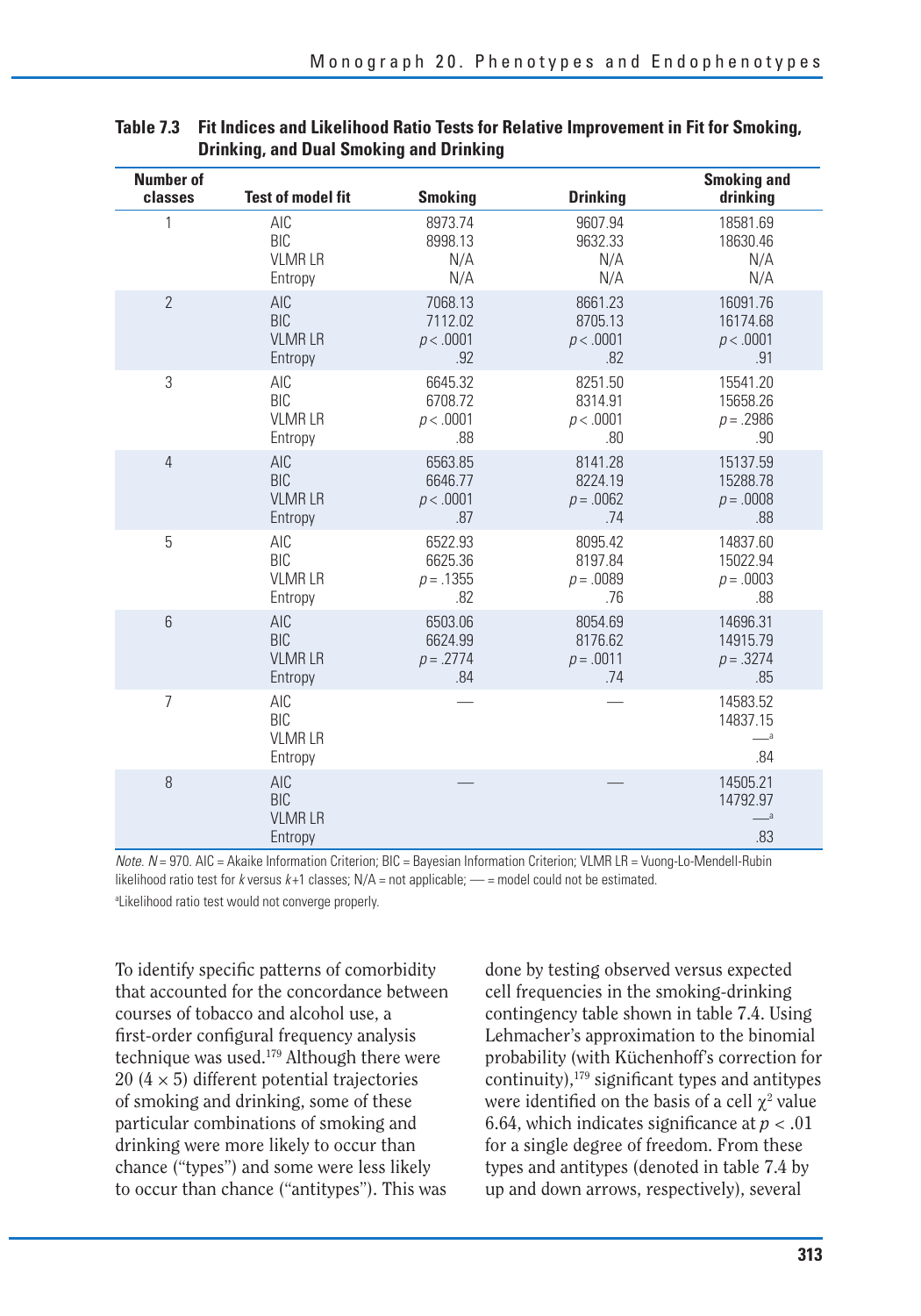

(3) I drink at least once a week. Data for analyses were collected between 1991–2003.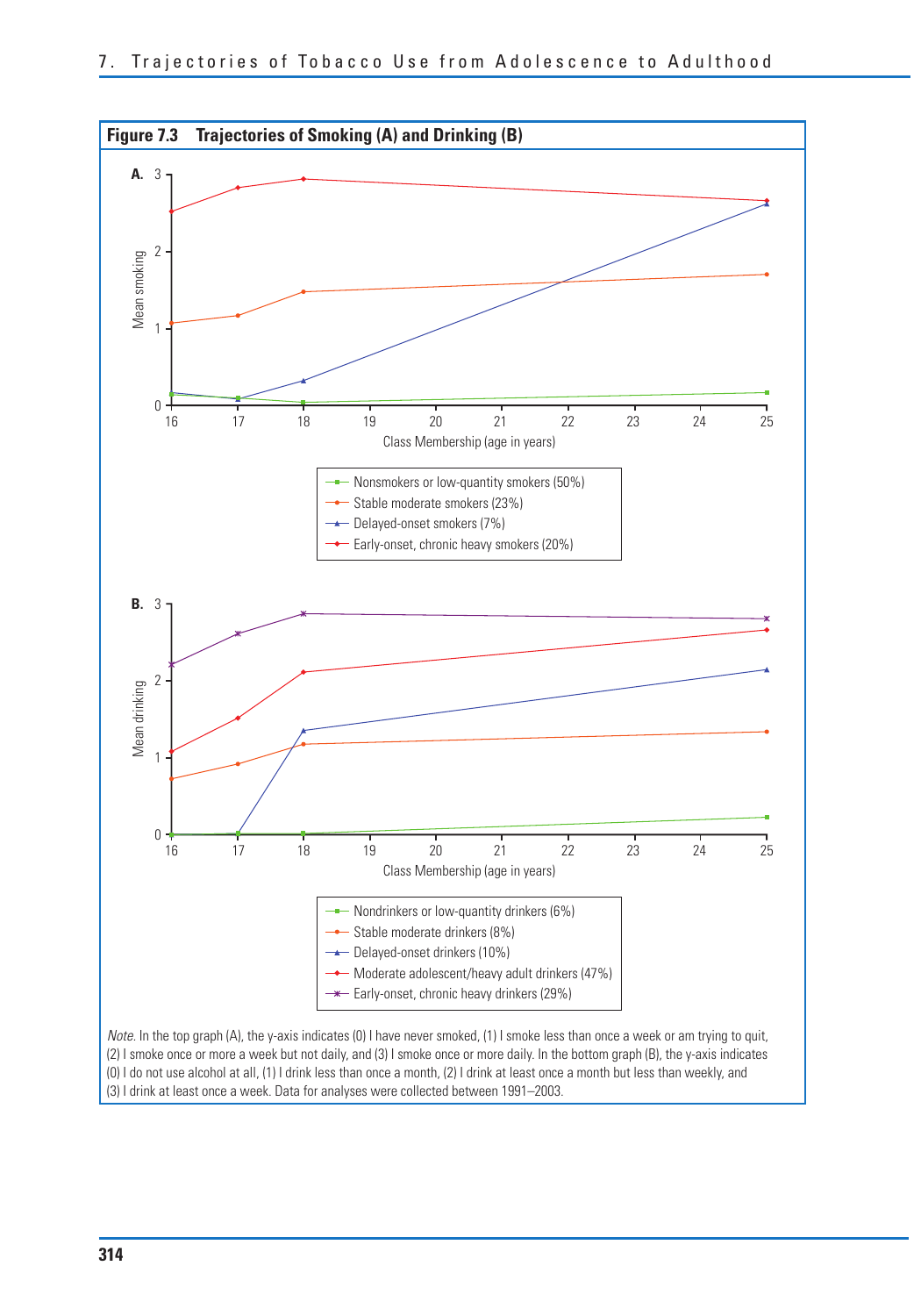|                                        | <b>Smoking</b>                     |               |                 |                           |       |                         |       |                               |                  |               |  |  |
|----------------------------------------|------------------------------------|---------------|-----------------|---------------------------|-------|-------------------------|-------|-------------------------------|------------------|---------------|--|--|
|                                        | <b>Nonsmokers</b><br>and low freq. |               |                 | <b>Stable</b><br>moderate |       | <b>Delayed</b><br>onset |       | Early onset,<br>chronic heavy | <b>Marginals</b> |               |  |  |
| <b>Drinking</b>                        | Freg.                              | $\frac{0}{0}$ | Freq.           | $\frac{0}{0}$             | Freq. | $\frac{0}{0}$           | Freq. | $\frac{0}{0}$                 | Freq.            | $\frac{0}{0}$ |  |  |
| Nondrinkers and<br>low frequency       | 40                                 | 4.1           | 11              | 1.1                       | 3     | 0.3                     | 8     | 0.8                           | 62               | 6.4           |  |  |
| Stable moderate                        | 641                                | 6.6           | 8               | 0.8                       | 3     | 0.3                     | 51    | 0.5                           | 80               | 8.2           |  |  |
| Delayed onset                          | 731                                | 7.5           | 71              | 0.7                       | 141   | 1.4                     | 11    | 0.1                           | 95               | 9.8           |  |  |
| Moderate<br>adolescent/<br>heavy adult | 248                                | 25.6          | 105             | 10.8                      | 34    | 3.5                     | 651   | 6.7                           | 452              | 46.6          |  |  |
| Early onset,<br>chronic high           | 584                                | 6.0           | 95 <sup>†</sup> | 9.8                       | 12    | 1.2                     | 1161  | 12.0                          | 281              | 29.0          |  |  |
| Marginals                              | 483                                | 49.8          | 226             | 23.3                      | 66    | 6.8                     | 195   | 20.1                          | 970              |               |  |  |

#### **Table 7.4 Cross-Tabulations of Frequency and Cell Proportions of Group Membership for Smoking and Drinking for the Full Sample**

*Note.* Freq. = frequency.  $\chi^2(12, N = 970) = 221.85$ ,  $\rho < .001$ ;  $\Phi = .48$ ; Cramer's V = .28. Numbers with up arrows (1) indicate values that are significantly greater ( $p < .01$ , based on a cell  $\chi^2$  value of 6.64 with 1 degree of freedom) than would be expected by chance ("types"). Numbers with down arrows (1) indicate values that are significantly less ( $p < .01$ ) than would be expected by chance ("antitypes").

conclusions can be drawn. Early-onset, chronic heavy smokers were most likely to be early-onset, chronic heavy drinkers and least likely to be moderate- or delayedonset drinkers. Stable moderate smokers were also likely to be early-onset, chronic heavy drinkers. Those with a delayed onset in smoking also showed a delayed onset for drinking, suggesting that these patterns of use track one another. Finally, non/low smokers were most likely to be stable moderate drinkers or to show delayed onset of drinking.

### *Extracting Conjoint Courses of Tobacco and Alcohol Use*

Next, courses of smoking and drinking were identified in a single multivariate analysis. One- through eight-class models were tested (see table 7.3 for fit indices). The eight-class model demonstrated the best fit on the basis of the AIC and BIC, but the eighth class was not substantively meaningful (partitioning a single group into two groups that differed only in level of frequency). As such, the seven-class model was selected; figure 7.4

presents the developmental courses for the conjoint trajectories of smoking and drinking. Group membership for each was characterized by the following trajectories: (1) non/low drinkers and smokers (5%); (2) non/low drinkers, stable moderate smokers (2%); (3) delayed-onset drinkers, non/low smokers (25%); (4) early, chronic high drinkers, non/low smokers (18%); (5) early, chronic high drinkers, stable moderate smokers (19%); (6) delayed-onset drinkers and smokers (11%); and (7) early, chronic high drinkers and smokers (19%).

### *Comparison of Approaches to Studying Conjoint Use*

Two methods are presented to examine concurrent smoking and drinking: (1) modeling course of each substance separately and examining concordance between the substances, and (2) extracting a single factor of latent group membership from both smoking and drinking measurements. For the most part, similar conclusions could be reached from these two analyses. The three most prevalent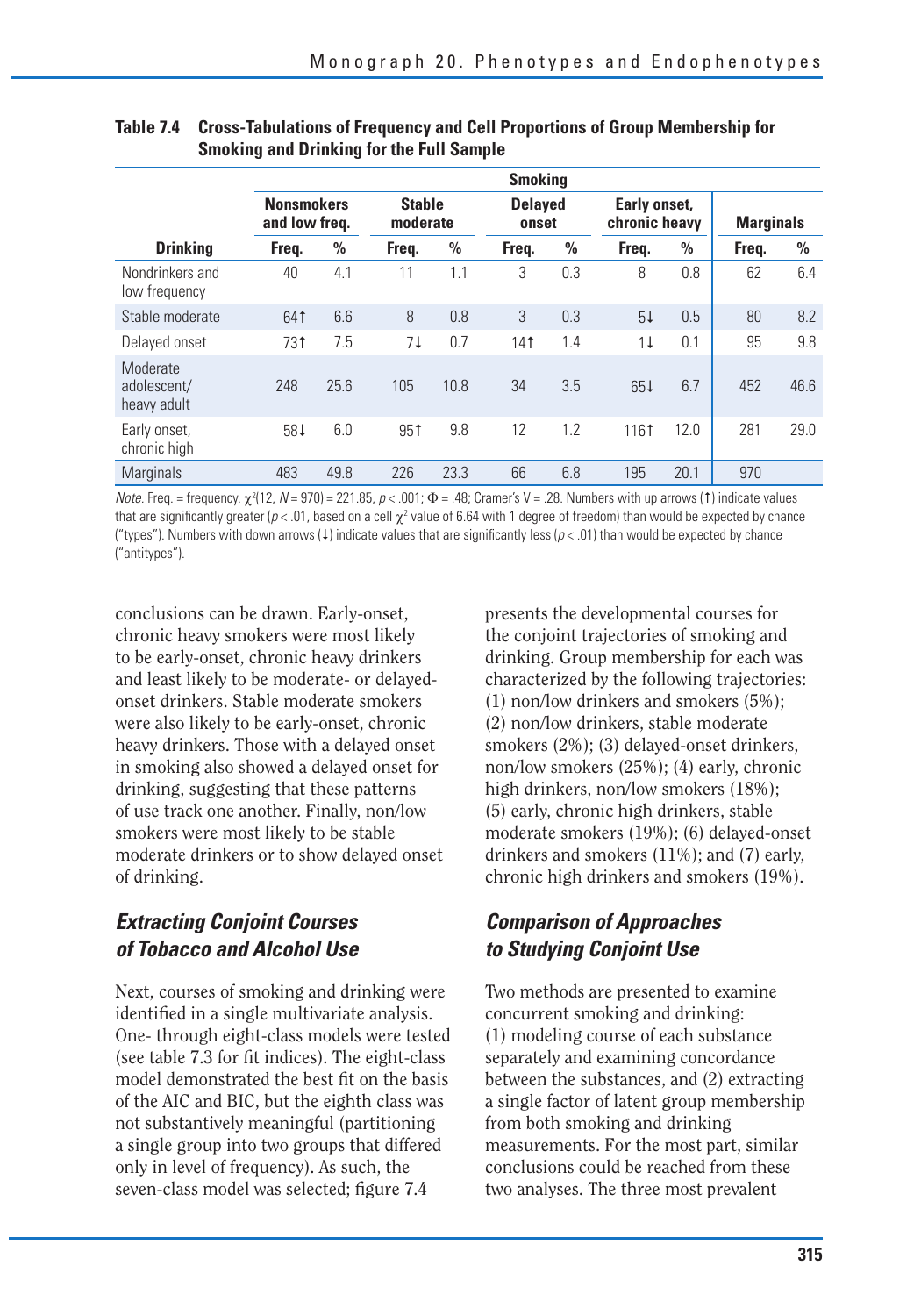

groups in the dual-trajectory model (delayed-onset drinkers, non/low smokers; early, chronic high drinkers, stable moderate smokers; and early, chronic high drinkers and smokers) were identified as types according to the contingency table (table 7.4). In addition, the delayed-onset drinker and smoker class, which was somewhat prevalent  $(11\%)$ , was identified as a type. The two smallest classes in the dualtrajectory model—the non/low drinkers and smokers and the non/low drinkers and stable moderate smokers—were not identified as types in the contingency table. The only discrepant finding was that of the early, chronic high drinker and non/low smoker group. Although this group was rather prevalent in the dual-trajectory model, it was actually an antitype in the contingency table. However, there was a significant type for the stable moderate drinking group and non/low smoking group. Given that the levels of drinking frequency of the early, chronic high drinkers and the stable moderate drinkers

had converged by 25 years of age, this finding is not so anomalous.

In sum, the two approaches showed consistency in identifying distinct phenotypes of smokers and drinkers that may be valuable for genetic study. However, clear differences exist in methodological approach, and it is faulty to assume that classes that "exist" in one approach will be mirrored in the other.

## **Trajectories as Informative Phenotypes**

To establish the value of these trajectories as informative phenotypes for genetic study, the extent to which membership in the trajectories was concordant for twin 1 and twin 2 was considered, followed by an examination of agreement as a function of zygosity. Table 7.5 shows the concordance between twin 1 and twin 2 for the four smoking courses (top) and for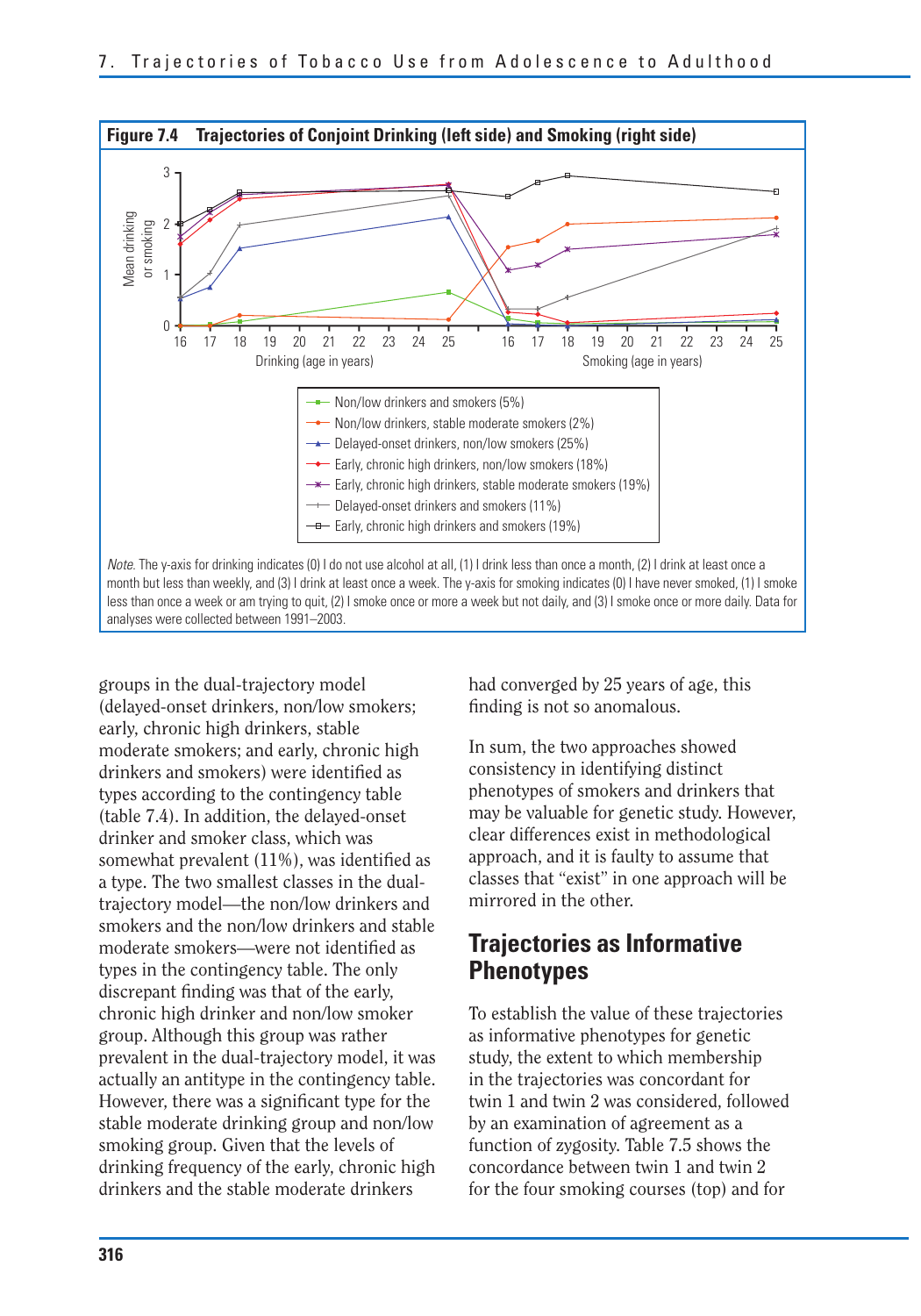the five drinking courses (bottom) for the full sample (collapsed across zygosity). Concordance was high for smoking class membership:  $\chi^2(9, N = 485) = 280.12$ ,  $p < .001$ ;  $\Phi = .76$ ; Cramer's V = .44;  $\kappa = .45$ (95% confidence interval [CI], .39–.51). Concordance was equally high for drinking class membership:  $\chi^2(16, N = 485) = 490.31$ ,  $p < .001$ ;  $\Phi = 1.01$ ; Cramer's V = .50;  $\kappa = .46$ (95% CI, .40–.53). Not unexpectedly, twin pairs showed overlap for corresponding classes (i.e., significant types represented by the cells along the diagonal of table 7.5; several significant antitypes along the off-diagonal).

Next, cross-substance twin concordance was explored; that is, the associations between twin 1 smoking and twin 2 drinking and vice versa were examined (table 7.6). Developmental course of smoking in one twin and course of drinking in the other twin showed a moderate association:  $\chi^2(12, N = 485) = 71.45, p < .001; \Phi = .38;$ Cramer's  $V = .22$  (for twin 1 smoking and twin 2 drinking; the converse association was nearly identical). Given the strength of the cross-twin agreement (table 7.5) for smoking ( $\Phi = .76$ ; Cramer's V = .44) and for drinking ( $\Phi$  = 1.01; Cramer's V = .50), these cross-substance associations are notable.

Finally, the extent to which twin 1 membership in the conjoint smokingdrinking course was concordant with twin 2 membership was examined. Concordance for the dual trajectories was very good:  $\chi^2(36, N = 485) = 719.81, p < .001;$  $\Phi = 1.22$ ; Cramer's V = .50;  $\kappa = .41$  (95% CI, .36–.47). Interestingly, when considering the likelihood-based parameters  $(\Phi$  and Cramer's V), cross-twin agreement for the conjoint trajectories was higher than concordance for each substance modeled individually; the magnitude for the kappas was nearly identical.

Next, concordance within and between substances as a function of zygosity was

examined. For smoking, monozygotic twins showed stronger class membership agreement,  $\chi^2(9, N = 213) = 190.36$ ,  $p < .001$ ;  $\Phi = .95$ ; Cramer's V = .55;  $\kappa = .57$ (95% CI, .48–.66), than did dizygotic twins,  $\chi^2(9, N = 272) = 109.49, p < .001; \Phi = .63;$ Cramer's  $V = .37$ ;  $\kappa = .36$  (95% CI, .27–.44). The nonoverlapping confidence intervals on the kappa coefficients suggest that the stronger concordance for monozygotic twins was significant.

A similar pattern was observed for drinking: monozygotic twins showed higher concordance,  $\chi^2(16, N = 213) = 341.81$ ,  $p < .001$ ;  $\Phi = 1.27$ ; Cramer's V = .63;  $\kappa = .58$ (95% CI, .49–.67), than did dizygotic twins,  $\chi^2(16, N = 272) = 185.83, p < .001; \Phi = 0.83;$ Cramer's  $V = .41$ ;  $\kappa = .36$  (95% CI, .28–.45). Again, nonoverlapping confidence intervals on the kappa coefficients suggest significant differences in concordance for monozygotic versus dizygotic twins.

Finally, using the conjoint trajectories, cross-twin concordance was higher for monozygotic twins,  $\chi^2(36, N = 213) = 463.73$ ,  $p < .001$ ;  $\Phi = 1.48$ ; Cramer's V = .60;  $\kappa = .55$ (95% CI, .47–.63), than for dizygotic twins,  $\chi^2(36, N = 272) = 298.29, p < .001; \Phi = 1.05;$ Cramer's  $V = .43$ ;  $\kappa = .31$  (95% CI, .24–.38), again with evidence that the concordance was significantly higher among monozygotic twin pairs.

### **Summary of Empirical Example**

In the example from Finn Twin16-25, the general techniques involved in characterizing developmental course of the use of two co-occurring substances is illustrated and preliminary evidence of genetic influences underlying conjoint substance use is presented. Four trajectories of smoking during adolescence and young adulthood are identified, including nonsmokers, stable moderate smokers (perhaps "chippers"),<sup>180</sup> and two groups that exhibited high smoking by 25 years of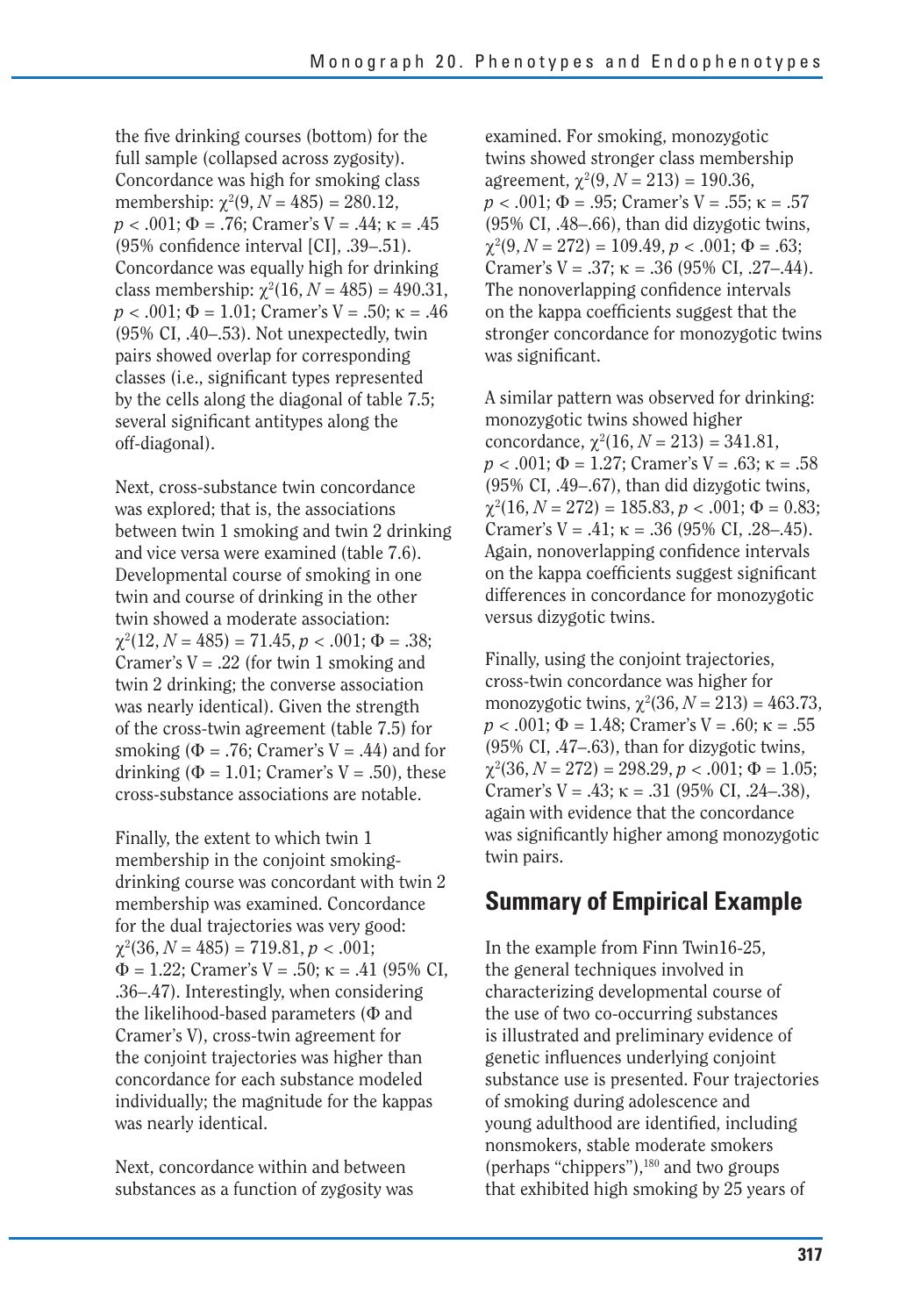### **Table 7.5 Cross-Tabulations of Frequency (Cell Proportion) of Group Membership for Twin 1 Versus Twin 2 (across Zygosity) for Smoking (top) and for Drinking (bottom)**

|                             | <b>Twin 2 smoking</b>                  |      |                        |      |                      |      |                               |               |                  |               |  |  |  |
|-----------------------------|----------------------------------------|------|------------------------|------|----------------------|------|-------------------------------|---------------|------------------|---------------|--|--|--|
|                             | <b>Nonsmokers</b><br>and low frequency |      | <b>Stable moderate</b> |      | <b>Delaved onset</b> |      | Early onset,<br>chronic heavy |               | <b>Marginals</b> |               |  |  |  |
| <b>Twin 1 smoking</b>       | <b>Frequency</b>                       | %    | <b>Frequency</b>       | %    | <b>Frequency</b>     | $\%$ | <b>Frequency</b>              | $\frac{0}{0}$ | <b>Frequency</b> | $\frac{0}{0}$ |  |  |  |
| Nonsmokers or low frequency | 1811                                   | 37.3 | 321                    | 6.6  | 11                   | 2.3  | 101                           | 2.1           | 234              | 48.2          |  |  |  |
| Stable moderate             | 321                                    | 6.6  | 571                    | 11.8 | 4                    | 0.8  | 20                            | 4.1           | 113              | 23.3          |  |  |  |
| Delayed onset               | 21                                     | 4.3  |                        | 0.6  | 111                  | 2.3  |                               | 0.8           | 39               | 8.0           |  |  |  |
| Early onset, chronic heavy  | 151                                    | 3.1  | 21                     | 4.3  |                      | 0.2  | 621                           | 12.8          | 99               | 20.4          |  |  |  |
| Marginals                   | 249                                    | 51.3 | 113                    | 23.3 | 27                   | 5.6  | 96                            | 19.8          | 485              |               |  |  |  |

|                                  |                                         |     |                        |     |                      |               | <b>Twin 2 drinking</b>                        |               |                              |      |                  |      |
|----------------------------------|-----------------------------------------|-----|------------------------|-----|----------------------|---------------|-----------------------------------------------|---------------|------------------------------|------|------------------|------|
|                                  | <b>Nondrinkers</b><br>and low frequency |     | <b>Stable moderate</b> |     | <b>Delayed onset</b> |               | <b>Moderate</b><br>adolescent/<br>heavy adult |               | Early onset,<br>chronic high |      | <b>Marginals</b> |      |
| <b>Twin 1 drinking</b>           | <b>Frequency</b>                        | %   | <b>Frequency</b>       | %   | <b>Frequency</b>     | $\frac{0}{0}$ | <b>Frequency</b>                              | $\frac{0}{0}$ | <b>Frequency</b>             | $\%$ | <b>Frequency</b> | $\%$ |
| Nondrinkers or low frequency     | 201                                     | 4.1 | 4                      | 0.8 | 3                    | 0.6           | 31                                            | 0.6           | 04                           | 0    | 30               | 6.2  |
| Stable moderate                  | 3                                       | 0.6 | 141                    | 2.9 | 4                    | 0.8           | 14                                            | 2.9           | 3                            | 0.6  | 38               | 7.8  |
| Delayed onset                    | 4                                       | 0.8 | 5                      | 0.1 | 261                  | 5.4           | 14                                            | 2.9           | 11                           | 0.2  | 50               | 10.3 |
| Moderate adolescent, heavy adult | 41                                      | 0.8 | 17                     | 3.5 | 11                   | 2.3           | 1531                                          | 31.6          | 431                          | 8.9  | 228              | 47.0 |
| Early onset, chronic high        | 11                                      | 0.2 | 21                     | 0.4 | 11                   | 0.2           | 401                                           | 8.2           | 951                          | 19.6 | 139              | 28.7 |
| <b>Marginals</b>                 | 32                                      | 6.6 | 42                     | 8.7 | 45                   | 9.3           | 224                                           | 46.2          | 142                          | 29.3 | 485              |      |

Note. For top:  $\chi^2(9, N = 485) = 280.12$ ,  $p < .001$ ;  $\Phi = .76$ ; Cramer's V = .44;  $\kappa = .45$  (95% confidence interval [Cl], .39--51) (across zygosity). For monozygotic twins (cross-tabulations not shown),<br>  $\chi^2(9, N = 213) = 19$ N = 485) = 280.12, p < .001;  $\Phi$  = .76; Cramer's V = .44;  $\kappa$  = .45 (95% confidence interval [CI], .39—.51) (across zygosity). For monozygotic twins (cross-tabulations not shown), χ29, N = 213) = 190.36, ρ < .001; Φ = .95; Cramer's V = .55; κ = .57 (95% Cl, .48—.66). For dizygotic twins (cross-tabulations not shown), χ2(9, N = 272) = 109.49, ρ < .001; Φ = .63; Cramer's V = .37; κ = .36 (95% Cl, .27–.44). For bottom: χ²(16, N = 485) = 490.31, p < .001; Φ = 1.01; Cramer's V = .50; κ = .46 (95% Cl, .40–.53) (across zygosity). For monozygotic twins (cross-tabulations not shown), χ-416, N = 213) = 341.81, p < .001; Φ = 1.27; Cramer's V = .63; κ = .58 (95% Cl, .49-.67). For dizygotic twins (cross-tabulations not shown), χ-416, N = 272) = 185.83, p < .001; Φ = 0.83; Cramer's V = .41;  $\kappa$  = .36 (95% CI, .28–.45).

Numbers with up arrows (1) indicate values that are significantly greater (p< .01, based on a cell  $\chi^2$  value of 6.64 with one degree of freedom) than would be expected by chance ("types"). Numbers with down arrows (4) indicate values that are significantly less (p<.01) than would be expected by chance ("antitypes"). Not all numbers add to 100% because of rounding.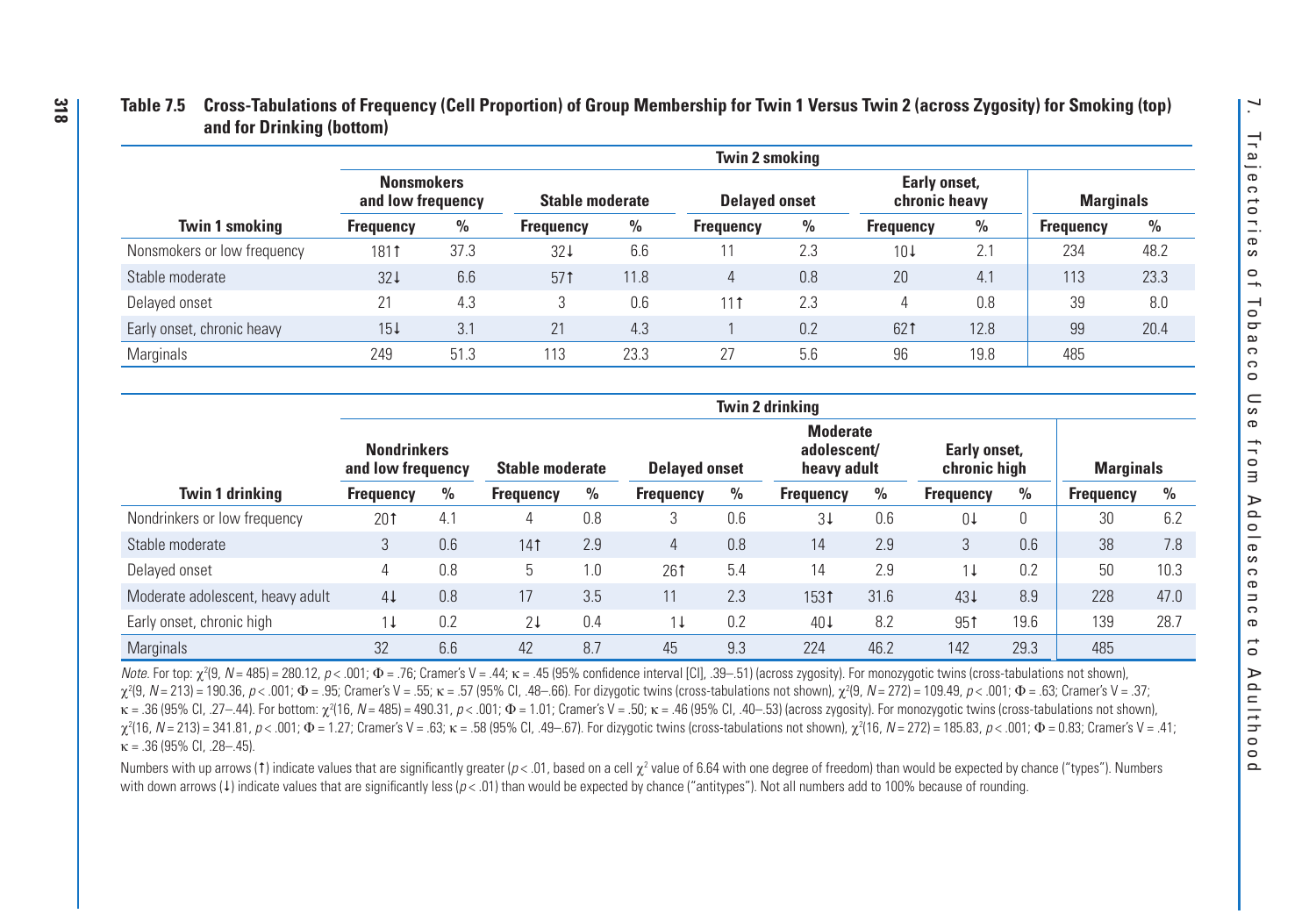|                                 | <b>Twin 1 smoking</b>                  |      |                        |      |                  |                      |                  |                               |                  |                  |  |  |  |
|---------------------------------|----------------------------------------|------|------------------------|------|------------------|----------------------|------------------|-------------------------------|------------------|------------------|--|--|--|
|                                 | <b>Nonsmokers</b><br>and low frequency |      | <b>Stable moderate</b> |      |                  | <b>Delayed onset</b> |                  | Early onset,<br>chronic heavy |                  | <b>Marginals</b> |  |  |  |
| Twin 2 drinking                 | <b>Frequency</b>                       | $\%$ | <b>Frequency</b>       | $\%$ | <b>Frequency</b> | $\%$                 | <b>Frequency</b> | $\%$                          | <b>Frequency</b> | $\frac{0}{0}$    |  |  |  |
| Nondrinkers and low frequency   | 16                                     | 3.3  | 8                      | 1.6  |                  | 0.4                  | b                | $\Omega$                      | 32               | 6.6              |  |  |  |
| Stable moderate                 | 26                                     | 5.4  | 8                      | 1.6  |                  | 0.4                  | $\mathfrak b$    | 1.2                           | 42               | 8.7              |  |  |  |
| Delayed onset                   | 341                                    | 7.0  | 5                      | 1.0  | 6                | 1.2                  | 01               | 0                             | 45               | 9.3              |  |  |  |
| Moderate adolescent/heavy adult | 118                                    | 24.3 | 56                     | 11.6 | 21               | 4.3                  | 29               | 6.0                           | 224              | 46.2             |  |  |  |
| Early onset, chronic high       | 40 <sup>1</sup>                        | 8.2  | 36                     | 7.4  | 8                | 1.6                  | 581              | 12.0                          | 142              | 29.3             |  |  |  |
| Marginals                       | 234                                    | 48.2 | 113                    | 23.3 | 39               | 8.0                  | 99               | 20.4                          | 485              |                  |  |  |  |

### **Table 7.6 Cross-Tabulations of Frequency (Cell Proportion) of Group Membership for Twin 1 Smoking by Twin 2 Drinking (top) and Twin 2 Smoking by Twin 1 Drinking (bottom)**

|                                 | <b>Twin 2 smoking</b>                  |               |                  |               |                      |               |                               |               |                  |      |
|---------------------------------|----------------------------------------|---------------|------------------|---------------|----------------------|---------------|-------------------------------|---------------|------------------|------|
|                                 | <b>Nonsmokers</b><br>and low frequency |               | Stable moderate  |               | <b>Delayed onset</b> |               | Early onset,<br>chronic heavy |               | <b>Marginals</b> |      |
| Twin 1 drinking                 | <b>Frequency</b>                       | $\frac{0}{0}$ | <b>Frequency</b> | $\frac{0}{0}$ | <b>Frequency</b>     | $\frac{0}{0}$ | <b>Frequency</b>              | $\frac{0}{0}$ | <b>Frequency</b> | $\%$ |
| Nondrinkers and low frequency   | 14                                     | 2.9           | 10               | 2.            | 3                    | 0.6           |                               | 0.6           | 30               | 6.2  |
| Stable moderate                 | 27                                     | 5.6           | 5                | 1.0           |                      | 0.4           | 4                             | 0.8           | 38               | 7.8  |
| Delayed onset                   | 391                                    | 8.0           | 4                | 0.8           | 3                    | 0.6           | 4                             | 0.8           | 50               | 10.3 |
| Moderate adolescent/heavy adult | 130                                    | 26.8          | 51               | 10.5          | 14                   | 2.9           | 33                            | 6.8           | 228              | 47.0 |
| Early onset, chronic high       | 394                                    | 8.0           | 43               | 8.9           | ს                    | 1.0           | 521                           | 10.7          | 139              | 28.7 |
|                                 |                                        |               |                  |               |                      |               |                               |               |                  |      |

Note.  $\chi^2(12, N = 485) = 74.08$ ,  $p < .001$ ;  $\Phi = .39$ ; Cramer's V = .23 (top) and  $\chi^2(12, N = 485) = 71.45$ ,  $p < .001$ ;  $\Phi = .38$ ; Cramer's V = .22 (bottom). For top (twin 1 smoking by twin 2 drinking; for monozygotic wins (tab  $N$  = 485) = 74.08, p < .001;  $\Phi$  = .39; Cramer's V = .23 (top) and  $\chi^2(12, N=485)$  = 71.45, p < .001;  $\Phi$  = .38; Cramer's V = .22 (bottom). For top (twin 1 smoking by twin 2 drinking): for monozygotic twins (tables not shown),  $\chi^2(12, \, N=213)$  = 34.63,  $\rho < .001;$   $\Phi = .40;$  Cramer's V = .23; for dizygotic twins,  $\chi^2(12, \, N=272)$  = 57.47,  $\rho < .001;$   $\Phi = .46;$  Cramer's V = .27. For bottom (twin 1 drinking by twin 2 smoking): for monozygotic twins (tables not shown),  $\chi^2(12,  $N=213)=36.71$ ,  $\rho<.001;$   $\Phi=.42;$  Cramer's V = .24; for dizygotic twins,  $\chi^2(12,$   $N=272)=$  49.58,  $\rho<.001;$   $\Phi=.43;$  Cramer's V = .25.$ Numbers with up arrows (1) indicate values that are significantly greater ( $p < .01$ , based on a cell  $\chi^2$  value of 6.64 with one degree of freedom) than would be expected by chance ("types"). Numbers with down arrows (4) indicate values that are significantly less ( $p < .01$ ) than would be expected by chance ("antitypes"). Not all numbers add to 100% because of rounding.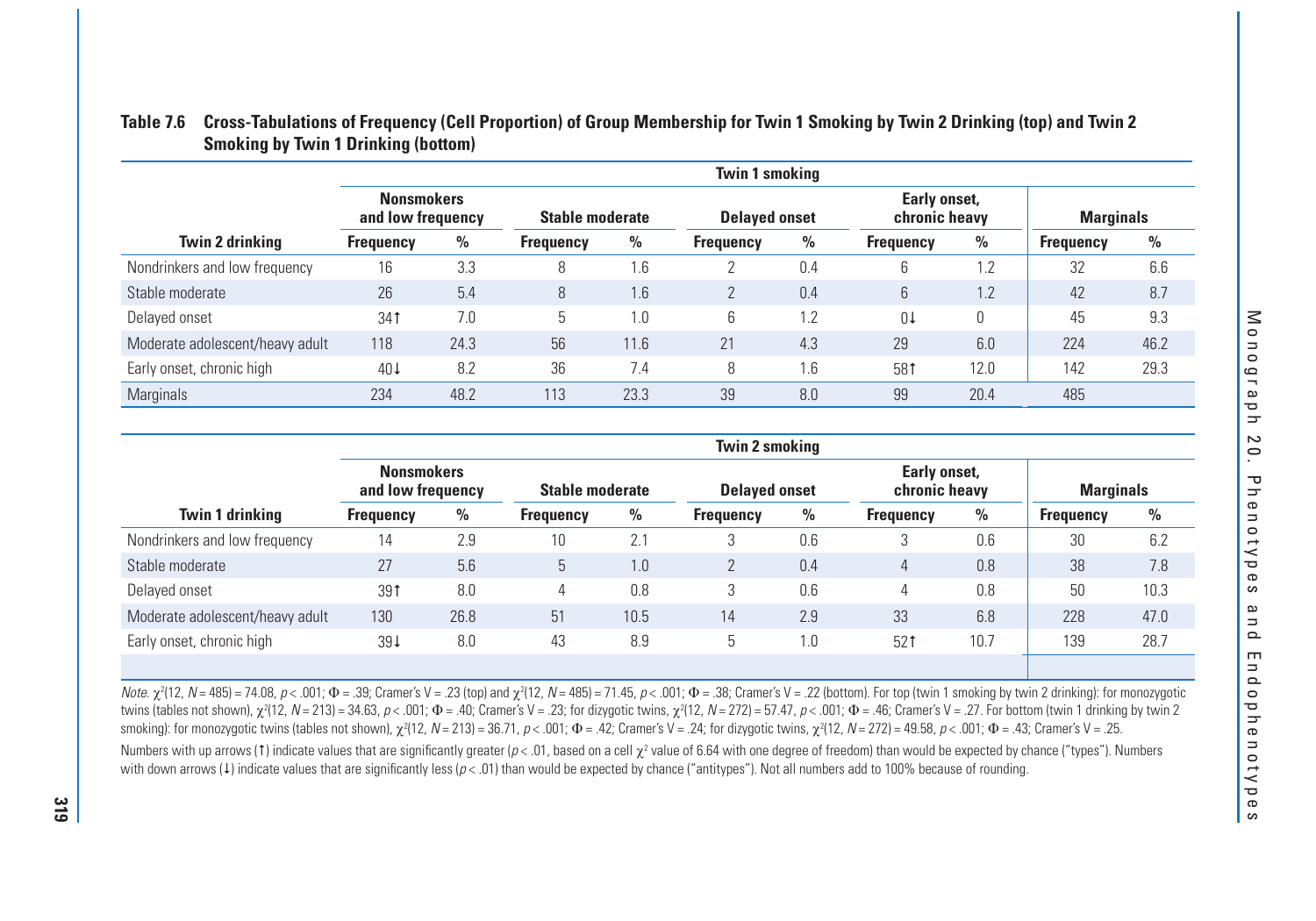age but whose smoking was distinguished during adolescence, with one group initiating use at a much earlier age than the other group. Five trajectories of drinking were characterized, including the same patterns of use as those identified for smoking as well as an additional one that reflected high use by 25 years of age but moderate use at study initiation. It was demonstrated that longitudinal phenotypes of smoking and drinking showed similar patterns of change, particularly for those with onset at an early age and those who exhibited delayed onset but still heavy use by young adulthood. In addition, smokers who began at an early age were also likely to initiate heavy drinking at some later point; this could be evidence for a directional relation between smoking and drinking, or perhaps it might be due to contextual variables that permitted the younger adolescent access or opportunity to smoke but not drink. Non/low smokers generally exhibited some drinking, consistent with norms in Finland for high-density drinking, often to intoxication.181,182

In addition to examining the relation between developmental courses of two substances, conjoint courses were characterized represented by both smoking and drinking behaviors. Some groups were identified that might be expected on the basis of the results from the single-substance trajectories (i.e., early-onset, chronic high users of both substances; delayed-onset users of both substances; non/low smokers who drank with low frequency), as well as some additional groups that were discriminated on the basis of smoking and drinking (i.e., non/low drinking with stable moderate smoking; early-onset, chronic high drinkers who were non/low smokers or moderate smokers; delayed-onset drinkers who were non/low smokers).

For both approaches, the question was asked as to whether there was preliminary evidence for genetic influences underlying course of substance use, as well as common influences underlying the courses of conjoint substance use. Concordance between twin pairs differed as a function of zygosity, with monozygotic twins showing greater concordance for smoking and for drinking than did dizygotic twins. Of importance, the conjoint trajectories revealed even greater concordance than the single-substance trajectories, underscoring the value of utilizing substance-use phenotypes that capture as much information as possible.

That greater concordance for trajectories of substance use among monozygotic twin brothers was found suggests genetic influences, but it must be emphasized that genetic effects suggested by these analyses may reflect gene-environment correlations, arising from genetically conditioned differences in susceptibility to environmental exposure rather than from independent genetic effects. It should also be emphasized that these analyses necessarily make the usual assumptions underlying twin comparisons, including the assumption that outcome-relevant environmental experience does not differ between monozygotic and dizygotic twin brothers. Substance use is influenced by siblings' shared experiences and their reciprocal interactions,<sup>183</sup> and greater similarities in smoking and drinking trajectories of monozygotic twin brothers may, in part, reflect their greater frequency of social contact and greater overlap in peer networks.184 Social contact among adult Finnish twin brothers accounts for significant variance in their patterns of alcohol consumption, but modeling the effect of social contact does not markedly reduce estimates of genetic variance; instead, it reduces the variance otherwise attributed to unmeasured (and unshared) residual environmental sources.183 Accordingly, the inference made here that genetic influences contribute to different trajectories of substance use appears to be an appropriate one.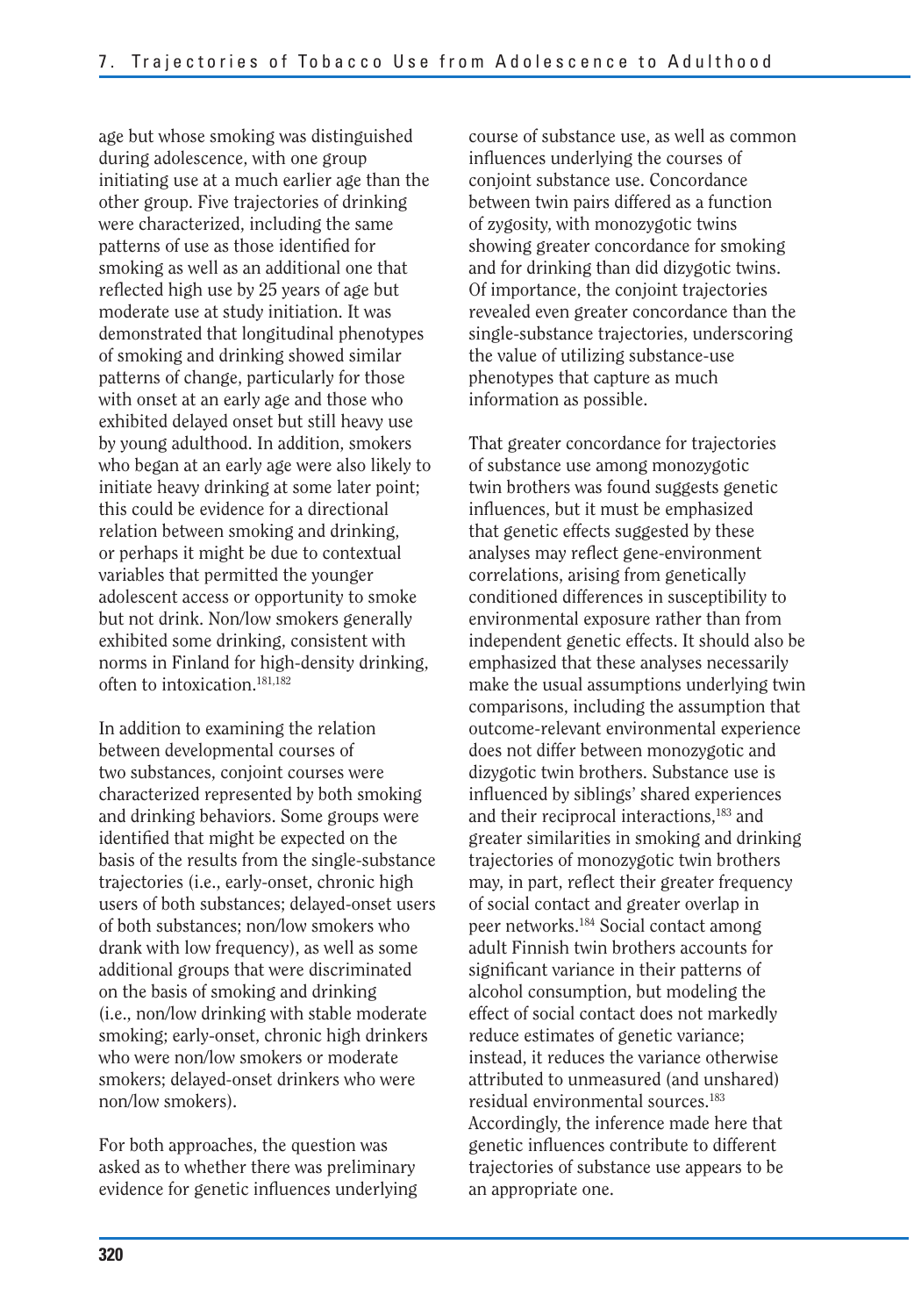This is the first study to consider the extent to which courses of substance use might be heritable and to offer evidence that pathways of substance use may be genetically influenced. Given that there is value in using longitudinal phenotypes such as these, it is important to consider how genetic research might use these phenotypes. Membership in a given developmental trajectory, captured by a single categorical latent variable, reflects age of onset and severity as well as change (slope) in use of a substance; moreover, membership in a trajectory characterized by concurrent use of two (or more) substances simultaneously provides information for multiple substances. Previously, research that sought to examine these constructs had to model four separate pieces of information. Although latent growth models do provide information regarding onset, severity, and course, they reflect "average" change and fail to capture homogeneous groups or subtypes. To explore the heritability of class membership, the variance components of the underlying variability can be modeled (e.g., with Cholesky decomposition models) by using a series of dummy codes that represent the nominal classes (or polychoric correlations if the classes lie on an underlying continuum). These analyses might build on work by Eaves and colleagues,185,186 which examined the extent to which patterns of pairwise concordance and discordance in latent class membership differed between monozygotic and dizygotic twin pairs. A quantifiable estimate of the genetic contribution to the risk of taking different pathways in development is an area for further development. In addition, certain groups might be selected as "extreme" groups that can be genotyped in a more efficient manner than genetic analyses that must consider the entire sample.

This study has demonstrated the utility of using a latent variable reflecting course characterizing use of multiple substances. However, researchers must use theory to

guide analyses with the goal of comparing subtypes that are of theoretical interest. For example, a researcher might select two courses of smoking that are characterized by similar age of onset but different slope or level of severity (or vice versa) and conduct comparisons between these courses. For concurrent use of substances, a researcher may wish to compare courses represented by a single substance with courses represented by multiple substances (e.g., a course characterized by high smoking and low drinking versus a course characterized by high smoking and high drinking). If the genetic influence underlying the latter is no stronger than the former, one might infer presence of a common underlying genetic influence.

The methodological issues that arise when characterizing course of multiple substances should be noted. First, the investigator should decide what analytic approach to take—that is, whether to simultaneously model multiple latent growth factors (e.g., one for each substance) in a single multivariate analysis or whether to derive courses for each substance separately and then model conjoint use by estimating concordance between each substance-based trajectory.187 Each approach has advantages.

The first approach (i.e., the multivariate approach) explicitly models comorbidity and its change over time. It is also more parsimonious than the second approach. For example, if one considers four courses of smoking and five courses of drinking (as suggested in the preceding univariate analyses), there are 20 possible combinations of smoking and drinking. However, the analyses presented here suggest no more than seven dual trajectories. That is, using multiple univariate (one substance at a time) approaches to model comorbidity, the investigator can be modeling forms of comorbidity that are unlikely to exist in nature but are implied by bringing together univariate solutions.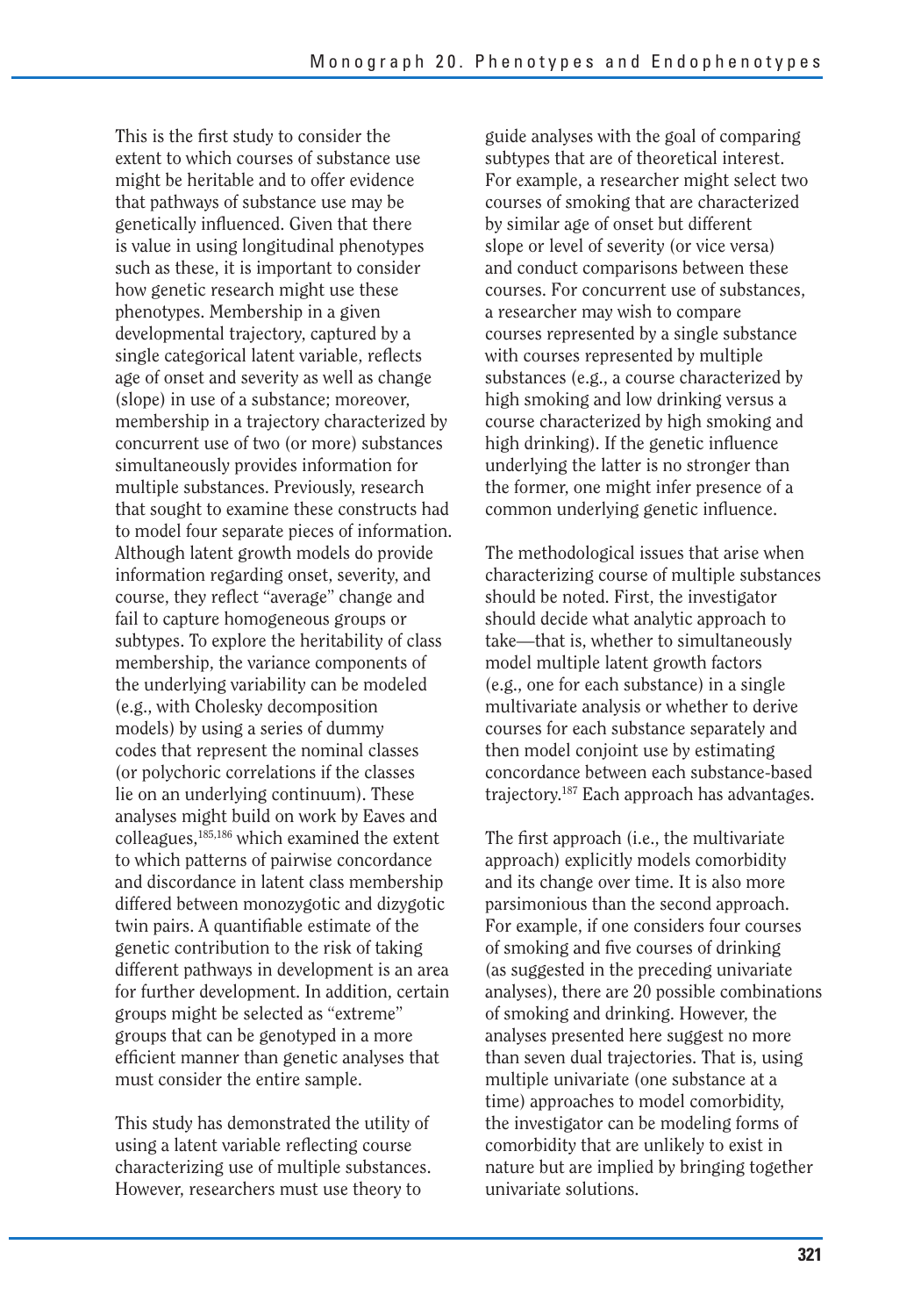However, the virtue of the univariate approach is that it provides estimates of trajectories that are specific to a target outcome (e.g., smoking only) and thus are not influenced by aspects of the comorbid behavior not directly relevant to the substances under consideration. For example, one might expect differing determinants of a comorbid course than of a single-substance course (e.g., availability of both substances; social norming of both smoking and drinking behavior). In addition, a common genetic influence is likely for multiple problem behaviors other than substance use.48,49 As a result, adequately specifying the phenotype underlying use of both substances becomes increasingly complex. Finally, this essentially univariate approach provides estimates of comorbidity (e.g., concordance) that are similar to more traditional crosssectional approaches (e.g., a likelihoodbased measure or a measure of agreement such as Cohen's kappa). It is noted that both approaches become more challenging when three or more substances are considered both illustratively and, especially in the multivariate case, computationally. It is reassuring, however, that the two approaches yielded similar findings in the empirical example.

In addition, the empirical example fails to resolve other aspects of substance involvement such as average and maximum quantity consumed and substance-use disorders and problems. In prior work, $117$ it was shown that classes based on different facets of drinking behavior can show similar course shapes (i.e., corresponding intercepts and slopes) but different course prevalences and low-to-moderate cross-class memberships (i.e., assignment to "similarlooking" classes on the basis of different input variables). As such, the present example is a simplification, and distinctions may be observed between different aspects of smoking behavior in terms of developmental course.

In a related way, trajectory shape and prevalence may differ as a function of the developmental period under consideration. In chapter 5, the authors characterize trajectories over a broader age span (ages 10–32 years) than in the present example (ages 16–25 years); the authors were able to extract five latent classes as well as identify three a priori groups. Many of the trajectories observed in that chapter correspond to this one, including an early-onset, persistent group; a moderate/experimenter group; and a group of abstainers making up roughly one-half the sample. However, in contrast to the findings presented here, chapter 5 identifies two distinct delayed-onset groups. It is likely that the present delayed-onset group—those who began smoking at about 17 years of age—maps onto the two delayed-onset groups in chapter 5, with onset at ages 14 and 18 years, respectively. In addition, whereas smoking by 25 years of age was equally high for the early- and delayed-onset groups in the present example, in chapter 5 the delayed-onset groups failed to "catch up" to the earlyonset, persistent group by 32 years of age. Finally, the present chapter did not identify a group of smokers who had quit; it is not unlikely that had the participants been followed for an additional decade or so, a corresponding quitter group would have been observed.

Another methodological consideration concerns modeling age of onset for simultaneous processes. There is an exciting class of models in which trajectory classes can be derived on the basis of growth mixtures, but initiation serves as the intercept (i.e., course is modeled separately from age).<sup>188</sup> However, there appear to be conceptual and estimation challenges extending such "initiation-based intercept models" to multiple substances; courses of multiple substances may show comparable trajectory structure but mismatched onsets.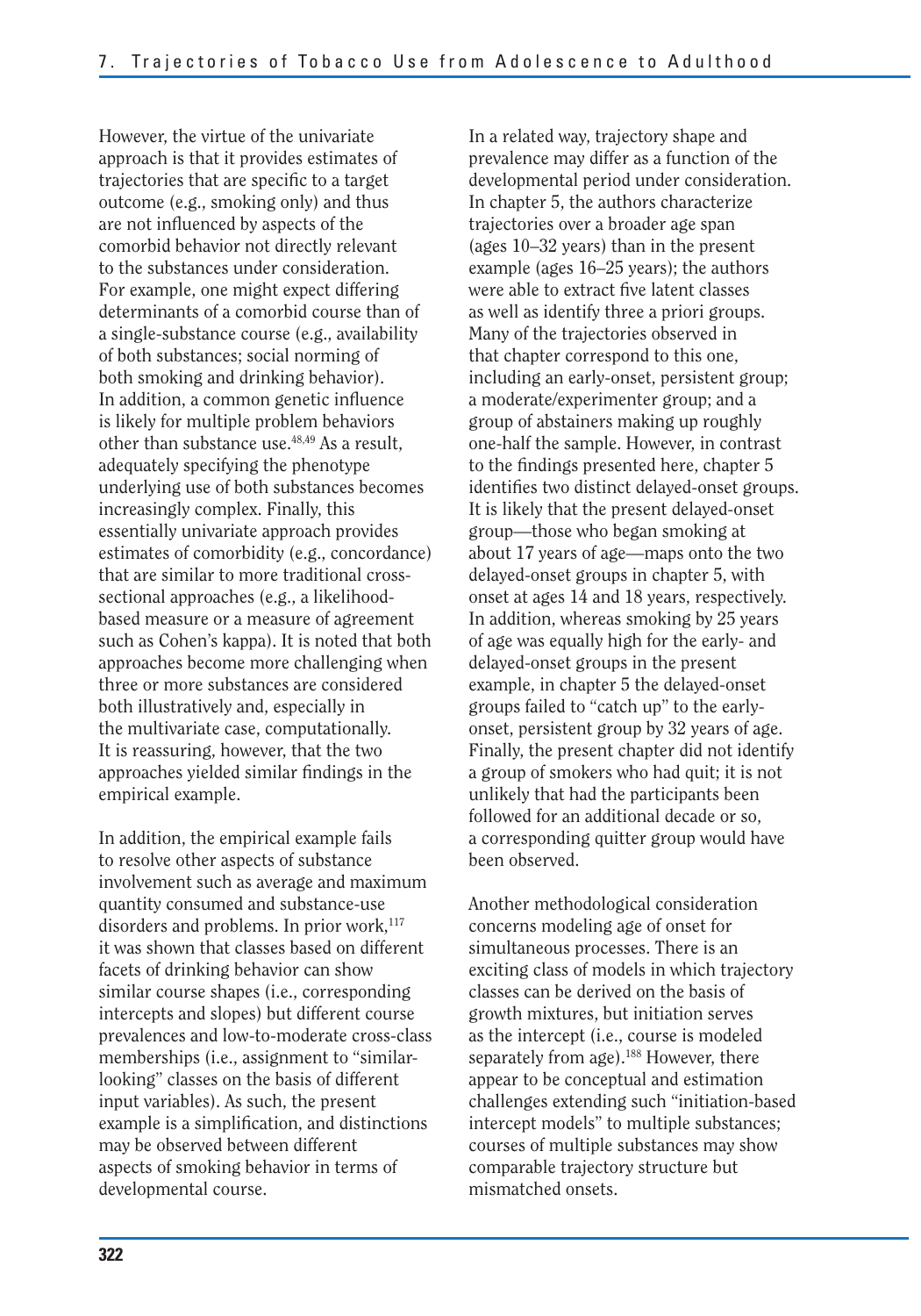In addition, when considering the association between two substances, it is important to consider the extent to which an association is due to a group of constant nonusers or abstainers. Prescott and Kendler $81$  raised the question of whether much of the genetic covariation between tobacco and alcohol use may be due to the large group of abstainers; they found that shared (genetic) variation between tobacco and alcohol use was much reduced when abstainers were removed. Tucker and colleagues<sup>156</sup> noted that the greatest overlap across substances was among abstainers. Interestingly, when excluding abstainers from the present analyses, virtually no reduction was observed in cross-twin association for the conjoint trajectories:  $\chi^2(25, N = 485) = 618.88, p < .001; \Phi = 1.18;$ Cramer's  $V = .53$ ;  $\kappa = .42$  (95% CI, .37–.48); this was true within zygosity as well.

An alternative approach to examining genetic influences on variability on course involves two-stage genetic models that distinguish between initiation and progression of use;189,190 integration of these models with the developmental approach might yield the most informative phenotypes. It seems likely that the two approaches (i.e., two-stage genetic models that independently estimate effects on initiation and effects on progression, conditional on initiation, and genetic models of growth mixtures or other types of trajectories) will yield different types of insights or phenomena. For example, the two-stage genetic models seem especially useful for identifying risk factors that are specific to various phases of substance-use careers.191 The growth mixture approach offers an opportunity to derive empirically based complex phenotypes that capture associated clinical features, course, and developmental references.

It is important to note that although course is an essential dimension for characterizing behavior or disorder, it is not necessarily a "genetic" one. Although some degree of chronicity is almost certainly related to the degree of genetic risk, genetically identical individuals who are afflicted with the same largely genetic condition can show marked variation in course.192 As is true in all forms of genetic modeling, inclusion of more explicit measures of the environment—both fixed (e.g., early toxic exposure) or time varying (e.g., environments supportive or suppressive of substance use, various role occupancies) can only serve to sharpen an assessment of the environment and better understand key characteristics such as course.

Finally, these analyses were based on a Finnish sample of twin brothers; generalizability to nontwins and other cultures with different genetic backgrounds, cultural influences surrounding tobacco and other drug use, and formal alcohol and tobacco prevention and control policies may not be straightforward. However, prior work160,193,194 shows that overall patterns of trajectories are quite similar in Finland to those studied elsewhere.

# **Summary**

The goal of this chapter is to explore the extent to which developmental courses of substance use are nonspecific or whether there are developmental phenotypes that are unique to tobacco use. The review of the extant literature and the empirical example suggest that there is evidence for both of these notions. The identification of comparable overlapping developmental pathways for smoking and drinking supports the idea of an underlying general factor indicating common liability (perhaps genetic) to the use of multiple substances. Yet, identification of groups with divergent trajectories of multiple substances (e.g., moderate or chronic high drinking by nonsmokers; both abstention and early-onset, chronic drinking by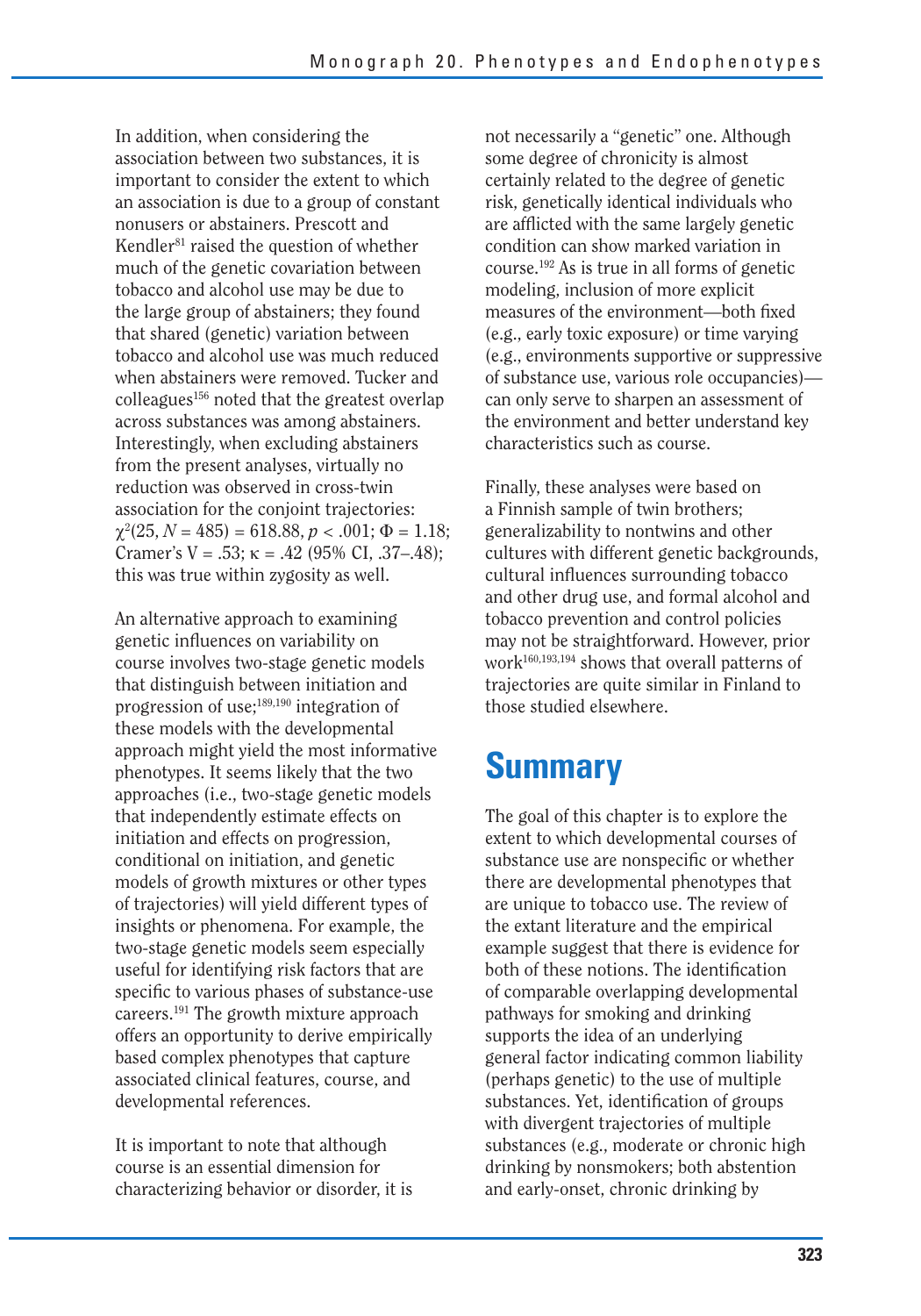moderate smokers) suggests substancespecific pathways. As the example in this chapter clearly shows, both common and specific developmental pathways can coexist. A worthwhile goal for future genetic research would be to examine the extent to which different combinations of course are genetically influenced. For example, one might expect, based on Prescott and Kendler<sup>81</sup> and Tucker and colleagues<sup>156</sup> (although perhaps not from the example in the present chapter), that membership in the low-using/abstaining course for both groups would be highly genetically influenced and that membership in a course marked by low smoking and delayed-onset drinking might be more environmentally influenced. Clearly, the opportunities for identifying highly genetically influenced substance-use behaviors are considerable.

As summarized earlier, a body of research demonstrates evidence of shared genetic risk for use of different substances. However, much of this work relies on lifetime substance use or dependence. If one wishes to distinguish among syndromes that are chronic, episodic, developmentally limited, or reactive and transient, it is critical to prospectively characterize the course of substance use and problems. Although much work has described the developmental course of single substances over the period from adolescence to adulthood, researchers have now begun to simultaneously consider multiple substances. Studies that jointly consider comorbidity and course will permit researchers to determine the extent to which trajectories unique to a single substance versus those reflecting substance use more generally best identify longitudinal phenotypes for genetic study. If it can be shown that phenotypes represented by broader substance-use trajectories are equally or more heritable than singlesubstance trajectories, both phenotypic and genetic work can proceed more efficiently. Findings would also have implications for whether researchers should take a more

generic approach in the prevention and treatment of substance-use disorders. It is hoped that this chapter will inspire researchers to conduct work that reveals the optimal longitudinal phenotype for understanding genetic effects on substance use and substance-use disorders.

## **Conclusions**

- 1. Studies examining the developmental course of multiple substances have shown relatively high concordance between identified trajectories despite diverse course shapes and different course prevalences.
- 2. Membership in a given developmental trajectory, which can be captured by a single categorical latent variable, represents age of onset and severity as well as change (slope) in use of a substance; moreover, membership in a trajectory characterized by concurrent use of two (or more) substances simultaneously provides information for multiple substances.
- 3. Developmental course might serve as a valuable phenotype for biometric models, and determining the degree to which a phenotype of developmental course is substance specific is valuable for the genetic study of addictive behavior.
- 4. Evidence using twin data indicates that courses of substance use are genetically influenced, with monozygotic twins showing greater concordance for smoking and for drinking than do dizygotic twins. The genetic contribution to the risk of taking different pathways in development represents an area for further study.
- 5. Conjoint trajectories of drinking and smoking reveal even greater concordance than do single-substance trajectories, suggesting greater heritability for courses extracted from several substances. This underscores the value of considering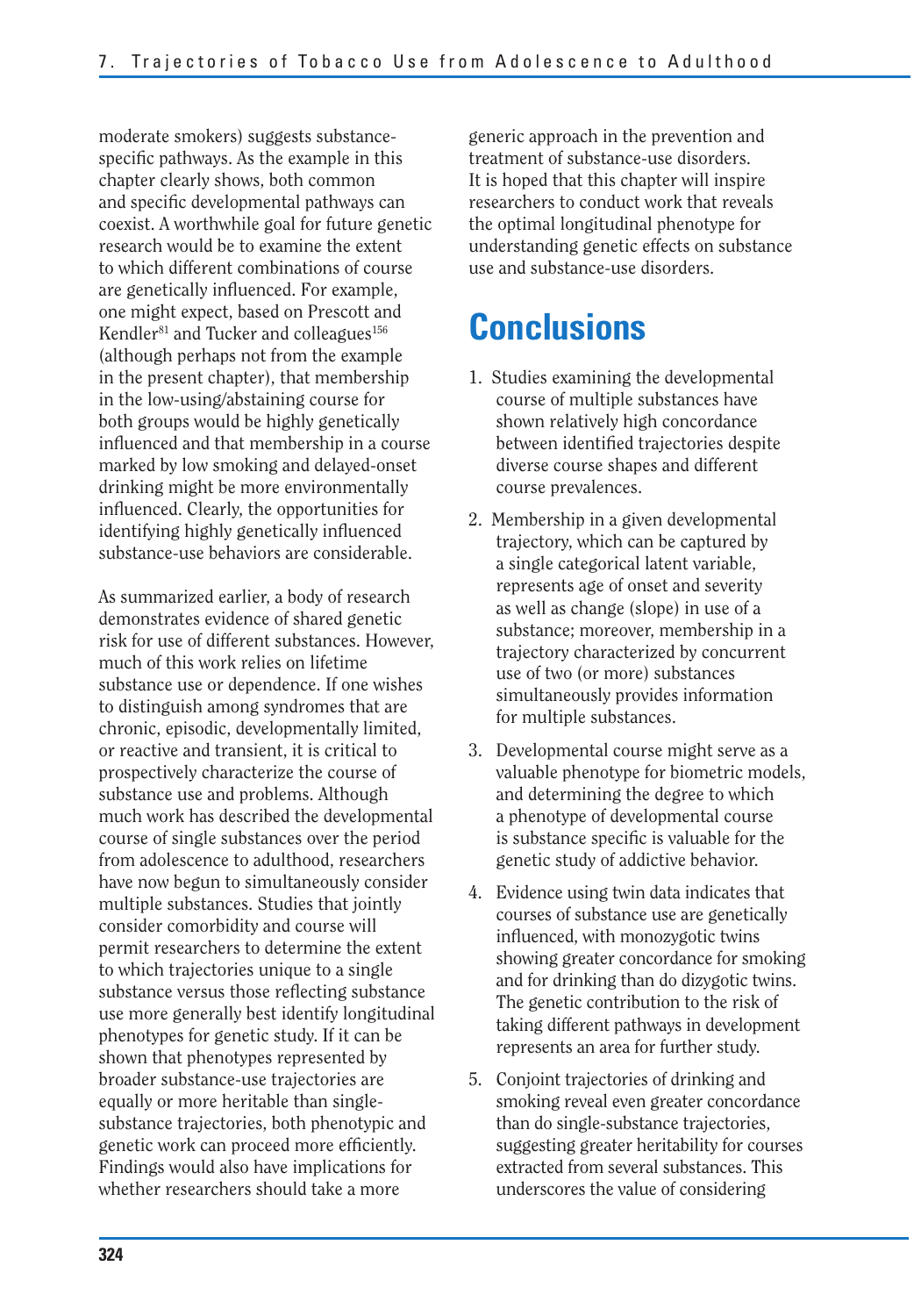substance use across multiple domains when constructing phenotypes for research and perhaps even for clinical use. However, extending the concept of the components of developmental substanceuse phenotypes raises new questions such as, Which substances? What aspects of substance use or its consequences? Which periods of development? Thus, the findings show the value of extending the concept of substance-use phenotypes

but not necessarily optimal phenotypes that "carve nature at its joints."

6. If resources are limited for genetic analyses, focusing on those with the most "extreme" phenotypes marked by both high initial level and chronic continued use may represent an efficient strategy for identifying genes associated with more problematic forms of substance use.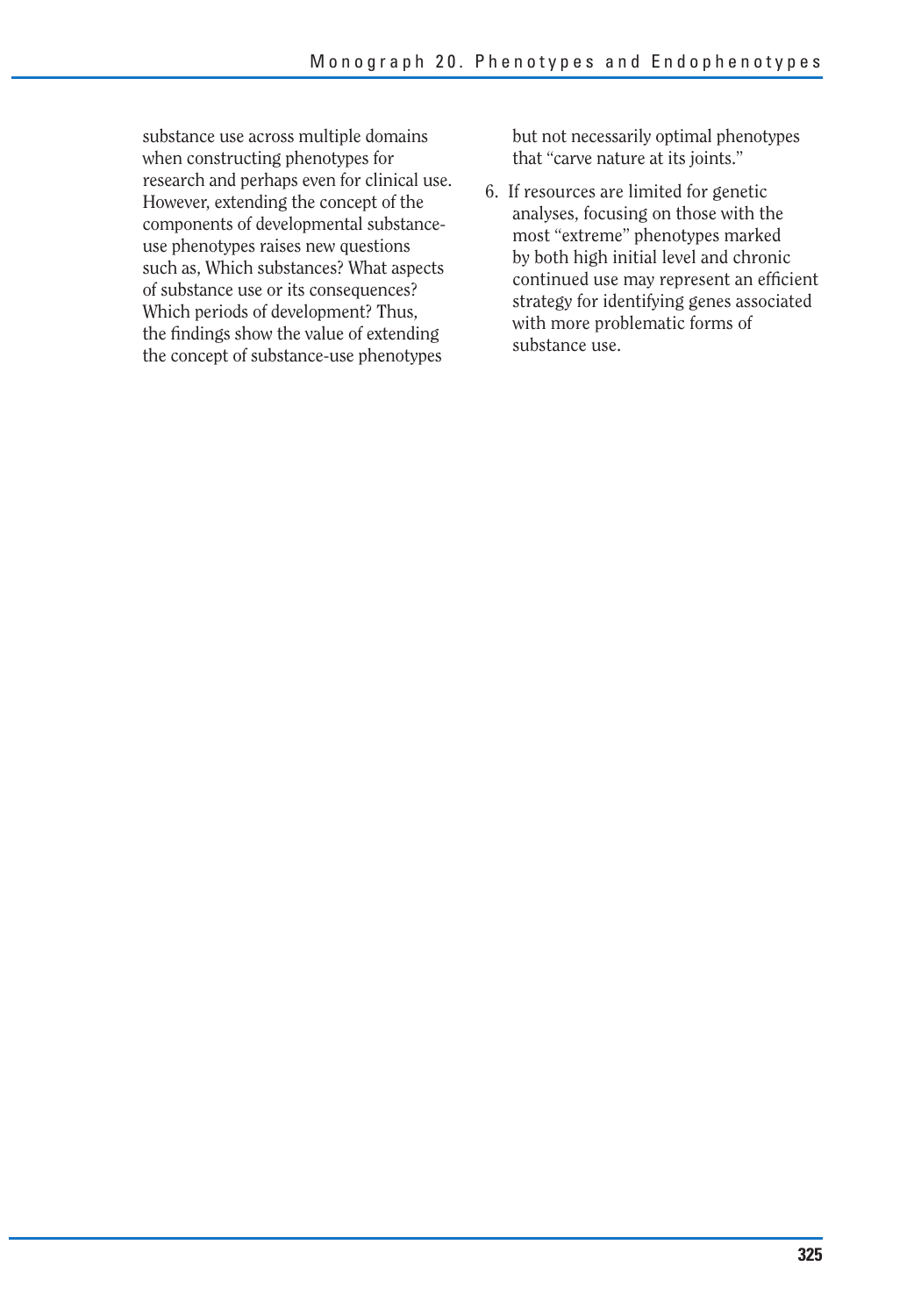## **References**

- 1. Anthony, J. C., and F. Echeagaray-Wagner. 2000. Epidemiologic analysis of alcohol and tobacco use. *Alcohol Research & Health*  24 (4): 201–8.
- 2. Bien, T. H., and R. Burge. 1990. Smoking and drinking: A review of the literature. *International Journal of the Addictions*  25 (12): 1429–54.
- 3. Dawson, D. A. 2000. Drinking as a risk factor for sustained smoking. *Drug and Alcohol Dependence* 59 (3): 235–49.
- 4. Istvan, J., and J. D. Matarazzo. 1984. Tobacco, alcohol, and caffeine use: A review of their interrelationships. *Psychological Bulletin* 95 (2): 301–26.
- 5. Degenhardt, L., W. Hall, and M. Lynskey. 2001. Alcohol, cannabis and tobacco use among Australians: A comparison of their associations with other drug use and use disorders, affective and anxiety disorders, and psychosis. *Addiction* 96 (11): 1603–14.
- 6. Earleywine, M., and M. D. Newcomb. 1997. Concurrent versus simultaneous polydrug use: Prevalence, correlates, discriminant validity, and prospective effects on health outcomes. *Experimental and Clinical Psychopharmacology* 5 (4): 353–64.
- 7. Richter, K. P., H. Kaur, K. Resnicow, N. Nazir, M. C. Mosier, and J. S. Ahluwalia. 2004. Cigarette smoking among marijuana users in the United States. *Substance Abuse* 25 (2): 35–43.
- 8. Aung, A. T., W. B. Pickworth, and E. T. Moolchan. 2004. History of marijuana use and tobacco smoking topography in tobacco-dependent adolescents. *Addictive Behaviors* 29 (4): 699–706.
- 9. Ellickson, P. L., J. S. Tucker, and D. J. Klein. 2001. High-risk behaviors associated with early smoking: Results from a 5-year followup. *Journal of Adolescent Health* 28 (6): 465–73.
- 10. Dee, T. S. 1999. The complementarity of teen smoking and drinking. *Journal of Health Economics* 18 (6): 769–93.
- 11. Degenhardt, L., and W. Hall. 2001. The relationship between tobacco use, substance-use disorders and mental health: Results from the National Survey of Mental Health and Well-being. *Nicotine & Tobacco Research* 3 (3): 225–34.
- 12. Duhig, A. M., D. A. Cavallo, S. A. McKee, T. P. George, and S. Krishnan-Sarin. 2005.

Daily patterns of alcohol, cigarette, and marijuana use in adolescent smokers and nonsmokers. *Addictive Behaviors* 30 (2): 271–83.

- 13. Everett, S. A., G. A. Giovino, C. W. Warren, L. Crossett, and L. Kann. 1998. Other substance use among high school students who use tobacco. *Journal of Adolescent Health* 23 (5): 289–96.
- 14. Johnson, P. B., S. M. Boles, R. Vaughan, and H. D. Kleber. 2000. The co-occurrence of smoking and binge drinking in adolescence. *Addictive Behaviors* 25 (5): 779–83.
- 15. Jones, S. E., J. Oeltmann, T. W. Wilson, N. D. Brener, and C. V. Hill. 2001. Binge drinking among undergraduate college students in the United States: Implications for other substance use. *Journal of American College Health* 50 (1): 33–38.
- 16. Ritchey, P. N., G. S. Reid, and L. A. Hasse. 2001. The relative influence of smoking on drinking and drinking on smoking among high school students in a rural tobaccogrowing county. *Journal of Adolescent Health* 29 (6): 386–94.
- 17. Wetzels, J. J., S. P. Kremers, P. D. Vitoria, and H. de Vries. 2003. The alcohol-tobacco relationship: A prospective study among adolescents in six European countries. *Addiction* 98 (12): 1755–63.
- 18. Chen, X., J. B. Unger, P. Palmer, M. D. Weiner, C. A. Johnson, M. M. Wong, and G. Austin. 2002. Prior cigarette smoking initiation predicting current alcohol use: Evidence for a gateway drug effect among California adolescents from eleven ethnic groups. *Addictive Behaviors*  27 (5): 799–817.
- 19. Brook, D. W., J. S. Brook, C. Zhang, P. Cohen, and M. Whiteman. 2002. Drug use and the risk of major depressive disorder, alcohol dependence, and substance use disorders. *Archives of General Psychiatry*  59 (11): 1039–44.
- 20. Jackson, K. M., K. J. Sher, M. L. Cooper, and P. K. Wood. 2002. Adolescent alcohol and tobacco use: Onset, persistence and trajectories of use across two samples. *Addiction* 97 (5): 517–31.
- 21. Mohler-Kuo, M., J. E. Lee, and H. Wechsler. 2003. Trends in marijuana and other illicit drug use among college students: Results from 4 Harvard School of Public Health College Alcohol Study surveys: 1993–2001. *Journal of American College Health* 52 (1): 17–24.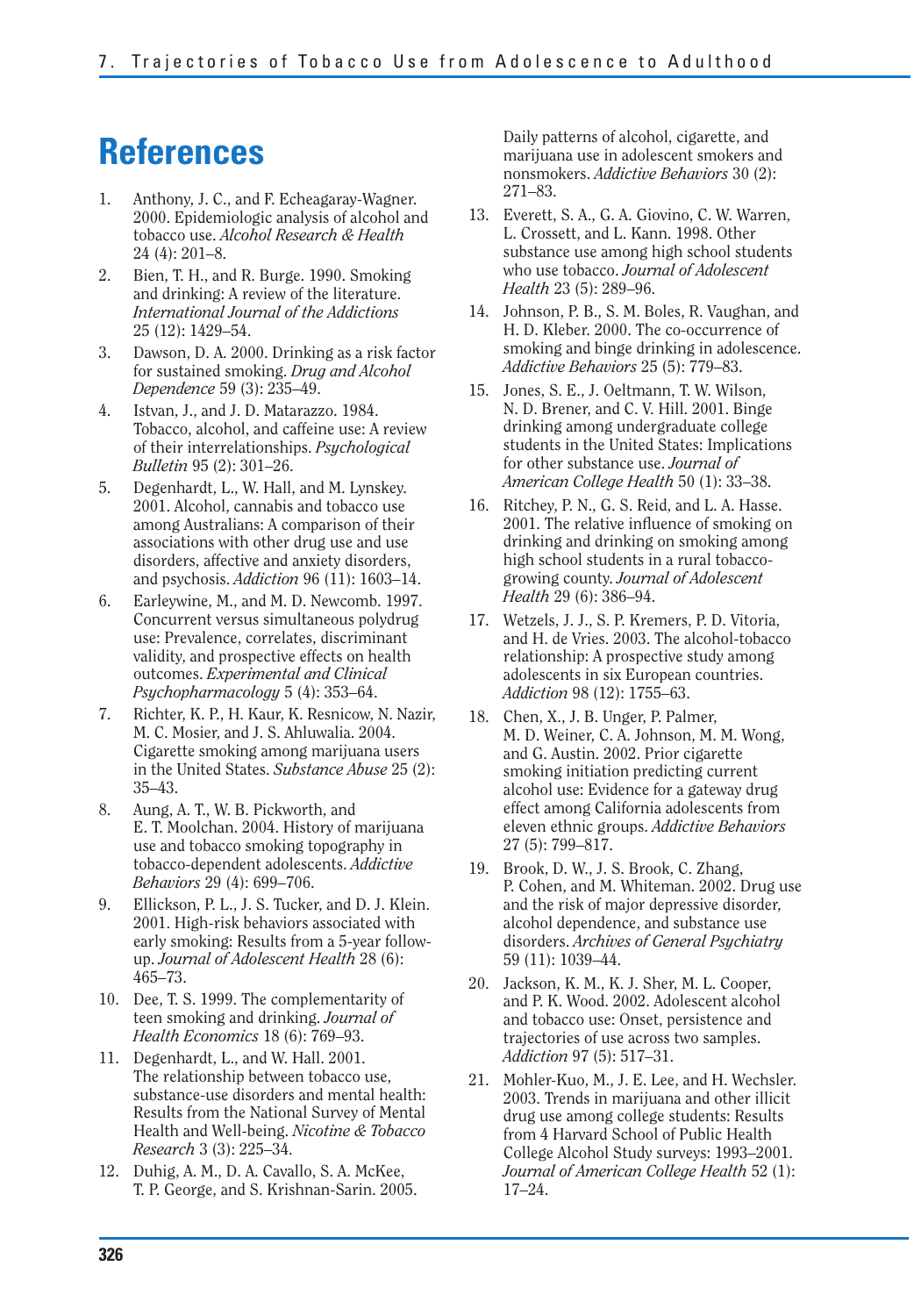- 22. Rigotti, N. A., J. E. Lee, and H. Wechsler. 2000. US college students' use of tobacco products: Results of a national survey. *JAMA: The Journal of the American Medical Association* 284 (6): 699–705.
- 23. Schorling, J. B., M. Gutgesell, P. Klas, D. Smith, and A. Keller. 1994. Tobacco, alcohol and other drug use among college students. *Journal of Substance Abuse* 6 (1): 105–15.
- 24. Weitzman, E. R., and Y. Y. Chen. 2005. The co-occurrence of smoking and drinking among young adults in college: National survey results from the United States. *Drug and Alcohol Dependence* 80 (3): 377–86.
- 25. Breslau, N. 1995. Psychiatric comorbidity of smoking and nicotine dependence. *Behavior Genetics* 25 (2): 95–101.
- 26. Day, N. E., and N. Munoz. 1982. Esophagus. In *Cancer epidemiology and prevention,*  ed. D. Schottenfeld and J. F. Fraumeni Jr., 596–632. Philadelphia: Saunders.
- 27. Zambon, P., R. Talamini, C. La Vecchia, L. Dal Maso, E. Negri, S. Tognazzo, L. Simonato, and S. Franceschi. 2000. Smoking, type of alcoholic beverage and squamous-cell oesophageal cancer in northern Italy. *International Journal of Cancer* 86 (1): 144–49.
- 28. Flanders, W. D., and K. J. Rothman, 1982. Interaction of alcohol and tobacco in laryngeal cancer. *American Journal of Epidemiology* 115 (3): 371–79.
- 29. Pelucchi, C., S. Gallus, W. Garavello, C. Bosetti, and C. La Vecchia. 2006. Cancer risk associated with alcohol and tobacco use: Focus on upper aero-digestive tract and liver. *Alcohol Research & Health* 29 (3): 193–98.
- 30. Talamini, R., C. Bosetti, C. La Vecchia, L. Dal Maso, F. Levi, E. Bidoli, E. Negri, et al. 2002. Combined effect of tobacco and alcohol on laryngeal cancer risk: A casecontrol study. *Cancer Causes & Control*  13 (10): 957–64.
- 31. Blot, W. J., J. K. McLaughlin, D. M. Winn, D. F. Austin, R. S. Greenberg, S. Preston-Martin, L. Bernstein, J. B. Schoenberg, A. Stemhagen, and J. F. Fraumeni Jr. 1988. Smoking and drinking in relation to oral and pharyngeal cancer. *Cancer Research*  48 (11): 3282–87.
- 32. Hayes, R. B., E. Bravo-Otero, D. V. Kleinman, L. M. Brown, J. F. Fraumeni Jr., L. C. Harty, and D. M. Winn. 1999. Tobacco and alcohol use and oral cancer in Puerto Rico. *Cancer Causes & Control* 10 (1): 27–33.
- 33. Kerr, J. S., N. Sherwood, and I. Hindmarch. 1991. Separate and combined effects of the social drugs on psychomotor performance. *Psychopharmacology (Berl)* 104 (1): 113–19.
- 34. Madden, P. A., A. C. Heath, G. A. Starmer, J. B. Whitfield, and N. G. Martin. 1995. Alcohol sensitivity and smoking history in men and women. *Alcoholism, Clinical and Experimental Research* 19 (5): 1111–20.
- 35. Jackson, K. M., K. J. Sher, and P. K. Wood. 2000. Trajectories of concurrent substance use disorders: A developmental, typological approach to comorbidity. *Alcoholism, Clinical and Experimental Research* 24 (6): 902–13.
- 36. Kandel, D. B., ed. 2002. *Stages and pathways of drug involvement: Examining the gateway hypothesis.* Cambridge, UK: Cambridge Univ. Press.
- 37. Bailey, S. L. 1992. Adolescents' multisubstance use patterns: The role of heavy alcohol and cigarette use. *American Journal of Public Health* 82 (9): 1220–24.
- 38. Hanna, E. Z., and B. F. Grant. 1999. Parallels to early onset alcohol use in the relationship of early onset smoking with drug use and DSM-IV drug and depressive disorders: Findings from the National Longitudinal Epidemiologic Survey. *Alcoholism, Clinical and Experimental Research* 23 (3): 513–22.
- 39. Torabi, M. R., W. J. Bailey, and M. Majd-Jabbari. 1993. Cigarette smoking as a predictor of alcohol and other drug use by children and adolescents: Evidence of the "gateway drug effect." *Journal of School Health* 63 (7): 302–6.
- 40. Morral, A. R., D. F. McCaffrey, and S. M. Paddock. 2002. Reassessing the marijuana gateway effect. *Addiction* 97 (12): 1493–504.
- 41. Jessor, R., and S. L. Jessor. 1977. *Problem behavior and psychosocial development: A longitudinal study of youth.* New York: Academic Press.
- 42. Donovan, J. E., and R. Jessor. 1985. Structure of problem behavior in adolescence and young adulthood. *Journal of Consulting and Clinical Psychology* 53 (6): 890–904.
- 43. Donovan, J. E., R. Jessor, and F. M. Costa. 1988. Syndrome of problem behavior in adolescence: A replication. *Journal of Consulting and Clinical Psychology* 56 (5): 762–65.
- 44. Donovan, J. E., R. Jessor, and F. M. Costa. 1999. Adolescent problem drinking: Stability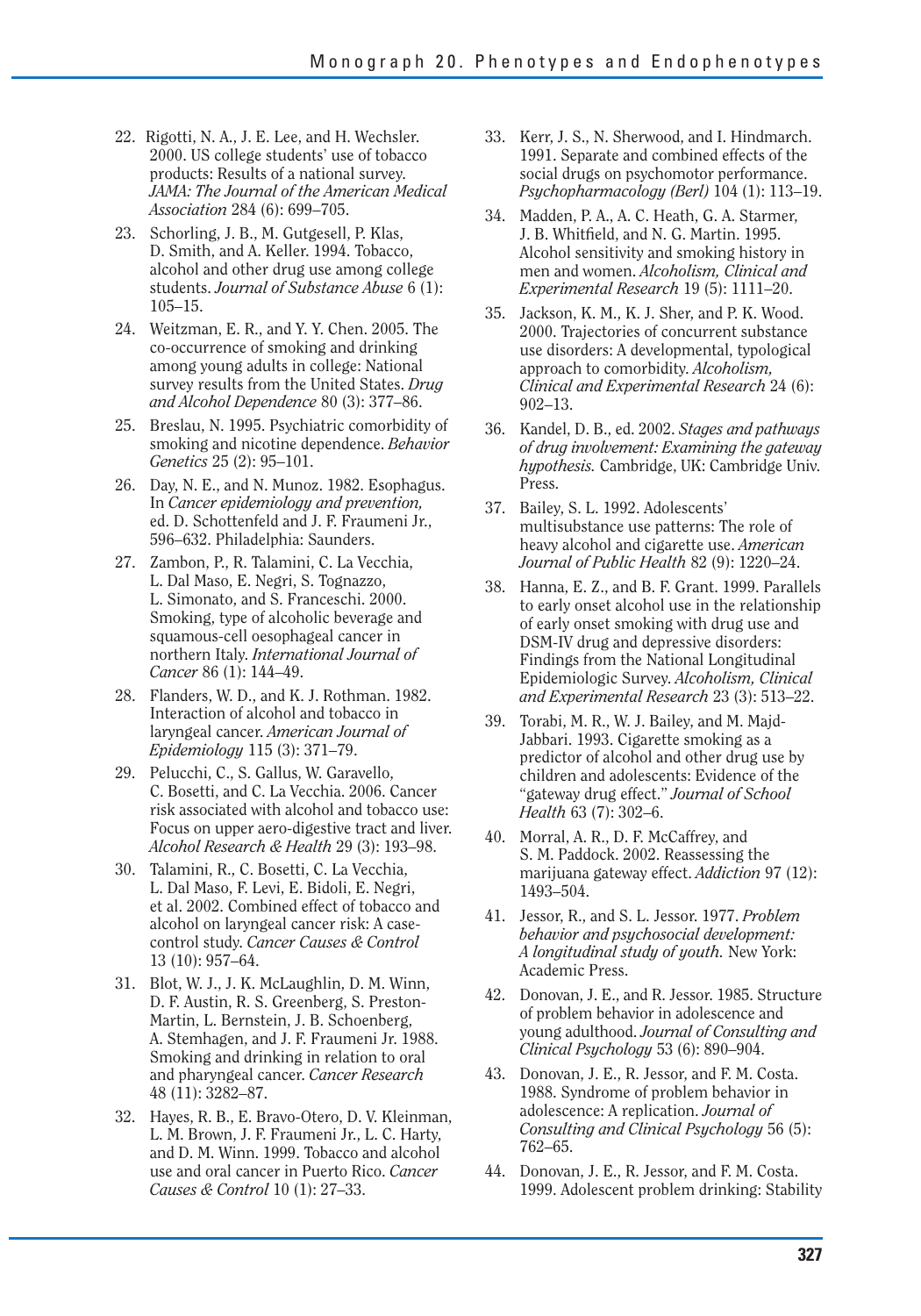of psychosocial and behavioral correlates across a generation. J*ournal of Studies on Alcohol* 60 (3): 352–61.

- 45. Farrell, A. D., S. J. Danish, and C. W. Howard. 1992. Relationship between drug use and other problem behaviors in urban adolescents. *Journal of Consulting and Clinical Psychology* 60 (5): 705–12.
- 46. Turbin, M. S., R. Jessor, and F. M. Costa. 2000. Adolescent cigarette smoking: Healthrelated behavior or normative transgression? *Prevention Science* 1 (3): 115–24.
- 47. Krueger, R. F., A. Caspi, T. E. Moffitt, and P. A. Silva. 1998. The structure and stability of common mental disorders (DSM-III-R): A longitudinal/epidemiological study. *Journal of Abnormal Psychology* 107 (2): 216–27.
- 48. Krueger, R. F., K. E. Markon, C. J. Patrick, and W. G. Iacono. 2005. Externalizing psychopathology in adulthood: A dimensional-spectrum conceptualization and its implications for DSM-V. *Journal of Abnormal Psychology* 114 (4): 537–50.
- 49. Krueger, R. F., B. M. Hicks, C. J. Patrick, S. R. Carlson, W. G. Iacono, and M. McGue. 2002. Etiologic connections among substance dependence, antisocial behavior, and personality: Modeling the externalizing spectrum. *Journal of Abnormal Psychology*  111 (3): 411–24.
- 50. McGue, M., W. G. Iacono, and R. Krueger. 2006. The association of early adolescent problem behavior and adult psychopathology: A multivariate behavioral genetic perspective. *Behavior Genetics* 36 (4): 591–602.
- 51. McGue, M., and W. G. Iacono. 2005. The association of early adolescent problem behavior with adult psychopathology. *American Journal of Psychiatry* 162 (6): 1118–24.
- 52. Crawford, A. M., M. A. Pentz, C. P. Chou, C. Li, and J. H. Dwyer. 2003. Parallel developmental trajectories of sensation seeking and regular substance use in adolescents. *Psychology of Addictive Behaviors* 17 (3): 179–92.
- 53. Elkins, I. J., S. M. King, M. McGue, and W. G. Iacono. 2006. Personality traits and the development of nicotine, alcohol, and illicit drug disorders: Prospective links from adolescence to young adulthood. *Journal of Abnormal Psychology* 115 (1): 26–39.
- 54. Disney, E. R., I. J. Elkins, M. McGue, and W. G. Iacono. 1999. Effects of ADHD, conduct disorder, and gender on substance

use and abuse in adolescence. *American Journal of Psychiatry* 156 (10): 1515–21.

- 55. Molina, B. S., and W. E. Pelham Jr. 2003. Childhood predictors of adolescent substance use in a longitudinal study of children with ADHD. *Journal of Abnormal Psychology* 112 (3): 497–507.
- 56. King, S. M., W. G. Iacono, and M. McGue. 2004. Childhood externalizing and internalizing psychopathology in the prediction of early substance use. *Addiction*  99 (12): 1548–59.
- 57. Lynskey, M. T., D. M. Fergusson, and L. J. Horwood. 1998. The origins of the correlations between tobacco, alcohol, and cannabis use during adolescence. *Journal of Child Psychology and Psychiatry* 39 (7): 995–1005.
- 58. Stein, J. A., M. D. Newcomb, and P. M. Bentler. 1987. An 8-year study of multiple influences on drug use and drug use consequences. *Journal of Personality and Social Psychology* 53 (6): 1094–105.
- 59. McGee, L., and M. D. Newcomb. 1992. General deviance syndrome: Expanded hierarchical evaluations at four ages from early adolescence to adulthood. *Journal of Consulting and Clinical Psychology* 60 (5): 766–76.
- 60. Vanyukov, M. M., R. E. Tarter, L. Kirisci, G. P. Kirillova, B. S. Maher, and D. B. Clark. 2003. Liability to substance use disorders: 1. Common mechanisms and manifestations. *Neuroscience and Biobehavioral Reviews*  27 (6): 507–15.
- 61. Petraitis, J., B. R. Flay, and T. Q. Miller. 1995. Reviewing theories of adolescent substance use: Organizing pieces in the puzzle. *Psychological Bulletin* 117 (1): 67–86.
- 62. Flay, B. R., and J. Petraitis. 1994. The theory of triadic influence: A new theory of health behavior with implications for preventive interventions. In *Advances in medical sociology, vol. IV: A reconsideration of models of health behavior change,* ed. G. S. Albrecht, 19–44. Greenwich, CT: JAI Press.
- 63. Catalano, R. F., and J. D. Hawkins. 1996. The social development model: A theory of antisocial behavior. In *Delinquency and crime: Current theories,* ed. J. D. Hawkins, 149–97, xvii. New York: Cambridge Univ. Press.
- 64. Hawkins, J. D., R. F. Catalano, and J. Y. Miller. 1992. Risk and protective factors for alcohol and other drug problems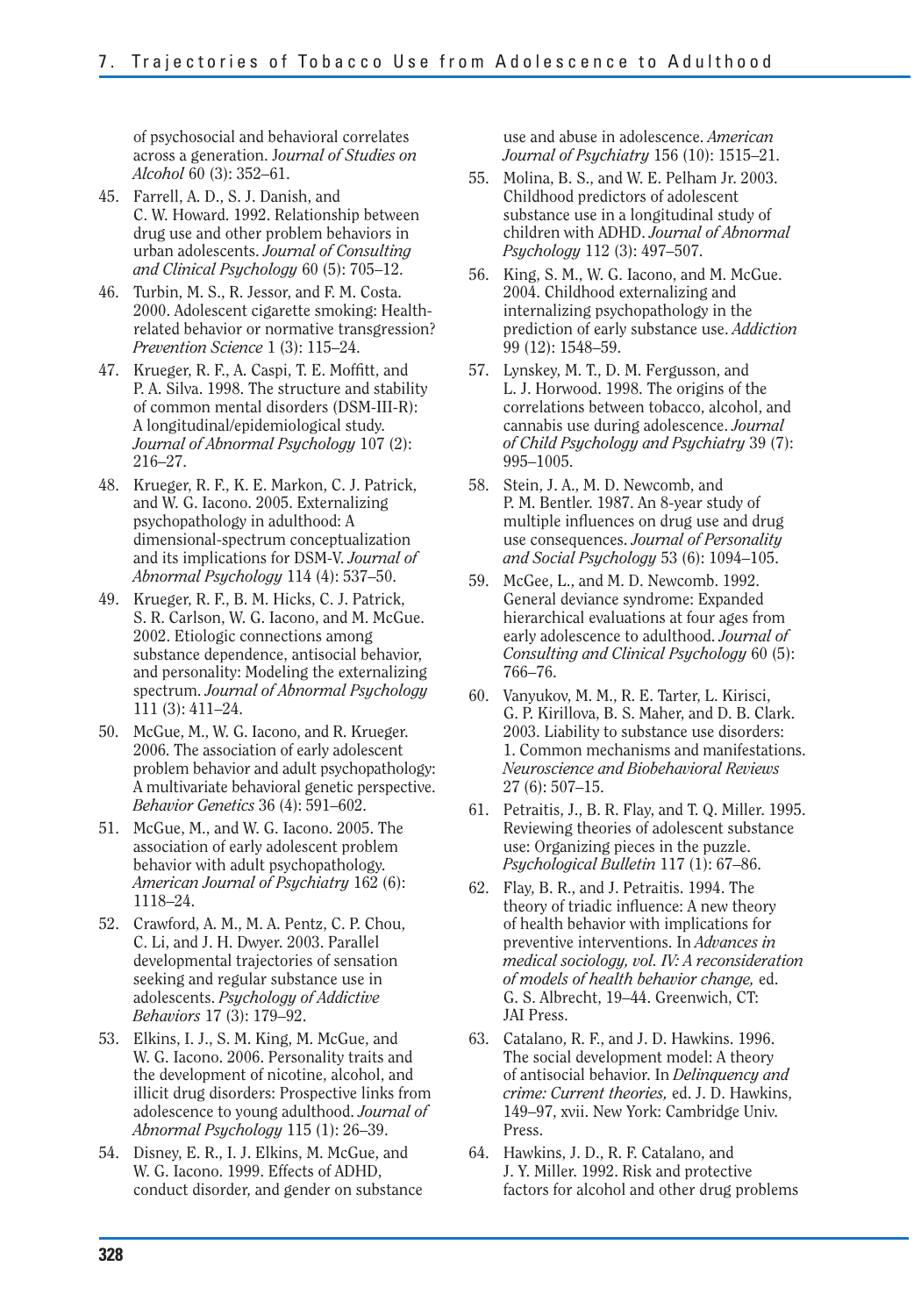in adolescence and early adulthood: Implications for substance abuse prevention. *Psychological Bulletin* 112 (1): 64–105.

- 65. West, R. 2006. *Theory of addiction.* Malden, MA: Wiley-Blackwell.
- 66. Gillmore, M. R., J. D. Hawkins, R. F. Catalano Jr., L. E. Day, M. Moore, and R. Abbott. 1991. Structure of problem behaviors in preadolescence. *Journal of Consulting and Clinical Psychology* 59 (4): 499–506.
- 67. Guilamo-Ramos, V., H. A. Litardo, and J. Jaccard. 2005. Prevention programs for reducing adolescent problem behaviors: Implications of the co-occurrence of problem behaviors in adolescence. *Journal of Adolescent Health* 36 (1): 82–86.
- 68. Willoughby, T., H. Chalmers, and M. A. Busseri. 2004. Where is the syndrome? Examining co-occurrence among multiple problem behaviors in adolescence. *Journal of Consulting and Clinical Psychology*  72 (6): 1022–37.
- 69. White, H. R., and E. W. Labouvie. 1994. Generality versus specificity of problem behavior: Psychological and functional differences. *Journal of Drug Issues* 24 (1–2): 55–74.
- 70. Flay, B. R., J. Petraitis, and F. B. Hu. 1995. Theory of triadic influence: Preliminary evidence related to alcohol and tobacco use. In *Alcohol and tobacco: From basic science to clinical practice* (Research monograph no. 30, NIH publication no. 95-3931), ed. J. B. Fertig and J. P. Allen, 37–57. Bethesda, MD: National Institute on Alcohol Abuse and Alcoholism.
- 71. Welte, J. W., G. M. Barnes, and J. H. Hoffman. 2004. Gambling, substance use, and other problem behaviors among youth: A test of general deviance models. *Journal of Criminal Justice* 32 (4): 297–306.
- 72. Zhang, L., J. W. Welte, and W. F. Wieczorek. 2002. Underlying common factors of adolescent problem behaviors. *Criminal Justice and Behavior* 29 (2): 161–82.
- 73. Dembo, R., L. Williams, and J. Schmeidler. 1994. Psychosocial, alcohol/other drug use, and delinquency differences between urban Black and White male high risk youth. *International Journal of the Addictions*  29 (4): 461–83.
- 74. Osgood, D. W., L. D. Johnston, P. M. O'Malley, and J. G. Bachman. 1988. The generality of deviance in late adolescence and early adulthood. *American Sociological Review*  53 (1): 81–93.
- 75. Resnicow, K., D. Ross-Gaddy, and R. D. Vaughan. 1995. Structure of problem and positive behaviors in African American youths. *Journal of Consulting and Clinical Psychology* 63 (4): 594–603.
- 76. White, H. R. 1992. Early problem behavior and later drug problems. *Journal of Research in Crime and Delinquency* 29 (4): 412–29.
- 77. Zucker, R. A. 2006. The developmental behavior genetics of drug involvement: Overview and comments. *Behavior Genetics*  36 (4): 616–25.
- 78. Carmelli, D., and G. E. Swan. 1995. Genetic and environmental influences on tobacco and alcohol consumption in World War II male veteran twins. In *Alcohol and tobacco: From basic science to clinical practice*  (NIAAA research monograph no. 30), ed. J. B. Fertig and J. P. Allen, 89–106. Bethesda, MD: U.S. Department of Health and Human Services.
- 79. Hettema, J. M., L. A. Corey, and K. S. Kendler. 1999. A multivariate genetic analysis of the use of tobacco, alcohol, and caffeine in a population based sample of male and female twins. *Drug and Alcohol Dependence* 57 (1): 69–78.
- 80. Koopmans, J. R., L. J. van Doornen, and D. I. Boomsma. 1997. Association between alcohol use and smoking in adolescent and young adult twins: A bivariate genetic analysis. *Alcoholism, Clinical and Experimental Research* 21 (3): 537–46.
- 81. Prescott, C. A., and K. S. Kendler. 1995. Genetic and environmental influences on alcohol and tobacco dependence among women. In *Alcohol and tobacco: From basic science to clinical practice* (NIAA research monograph no. 30, NIH publication no. 95-3931), ed. J. B. Fertig and J. P. Allen, 59–87. Washington, DC: National Institute on Alcohol Abuse and Alcoholism.
- 82. Madden, P. A., A. C. Heath, and N. G. Martin. 1997. Smoking and intoxication after alcohol challenge in women and men: Genetic influences. *Alcoholism, Clinical and Experimental Research* 21 (9): 1732–41.
- 83. Madden, P. A., K. K. Bucholz, N. G. Martin, and A. C. Heath. 2000. Smoking and the genetic contribution to alcohol-dependence risk. *Alcohol Research & Health* 24 (4): 209–14.
- 84. Madden, P. A., and A. C. Heath. 2002. Shared genetic vulnerability in alcohol and cigarette use and dependence. *Alcoholism,*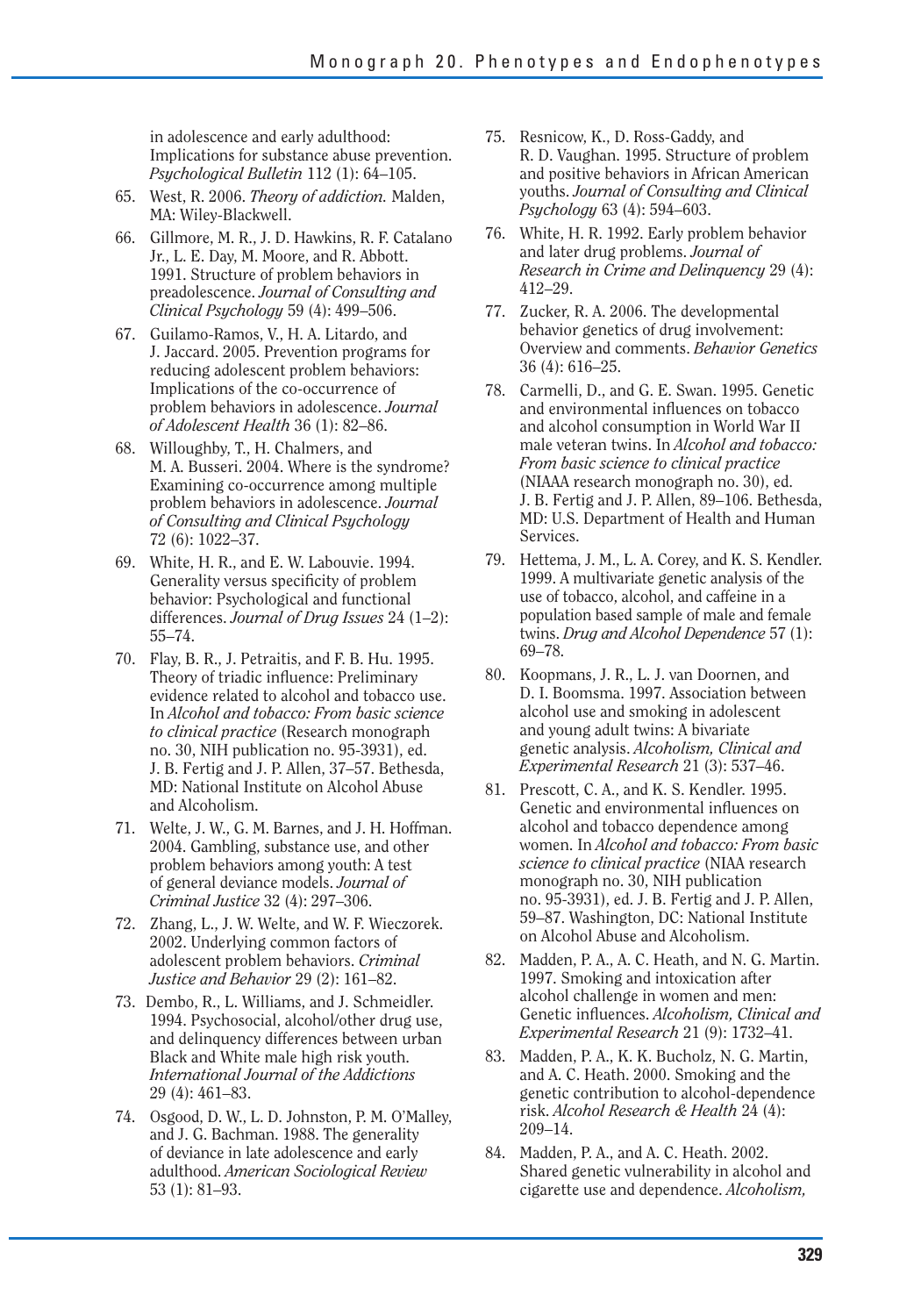*Clinical and Experimental Research* 26 (12): 1919–21.

- 85. True, W. R., H. Xian, J. F. Scherrer, P. A. Madden, K. K. Bucholz, A. C. Heath, S. A. Eisen, M. J. Lyons, J. Goldberg, and M. Tsuang. 1999. Common genetic vulnerability for nicotine and alcohol dependence in men. *Archives of General Psychiatry* 56 (7): 655–61.
- 86. Volk, H. E., J. F. Scherrer, K. K. Bucholz, A. Todorov, A. C. Heath, T. Jacob, and W. R. True. 2007. Evidence for specificity of transmission of alcohol and nicotine dependence in an offspring of twins design. *Drug and Alcohol Dependence* 87 (2–3): 225–32.
- 87. Maes, H. H., C. E. Woodard, L. Murrelle, J. M. Meyer, J. L. Silberg, J. K. Hewitt, M. Rutter, et al. 1999. Tobacco, alcohol and drug use in eight- to sixteen-year-old twins: The Virginia Twin Study of Adolescent Behavioral Development. *Journal of Studies on Alcohol* 60 (3): 293–305.
- 88. Young, S. E., S. H. Rhee, M. C. Stallings, R. P. Corley, and J. K. Hewitt. 2006. Genetic and environmental vulnerabilities underlying adolescent substance use and problem use: General or specific? *Behavior Genetics* 36 (4): 603–15.
- 89. Yoon, H. H., W. G. Iacono, S. M. Malone, and M. McGue. 2006. Using the brain P300 response to identify novel phenotypes reflecting genetic vulnerability for adolescent substance misuse. *Addictive Behaviors* 31 (6): 1067–87.
- 90. Fu, Q., A. C. Heath, K. K. Bucholz, E. Nelson, J. Goldberg, M. J. Lyons, W. R. True, T. Jacob, M. T. Tsuang, and S. A. Eisen. 2002. Shared genetic risk of major depression, alcohol dependence, and marijuana dependence: Contribution of antisocial personality disorder in men. *Archives of General Psychiatry* 59 (12): 1125–32.
- 91. Kendler, K. S., C. A. Prescott, J. Myers, and M. C. Neale. 2003. The structure of genetic and environmental risk factors for common psychiatric and substance use disorders in men and women. *Archives of General Psychiatry* 60 (9): 929–37.
- 92. Pickens, R. W., D. S. Svikis, M. McGue, and M. C. LaBuda. 1995. Common genetic mechanisms in alcohol, drug, and mental disorder comorbidity. *Drug and Alcohol Dependence* 39 (2): 129–38.
- 93. Prescott, C. A., P. A. Madden, and M. C. Stallings. 2006. Challenges in genetic

studies of the etiology of substance use and substance use disorders: Introduction to the special issue. *Behavior Genetics* 36 (4): 473–82.

- 94. Bierut, L. J., S. H. Dinwiddie, H. Begleiter, R. R. Crowe, V. Hesselbrock, J. I. Nurnberger Jr., B. Porjesz, M. A. Schuckit, and T. Reich. 1998. Familial transmission of substance dependence: Alcohol, marijuana, cocaine, and habitual smoking. A report from the Collaborative Study on the Genetics of Alcoholism. *Archives of General Psychiatry*  55 (11): 982–88.
- 95. Bierut, L. J., M. A. Schuckit, V. Hesselbrock, and T. Reich. 2000. Co-occurring risk factors for alcohol dependence and habitual smoking. *Alcohol Research & Health* 24 (4): 233–41.
- 96. Nurnberger, J. I. Jr., R. Wiegand, K. Bucholz, S. O'Connor, E. T. Meyer, T. Reich, J. Rice, et al. 2004. A family study of alcohol dependence: Coaggregation of multiple disorders in relatives of alcohol-dependent probands. *Archives of General Psychiatry*  61 (12): 1246–56.
- 97. Botvin, G. J., E. Baker, L. Dusenbury, E. M. Botvin, and T. Diaz. 1995. Long-term follow-up results of a randomized drug abuse prevention trial in a white middleclass population. *JAMA: The Journal of the American Medical Association* 273 (14): 1106–12.
- 98. Chou, C. P., S. Montgomery, M. A. Pentz, L. A. Rohrbach, C. A. Johnson, B. R. Flay, and D. P. MacKinnon. 1998. Effects of a community-based prevention program on decreasing drug use in high-risk adolescents. *American Journal of Public Health* 88 (6): 944–48.
- 99. Ellickson, P. L., and R. M. Bell. 1990. Drug prevention in junior high: A multi-site longitudinal test. *Science* 247 (4948): 1299–305.
- 100. Griffin, K. W., G. J. Botvin, T. R. Nichols, and M. M. Doyle. 2003. Effectiveness of a universal drug abuse prevention approach for youth at high risk for substance use initiation. *Preventive Medicine* 36 (1): 1–7.
- 101. Pentz, M. A. 1998. Preventing drug abuse through the community: Multicomponent programs make the difference. In *Putting research to work for the community* (NIDA publication no. 98-4293), ed. A. Sloboda and W. V. Hansen, 73–86. Rockville, MD: U.S. Department of Health and Human Services, National Institute on Drug Abuse.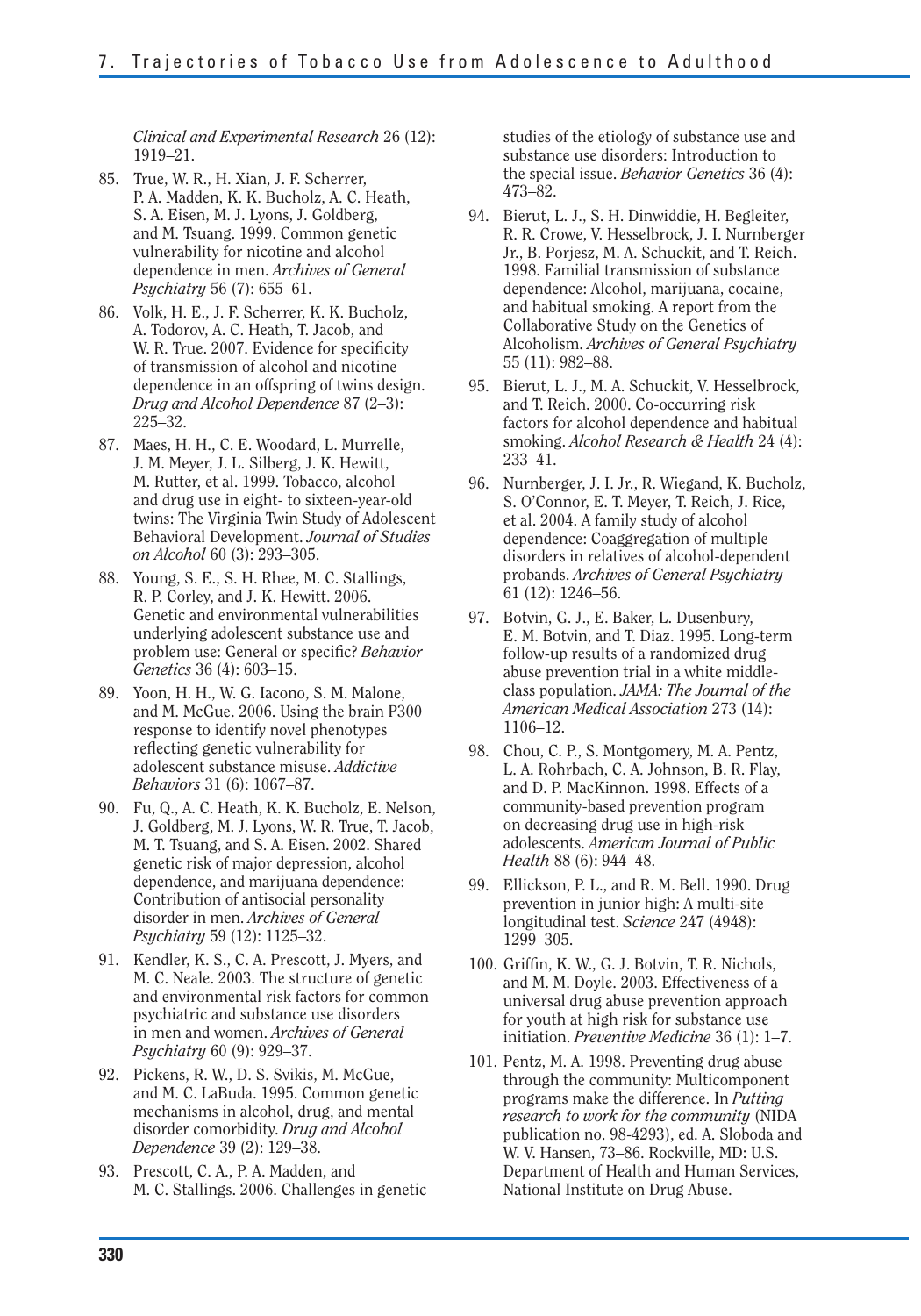- 102. Pentz, M. A., J. H. Dwyer, D. P. MacKinnon, B. R. Flay, W. B. Hansen, E. Y. Wang, and C. A. Johnson. 1989. A multicommunity trial for primary prevention of adolescent drug abuse. Effects on drug use prevalence. *JAMA: The Journal of the American Medical Association* 261 (22): 3259–66.
- 103. Slater, M. D., K. J. Kelly, R. W. Edwards, P. J. Thurman, B. A. Plested, T. J. Keefe, F. R. Lawrence, and K. L. Henry. 2006. Combining in-school and community-based media efforts: Reducing marijuana and alcohol uptake among younger adolescents. *Health Education Research* 21 (1): 157–67.
- 104. Botvin, G. J., K. W. Griffin, T. Diaz, L. M. Scheier, C. Williams, and J. A. Epstein. 2000. Preventing illicit drug use in adolescents: Long-term follow-up data from a randomized control trial of a school population. *Addictive Behaviors* 25 (5): 769–74.
- 105. Brown, E. C., R. F. Catalano, C. B. Fleming, K. P. Haggerty, and R. D. Abbott. 2005. Adolescent substance use outcomes in the Raising Healthy Children project: A two-part latent growth curve analysis. *Journal of Consulting and Clinical Psychology* 73 (4): 699–710.
- 106. Johnston, L. D., P. M. O'Malley, J. G. Bachman, and J. E. Schulenberg. 2006. *Monitoring the Future: National survey results on drug use, 1975–2005. Vol. II: College students and adults ages 19–45* (NIH publication no. 06-5884). Bethesda, MD: U.S. Department of Health and Human Services, National Institutes of Health, National Institute on Drug Abuse. http://www.monitoringthefuture.org/pubs/ monographs/vol2\_2005.pdf.
- 107. Hopkins, D. P., P. A. Briss, C. J. Ricard, C. G. Husten, V. G. Carande-Kulis, J. E. Fielding, M. O. Alao, et al. 2001. Reviews of evidence regarding interventions to reduce tobacco use and exposure to environmental tobacco smoke. *American Journal of Preventive Medicine* 20 Suppl. 2: S16–S66.
- 108. Wagenaar, A. C., T. L. Toomey, and K. M. Lenk. 2005. Environmental influences on young adult drinking. *Alcohol Research & Health* 28 (4): 230–35.
- 109. Zucker, R. A. 1986. The four alcoholisms: A developmental account of the etiologic process. *Nebraska Symposium on Motivation* 34:27–83.
- 110. Zucker, R. A. 1995. Pathways to alcohol problems and alcoholism: A developmental

account of the evidence for multiple alcoholisms and for contextual contributions to risk. In *The development of alcohol problems: Exploring the biopsychosocial matrix of risk* (NIAAA research monograph no. 26, NIH publication no. 94-3495), ed. R. A. Zucker, G. M. Boyd, and Howard J., 255–89. Rockville, MD: U.S. Department of Health and Human Services, National Institute on Alcohol Abuse and Alcoholism.

- 111. Zucker, R. A., H. E. Fitzgerald, and H. D. Moses. 1995. Emergence of alcohol problems and the several alcoholisms: A developmental perspective on etiologic theory and life course trajectory. In *Developmental psychopathology, vol. 2, risk, disorder, and adaptation,* ed. D. Cicchetti and D. J. Cohen, 677–711. Oxford: John Wiley & Sons.
- 112. Babor, T. F. 1996. The classification of alcoholics: Typology theories from the 19th century to the present. *Alcohol Health & Research World* 20 (1): 6–14.
- 113. Chassin, L., S. C. Pitts, and J. Prost. 2002. Binge drinking trajectories from adolescence to emerging adulthood in a high-risk sample: Predictors and substance abuse outcomes. *Journal of Consulting and Clinical Psychology* 70 (1): 67–78.
- 114. Colder, C. R., R. T. Campbell, E. Ruel, J. L. Richardson, and B. R. Flay. 2002. A finite mixture model of growth trajectories of adolescent alcohol use: Predictors and consequences. *Journal of Consulting and Clinical Psychology* 70 (4): 976–85.
- 115. Hill, K. G., H. R. White, I. J. Chung, J. D. Hawkins, and R. F. Catalano. 2000. Early adult outcomes of adolescent binge drinking: Person- and variable-centered analyses of binge drinking trajectories. *Alcoholism, Clinical and Experimental Research* 24 (6): 892–901.
- 116. Oesterle, S., K. G. Hill, J. D. Hawkins, J. Guo, R. F. Catalano, and R. D. Abbott. 2004. Adolescent heavy episodic drinking trajectories and health in young adulthood. *Journal of Studies on Alcohol* 65 (2): 204–12.
- 117. Jackson, K. M., and K. J. Sher. 2005. Similarities and differences of longitudinal phenotypes across alternate indices of alcohol involvement: A methodologic comparison of trajectory approaches. *Psychology of Addictive Behaviors* 19 (4): 339–51.
- 118. Schulenberg, J., K. N. Wadsworth, P. M. O'Malley, J. G. Bachman, and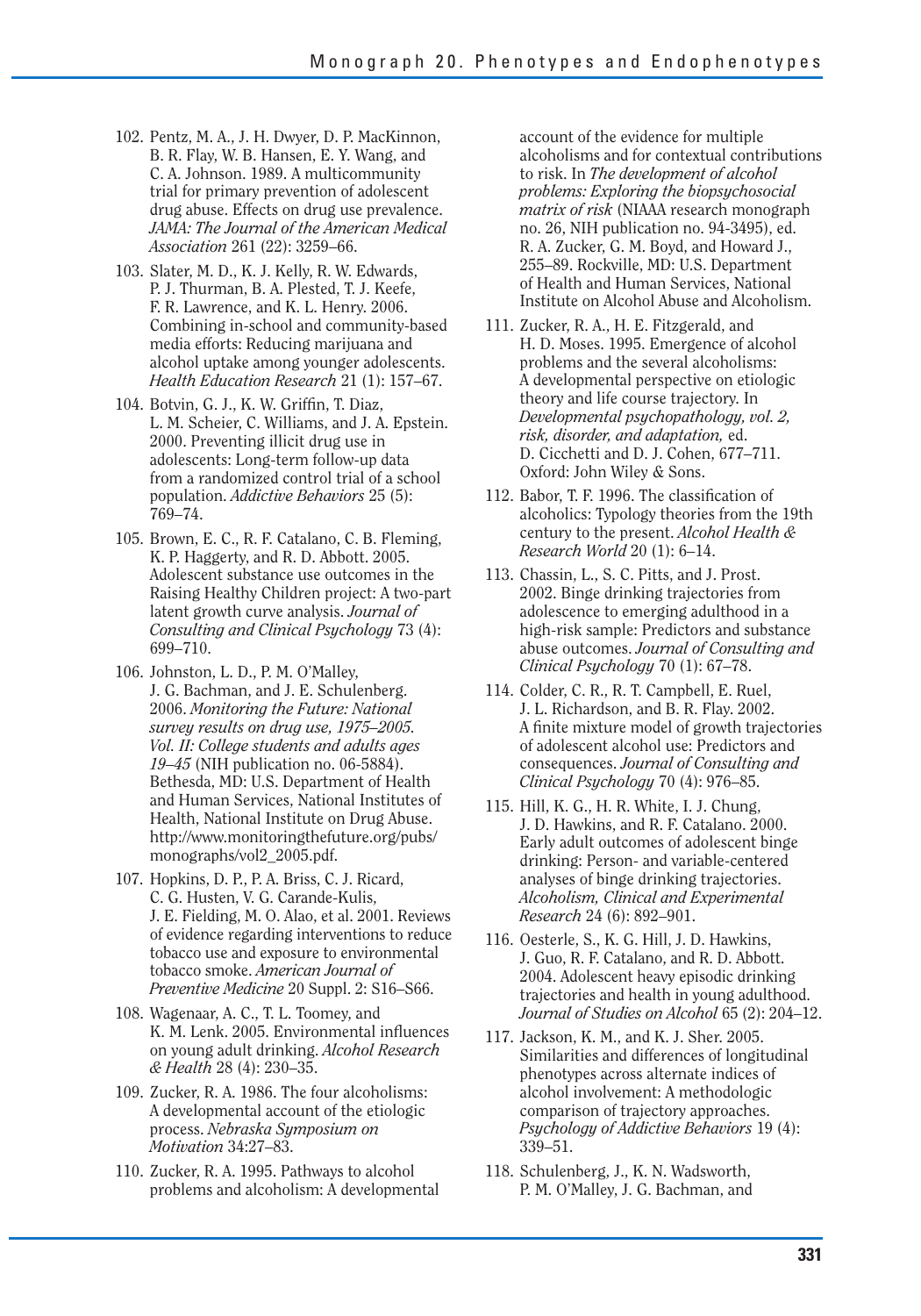L. D. Johnston. 1996. Adolescent risk factors for binge drinking during the transition to young adulthood: Variableand pattern-centered approaches to change. *Developmental Psychology* 32 (4): 659–74.

- 119. Schulenberg, J., P. M. O'Malley, J. G. Bachman, K. N. Wadsworth, and L. D. Johnston. 1996. Getting drunk and growing up: Trajectories of frequent binge drinking during the transition to young adulthood. *Journal of Studies on Alcohol*  57 (3): 289–304.
- 120. Tucker, J. S., M. Orlando, and P. L. Ellickson. 2003. Patterns and correlates of binge drinking trajectories from early adolescence to young adulthood. *Health Psychology*  22 (1): 79–87.
- 121. Windle, M., E. Y. Mun, and R. C. Windle. 2005. Adolescent-to-young adulthood heavy drinking trajectories and their prospective predictors. *Journal of Studies on Alcohol*  66 (3): 313–22.
- 122. Chung, T., S. A. Maisto, J. R. Cornelius, C. S. Martin, and K. M. Jackson. 2005. Joint trajectory analysis of treated adolescents' alcohol use and symptoms over 1 year. *Addictive Behaviors* 30 (9): 1690–701.
- 123. D'Amico, E. J., J. Metrik, D. M. McCarthy, M. Appelbaum, K. C. Frissell, and S. A. Brown. 2001. Progression into and out of binge drinking among high school students. *Psychology of Addictive Behaviors*  15 (4): 341–49.
- 124. Greenbaum, P. E., F. K. Del Boca, J. Darkes, C. P. Wang, and M. S. Goldman. 2005. Variation in the drinking trajectories of freshmen college students. *Journal of Consulting and Clinical Psychology* 73 (2): 229–38.
- 125. Muthén, B. O., and K. Shedden. 1999. Finite mixture modeling with mixture outcomes using the EM algorithm. *Biometrics* 55 (2): 463–69.
- 126. Casswell, S., M. Pledger, and S. Pratap. 2002. Trajectories of drinking from 18 to 26 years: Identification and prediction. *Addiction*  97 (11): 1427–37.
- 127. White, H. R., V. Johnson, and S. Buyske. 2000. Parental modeling and parenting behavior effects on offspring alcohol and cigarette use: A growth curve analysis. *Journal of Substance Abuse* 12 (3): 287–310.
- 128. Bennett, M. E., B. S. McCrady, V. Johnson, and R. J. Pandina. 1999. Problem drinking from young adulthood to adulthood:

Patterns, predictors and outcomes. *Journal of Studies on Alcohol* 60 (5): 605–14.

- 129. Warner, L. A., H. R. White, and V. Johnson. 2007. Alcohol initiation experiences and family history of alcoholism as predictors of problem-drinking trajectories. *Journal of Studies on Alcohol and Drugs* 68 (1): 56–65.
- 130. Jacob, T., K. K. Bucholz, C. E. Sartor, D. N. Howell, and P. K. Wood. 2005. Drinking trajectories from adolescence to the mid-forties among alcohol dependent males. *Journal of Studies on Alcohol* 66 (6): 745–55.
- 131. Toumbourou, J. W., I. R. Williams, P. C. Snow, and V. M. White. 2003. Adolescent alcoholuse trajectories in the transition from high school. *Drug and Alcohol Review* 22 (2): 111–16.
- 132. Brown, T. L., K. Flory, D. R. Lynam, C. Leukefeld, and R. R. Clayton. 2004. Comparing the developmental trajectories of marijuana use of African American and Caucasian adolescents: Patterns, antecedents, and consequences. *Experimental and Clinical Psychopharmacology* 12 (1): 47–56.
- 133. Ellickson, P. L., S. C. Martino, and R. L. Collins. 2004. Marijuana use from adolescence to young adulthood: Multiple developmental trajectories and their associated outcomes. *Health Psychology*  23 (3): 299–307.
- 134. Kandel, D. B., and K. Chen. 2000. Types of marijuana users by longitudinal course. *Journal of Studies on Alcohol* 61 (3): 367–78.
- 135. Schulenberg, J. E., A. C. Merline, L. D. Johnston, P. M. O'Malley, J. G. Bachman, and V. B. Laetz. 2005. Trajectories of marijuana use during the transition to adulthood: The big picture based on national panel data. *Journal of Drug Issues* 35 (2): 255–279.
- 136. Windle, M., and M. Wiesner. 2004. Trajectories of marijuana use from adolescence to young adulthood: Predictors and outcomes. *Development and Psychopathology* 16 (4): 1007–27.
- 137. Wills, T. A., D. Vaccaro, G. McNamara, and A. E. Hirky. 1996. Escalated substance use: A longitudinal grouping analysis from early to middle adolescence. *Journal of Abnormal Psychology* 105 (2): 166–80.
- 138. Clark, D. B., B. L. Jones, D. S. Wood, and J. R. Cornelius. 2006. Substance use disorder trajectory classes: Diachronic integration of onset age, severity, and course. *Addictive Behaviors* 31 (6): 995–1009.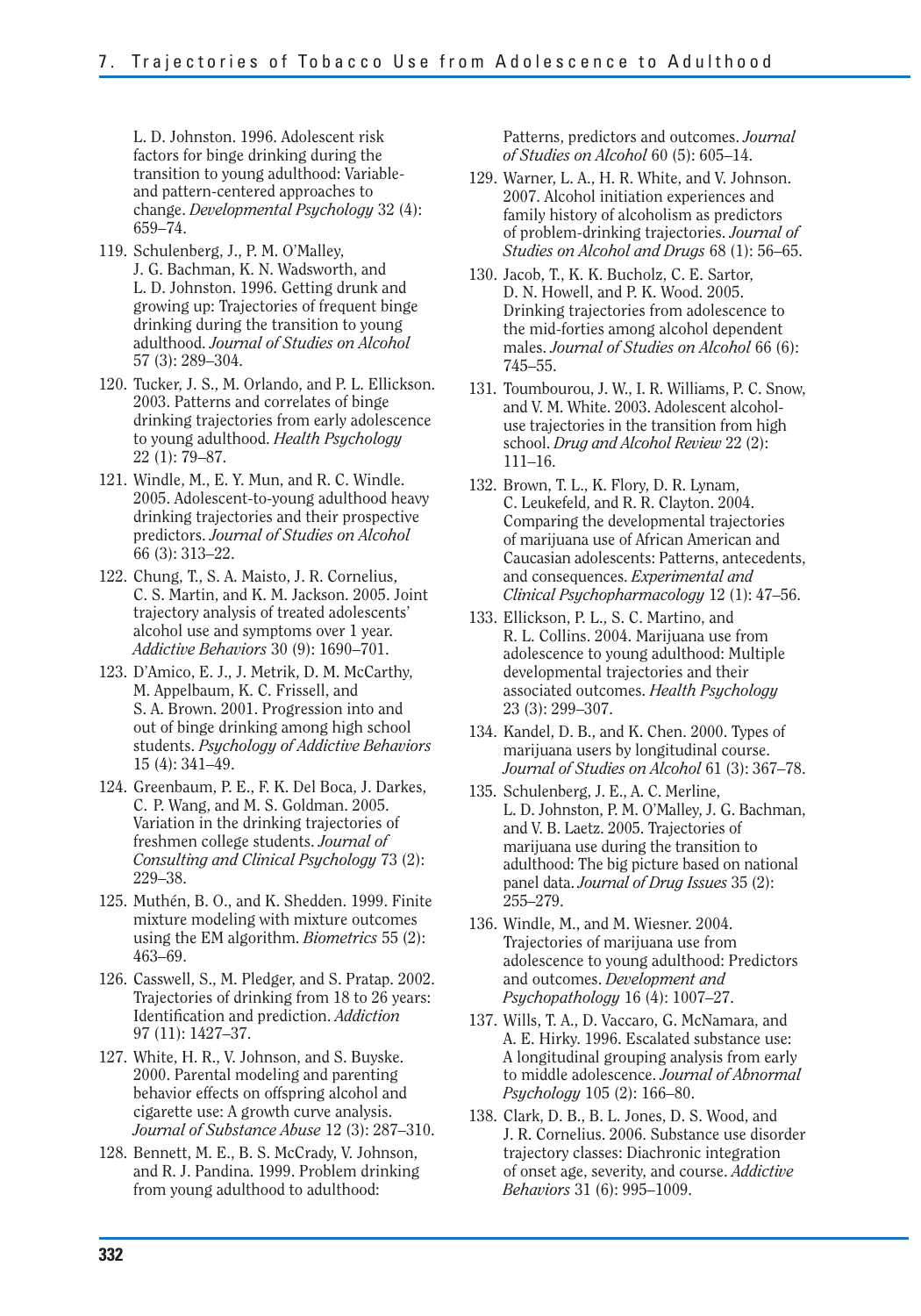- 139. Labouvie, E., and H. R. White. 2002. Drug sequences, age of onset, and use trajectories as predictors of drug abuse/dependence in young adulthood. In *Stages and pathways of drug involvement: Examining the gateway hypothesis,* ed. D. B. Kandel, 19–41. New York: Cambridge Univ. Press.
- 140. White, H. R., R. J. Pandina, and P. H. Chen. 2002. Developmental trajectories of cigarette use from early adolescence into young adulthood. *Drug and Alcohol Dependence* 65 (2): 167–78.
- 141. Wills, T. A., J. A. Resko, M. G. Ainette, and D. Mendoza. 2004. Smoking onset in adolescence: A person-centered analysis with time-varying predictors. *Health Psychology*  23 (2): 158–67.
- 142. Brook, J. S., E. B. Balka, Y. Ning, and D. W. Brook. 2007. Trajectories of cigarette smoking among African Americans and Puerto Ricans from adolescence to young adulthood: Associations with dependence on alcohol and illegal drugs. *American Journal of Addictions* 16 (3): 195–201.
- 143. Juon, H. S., M. E. Ensminger, and K. D. Sydnor. 2002. A longitudinal study of developmental trajectories to young adult cigarette smoking. *Drug and Alcohol Dependence* 66 (3): 303–14.
- 144. Audrain-McGovern, J., D. Rodriguez, K. P. Tercyak, J. Cuevas, K. Rodgers, and F. Patterson. 2004. Identifying and characterizing adolescent smoking trajectories. *Cancer Epidemiology, Biomarkers & Prevention* 13 (12): 2023–34.
- 145. Orlando, M., J. S. Tucker, P. L. Ellickson, and D. J. Klein. 2004. Developmental trajectories of cigarette smoking and their correlates from early adolescence to young adulthood. *Journal of Consulting and Clinical Psychology* 72 (3): 400–410.
- 146. Tucker, J. S., P. L. Ellickson, M. Orlando, and D. J. Klein. 2006. Cigarette smoking from adolescence to young adulthood: Women's developmental trajectories and associates outcomes. *Women's Health Issues* 16 (1): 30–7.
- 147. Soldz, S., and X. Cui. 2002. Pathways through adolescent smoking: A 7-year longitudinal grouping analysis. *Health Psychology* 21 (5): 495–504.
- 148. Stanton, W. R., B. R. Flay, C. R. Colder, and P. Mehta. 2004. Identifying and predicting adolescent smokers' developmental trajectories. *Nicotine & Tobacco Research*  6 (5): 843–52.
- 149. Wiesner, M., K. Weichold, and R. K. Silbereisen. 2007. Trajectories of alcohol use among adolescent boys and girls: Identification, validation, and sociodemographic characteristics. *Psychology of Addictive Behaviors* 21 (1): 62–75.
- 150. Guo, J., I. J. Chung, K. G. Hill, J. D. Hawkins, R. F. Catalano, and R. D. Abbott. 2002. Developmental relationships between adolescent substance use and risky sexual behavior in young adulthood. *Journal of Adolescent Health* 31 (4): 354–62.
- 151. Chassin, L., D. B. Fora, and K. M. King. 2004. Trajectories of alcohol and drug use and dependence from adolescence to adulthood: The effects of familial alcoholism and personality. *Journal of Abnormal Psychology* 113 (4): 483–98.
- 152. Chung, T., S. A. Maisto, J. R. Cornelius, and C. S. Martin. 2004. Adolescents' alcohol and drug use trajectories in the year following treatment. *Journal of Studies on Alcohol*  65 (1): 105–14.
- 153. Flory, K., D. Lynam, R. Milich, C. Leukefeld, and R. Clayton. 2004. Early adolescent through young adult alcohol and marijuana use trajectories: Early predictors, young adult outcomes, and predictive utility. *Development and Psychopathology* 16 (1): 193–213.
- 154. Jackson, K. M., K. J. Sher, and J. E. Schulenberg. 2005. Conjoint developmental trajectories of young adult alcohol and tobacco use. *Journal of Abnormal Psychology* 114 (4): 612–26.
- 155. Orlando, M., J. S. Tucker, P. L. Ellickson, and D. J. Klein. 2005. Concurrent use of alcohol and cigarettes from adolescence to young adulthood: An examination of developmental trajectories and outcomes. *Substance Use and Misuse* 40 (8): 1051–69.
- 156. Tucker, J. S., P. L. Ellickson, M. Orlando, S. C. Martino, and D. J. Klein. 2005. Substance use trajectories from early adolescence to emerging adulthood: A comparison of smoking, binge drinking, and marijuana use. *Journal of Drug Issues*  35 (2): 307–32.
- 157. Jackson, K. M., K. J. Sher, and J. E. Schulenberg. 2008. Conjoint developmental trajectories of young adult substance use. *Alcoholism, Clinical and Experimental Research* 32 (5): 723–37.
- 158. Audrain-McGovern, J., D. Rodriguez, J. Cuevas, K. Rodgers, and K. P. Tercyak.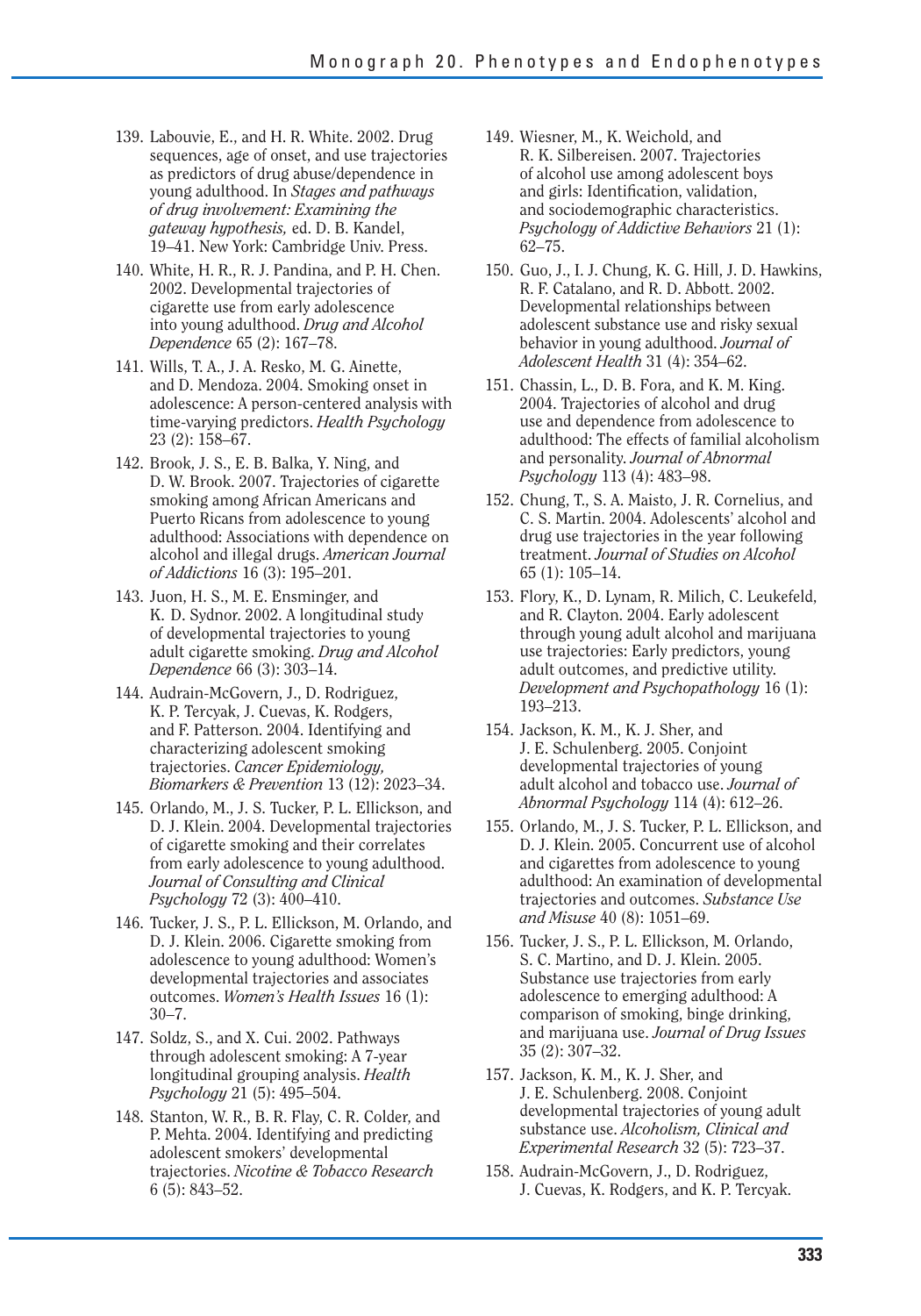Forthcoming. The co-occurrence of smoking and marijuana use from adolescence to young adulthood.

- 159. Muthén, B. O. 2001. Second-generation structural equation modeling with a combination of categorical and continuous latent variables: New opportunities for latent class/latent growth modeling. In *New methods for the analysis of change,*  ed. L. M. Collins and A. Sayer, 291–322. Washington, DC: American Psychological Association.
- 160. Pagan, J. L., R. J. Rose, R. J. Viken, L. Pulkkinen, J. Kaprio, and D. M. Dick. 2006. Genetic and environmental influences on stages of alcohol use across adolescence and into young adulthood. *Behavior Genetics* 36 (4): 483–97.
- 161. Dick, D. M., R. J. Rose, L. Pulkkinen, and J. Kaprio. 2001. Measuring puberty and understanding its impact: A longitudinal study of adolescent twins. *Journal of Youth and Adolescence* 30 (4): 385–400.
- 162. Rose, R. J., and D. M. Dick. 2004–2005. Gene-environment interplay in adolescent drinking behavior. *Alcohol Research & Health* 28 (4): 222–29.
- 163. Mustanski, B. S., R. J. Viken, J. Kaprio, L. Pulkkinen, and R. J. Rose. 2004. Genetic and environmental influences on pubertal development: Longitudinal data from Finnish twins at ages 11 and 14. *Developmental Psychology* 40 (6): 1188–98.
- 164. Kendler, K. S., M. McGuire, A. M. Gruenberg, A. O'Hare, M. Spellman, and D. Walsh. 1993. The Roscommon Family Study. I: Methods, diagnosis of probands, and risk of schizophrenia in relatives. *Archives of General Psychiatry* 50 (7): 527–40.
- 165. Kendler, K. S. 2001. Twin studies of psychiatric illness: An update. *Archives of General Psychiatry* 58 (11): 1005–14.
- 166. Rose, R. J., J. Kaprio, T. Winter, M. Koskenvuo, and R. J. Viken. 1999. Familial and socioregional environmental effects on abstinence from alcohol at age sixteen. *Journal of Studies on Alcohol Supplement* 13:63–74.
- 167. Viken, R. J., J. Kaprio, and R. J. Rose. 2007. Personality at ages 16 and 17 and drinking problems at ages 18 and 25: Genetic analyses of data from Finn Twin16-25. *Twin Research and Human Genetics* 10 (1): 25–32.
- 168. Kaprio, J., L. Pulkkinen, and R. J. Rose. 2002. Genetic and environmental factors in

health-related behaviors: studies on Finnish twins and twin families. *Twin Research*  5 (5): 366–71.

- 169. Muthén, B., and L. K. Muthén. 2000. Integrating person-centered and variablecentered analyses: Growth mixture modeling with latent trajectory classes. *Alcoholism, Clinical and Experimental Research* 24 (6): 882–91.
- 170. Nagin, D. S. 1999. Analyzing developmental trajectories: A semiparametric, group-based approach. *Psychological Methods* 4 (2): 139–57.
- 171. Dolan, C. V., V. D. Schmittmann, G. H. Lubke, and M. C. Neale. 2005. Regime switching in the latent growth curve mixture model. *Structural Equation Modeling* 12 (1): 94–119.
- 172. Lanza, S. T., B. P. Flaherty, and L. M. Collins. 2003. Latent class and latent transition analysis. In *Handbook of psychology: Research methods in psychology, vol. 2,* ed. J. A. Schinka and W. F. Velicer. Hoboken, NJ: John Wiley & Sons.
- 173. Muthén, L. K., and B. O. Muthén. 1998–2007. *Mplus User's Guide.* 4th ed. Los Angeles: Muthén & Muthén. www.StatModel.com.
- 174. Muthén, B. O. 2004. Latent variable analysis: Growth mixture modeling and related techniques for longitudinal data. In *Handbook of quantitative methodology for the social sciences,* ed. D. Kaplan, 345–68. Newbury Park, CA: Sage Publications.
- 175. Lo, Y., N. R. Mendell, and D. B. Rubin. 2001. Testing the number of components in a normal mixture. *Biometrika* 88 (3): 767–78.
- 176. Muthén, B., C. H. Brown, K. Masyn, B. Jo, S. T. Khoo, C. C. Yang, C. P. Wang, S. G. Kellam, J. B. Carlin, and J. Liao. 2002. General growth mixture modeling for randomized preventive interventions. *Biostatistics* 3 (4): 459–75.
- 177. Schwarz, G. 1978. Estimating the dimension of a model. *Annals of Statistics* 6 (2): 461–64.
- 178. Rao, J. N. K., and A. J. Scott. 1984. On chisquared tests for multiway contingency tables with proportions estimated from survey data. *Annals of Statistics* 12 (1): 46–60.
- 179. von Eye, A. 2002. *Configural frequencu analysis: Methods, models, and applications.*  Mahwah, NJ: Erlbaum Associates.
- 180. Shiffman, S. 1989. Tobacco "chippers" individual differences in tobacco dependence. *Psychopharmacology (Berl)*  97 (4): 539–47.